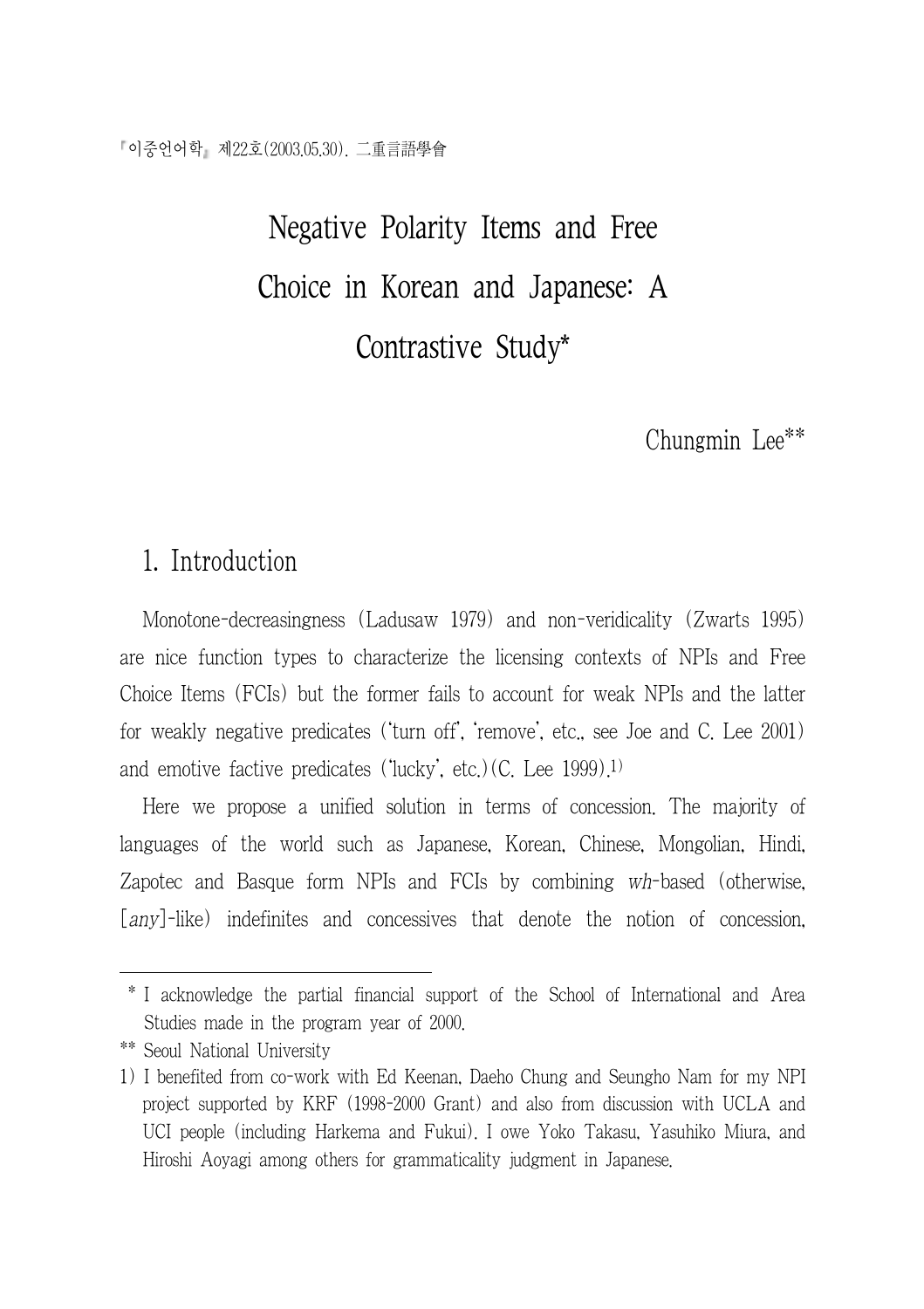mostly equivalent to 'even' in English (see Haspelmath 1993 [57 out of 100 languages are wh-based] and others for facts). In all languages, the lowest indefinite natural number 'one' or a minimizer accompanied by a concessive also forms an NPI. This type is quantitative and can be explained by Horn (1972) and Fauconnier's (1975) scales, which, I claim, are triggered by concession. Going down to the lower bound for the easiest (or likeliest) on a contextually relevant scale of graded alternative quantities is making concession. If it is not the case with the relevant proposition even in that concessive minimized situation, which is the least likely, then, a higher or the maximized quantity does not hold either and the consequent emphatic total negation is what the speaker means to convey.

For the former wh-based type, which is qualitative, concession is made by arbitrary choice. However arbitrarily, property-wise, you may choose a member, up to maximization, from the wh-domain (the most arbitrary way is the easiest), if it is not the case with the relevant proposition, it is an NPI, and if it is the case in uncertain but modally maximally possible contexts, it is an FCI, but if it is the case in uncertain but modally existentially possible contexts, it is a weak NPI. A wh-question is a set of alternative answers as (true) propositions (Hamblin 1973 and Karttunen 1974) and an indefinite from it can stand for any (arbitrary) non-specific member of the same set (as in a choice function). I call the set of individuals etc. that correspond to the wh-information focus a wh-domain. The wh-based NPIs, however, are indefinite wh-forms with Concessives (CNC, henceforth), not interrogative wh-words, contrary to claims made in the literature. This paper will show in Korean and Japanese how the notion of concession is central to understand polarity and how compositionally as well as intensionally polarity-related phenomena can be resolved.

# 2. Types and Distribution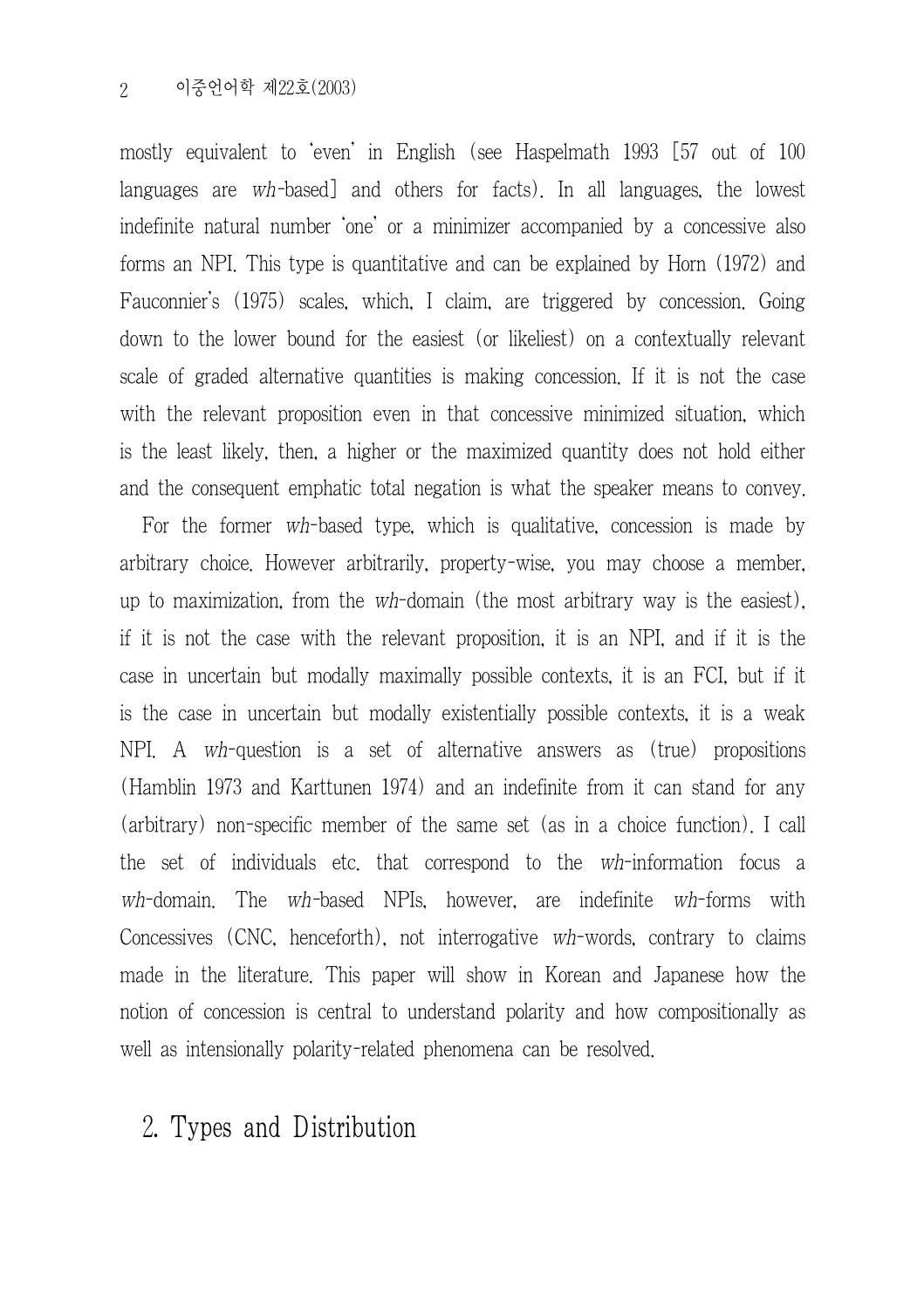In general, three types of the whole related phenomena have been identified and discussed: strong NPIs, weak NPIs, and FCIs. Consider Zwarts's (1995) definition of veridicality:

(I) Op is veridical iff Op  $(p) \rightarrow p$  is logically valid. Otherwise, Op is nonveridical.

(II) A nonveridical Op is averidical iff Op  $(p) \rightarrow \neg p$  is logically valid.

An averidical operator makes its proposition always false, being strongly negative. A nonveridical though not averidical is weakly negative. A veridical context makes its proposition true, typically being episodically assertive. If we classify contexts accordingly in Korean:

- (III) i. averidical contexts (antimorphic [overt negation]; anti- additive): negated S, eps-ta/moru-ta 'not-exist'/'know' S, cen-ey 'before' clause, (strongly negative predicates)
	- ii. nonveridical contexts: [weak NPIs] conditionals, generic/ universal modifier expressions, questions, kikkethaeya 'at most', emotive factive predicates, (negative predicates); [FCIs] modals, imperatives, future tense, preferences/comparatives (strong form  $-$  to), generics, etc.
- (IV) In Greek (Giannakidou 1998):
	- i. averidical (NPIs): negated S, xoris 'without' phrase, prin 'before' clause
	- ii. nonveridical (Affective Polarity Items): questions (pote 'ever'), conditionals (kanena 'any'), xiriazete 'need',etc.
	- iii. non-episodic (Free Choice Items): modals, conditionals, S/NPcomparatives, imperatives, future, generics/habituals, etc.

Zwarts (1990) originally had a strong vs. weak division but later added a one more stronger or *strongest* type that is argued to require the strongest antimorphic (overt negation) function. But this additional type is theoretically possible and may be instantiated in naural language adverbial NPIs, as in Dutch, but mostly counterexamples to the suggested adverbials such as one bit, pakkey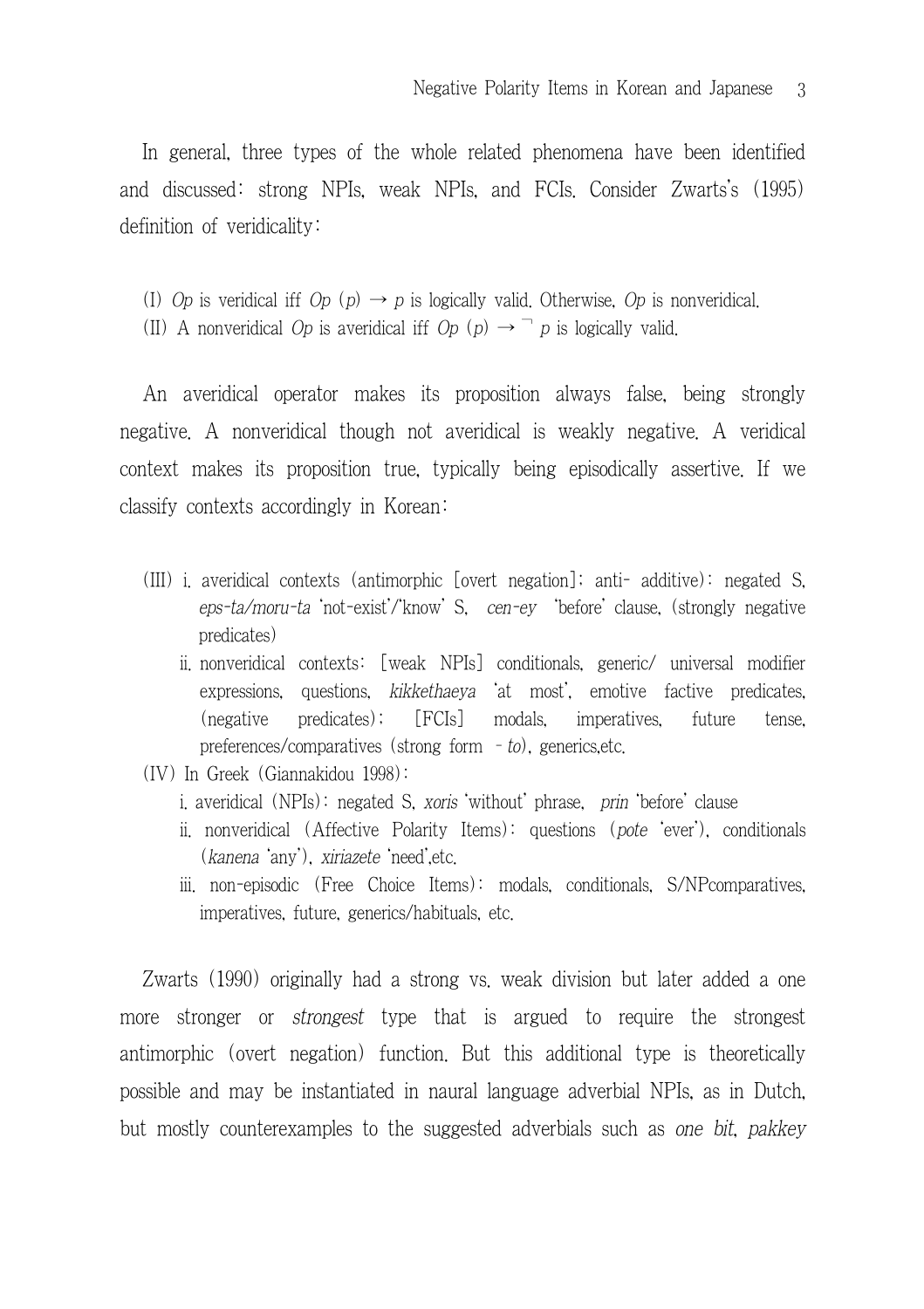'except', shika 'except' can be found, as in C. Lee (1999).2) Thus, the hierarchical mathematical function types of monotone-decreasing, anti-additive [e.g. no, before, every] and antimorphic [overt negation] are very suggestive but do not exactly match natural language polarity occurrences. As shown in (III) and (IV), Greek is similar to Korean in licensing contexts. In Korean and Japanese, there is no prenominal negation corresponding to 'no'.

In Korean, very rough classes of different veridicality contexts licensed by different NPI types, the strong amu/etten N-to 'any/what N-CNC' and the weak amu/etten N-i-ra-to 'any/what N-be-DEC-CNC,' including the amu/etten N-i-na 'any/what N-be-or' type, which has universal force and can hardly be included in the classification, can be shown, as follows:

|                      | amu/etten<br>$N$ -to | amu/etten<br>$N$ -i-ra-to | (amu/etten<br>$N-i-na)$ |
|----------------------|----------------------|---------------------------|-------------------------|
| $1.$ averidical $+a$ |                      | *                         | ∗                       |
| 2. onveridical -1    | *                    |                           |                         |
| 3. veridical         | *                    | ∗                         |                         |

Table 1. The distribution of amwu (etten) N-to/-i-rato/-i-na in veridicality contexts

We can notice the behavior of the strong and weak polarity types as well as the  $-i$ -na type in different licensing contexts specified in detail, as follows:

<sup>2)</sup> Shika, ranked as the strongest NPI by Kato (1985), can occur in a rhetorical Q/modal context: gakko ni nanka, issuu-kan ni ichi-do shika iku**monka** 'To school, shall I go more than once a week? (I won't)'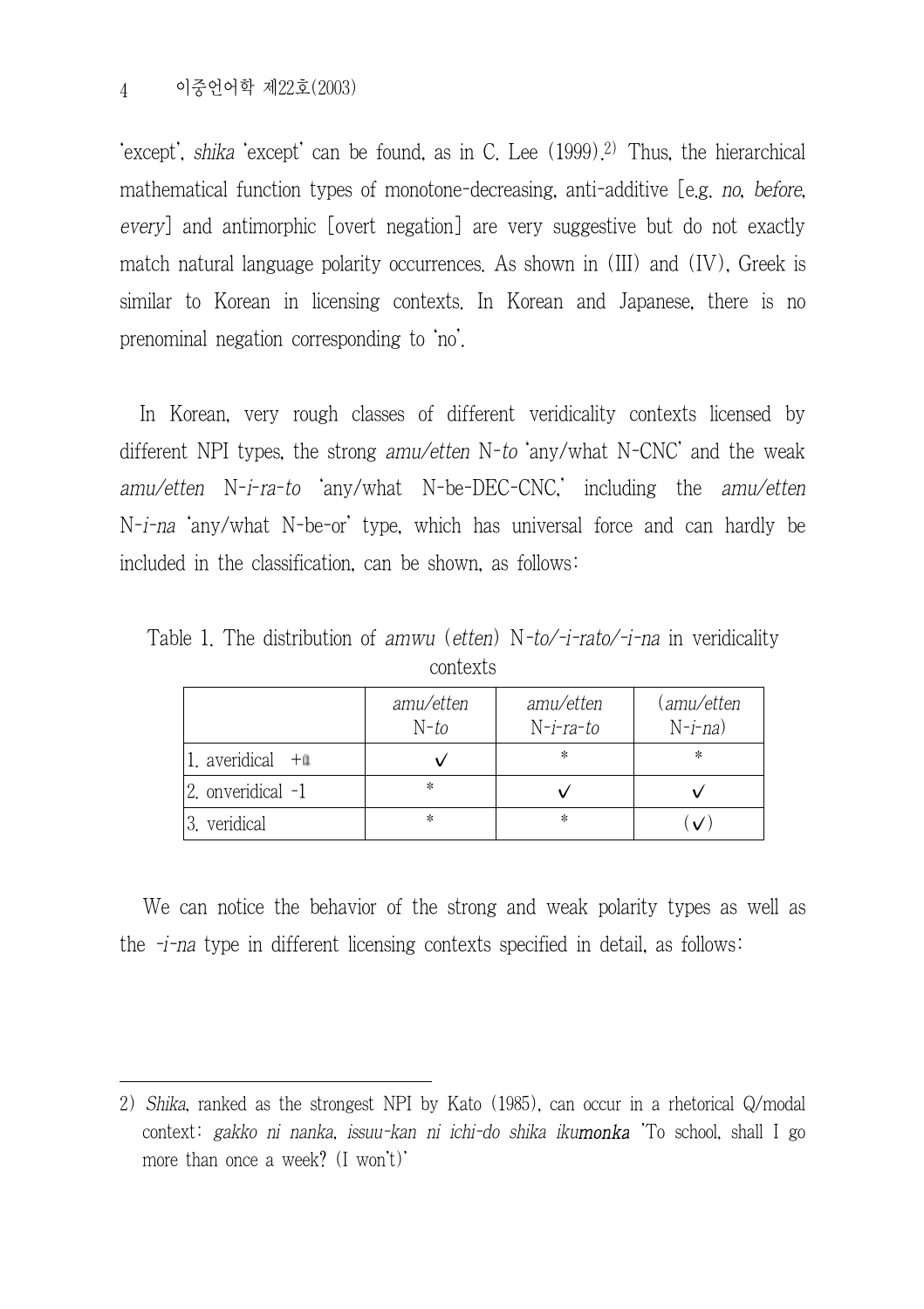| Types Contexts                          | Amwu(etten)     | $amwu(eiten)N-i$ | amwu(etten)     |
|-----------------------------------------|-----------------|------------------|-----------------|
|                                         | N-to            | -ra-to           | N-i-na          |
| 1. Negative S                           | V               | $\ast$           | $^{*}(?)$       |
| 2. eps-/moru-'not<br>-exist'/'not-know' | √               | $\ast$           | $\ast$          |
| 3. before'-clauses                      | ✓               | $\mathbf{v}(?)$  | 9               |
| 4. Negative Predicates                  | $\mathsf{v}(?)$ | V?               | 9               |
| 5. Modals                               | *               | ✓                | $\checkmark$    |
| 6. Imperatives                          | $\ast$          | ✓                | v               |
| 7. Future tense                         | $\ast$          |                  | ✓               |
| 8. Generics                             | $\ast$          | ✓                | ✓               |
| 9. kikkethayya 'at most'                | $\ast$          |                  | *               |
| 10. Rhetorical Q                        | $\ast$          |                  | ✓               |
| 11. Questions                           | $\ast$          | ✓                | 9               |
| 12. Conditionals                        | $\ast$          | ✓                | 9               |
| 13. Comparatives/ Prefer                | $\checkmark/^*$ | $*/\sqrt{?}$     | $^*/\checkmark$ |
| 14. Habituals                           | $\ast$          | V?               | $\ast$          |
| 15. Universal/Generic<br>Quantifier     | *               |                  |                 |
| 16. Affirmative S                       | $\ast$          | $\ast$           | ✓               |

Table 2. The distribution of amwu-N-to/-i-rato/-i-na in various contexts

Those wh-based NPIs and FCIs in Korean such as nwukwu-to 'whoever' (or etten N-to 'whatever N') and nwukwu-ra-to (or etten N-i-ra-to) fairly exactly correspond to their counterparts amwu-N-to and amwu-N-i-ra-to on Table 1 in licensing contexts, although nwukwu-to with oblique cases is better in modal contexts than amwu-to. The free choice nwukwu-ra-to is perfect in modal contexts. In comparatives, however, the wh-based free choice items such as nwukwu-pota-to (or etten N-pota-to, pota='than') 'than whoever else' (or 'than whatever N' are perfect whereas the amu-pota-to (or amwu  $N$ -pota-to) form is not so felicitous. It is noted that only in comparatives but not in other contexts free choice takes the strong form -to, not the weak form -i-ra-to.

Turning to the types and distribution of polarity-sensitive items in Japanese, it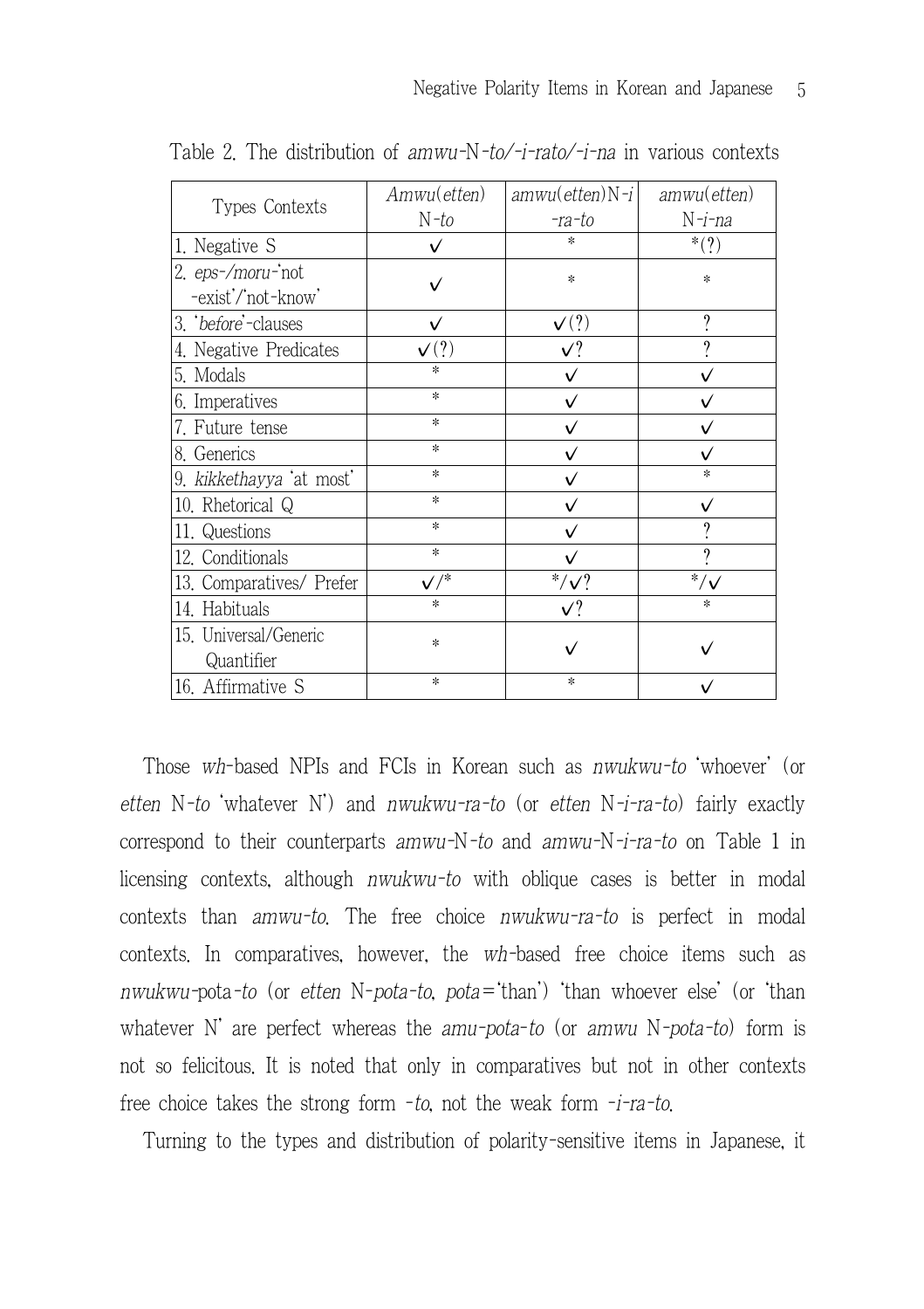must be noted first that Japanese does not have the series of items corresponding to the non-wh-based amu N-to or amu N-i-ra-to in Korean or any in English. Japanese only has the wh-based polarity items such as dare-mo 'who+CNC' and dare-de-mo 'who+be+CNC,' which morphologically correspond to the Korean wh-based polarity items. Observe their types and distribution in Japanese in Table 3 below and compare them with those in Korean in Table 2:

| <b>Types</b><br>Contexts             | А<br>daRE-MO<br>doNO N-MO<br>doNNA<br>$N-$<br>MО<br>naNI-MO | B<br>DAre-mo (ga)<br>DOno-N-mo<br>DOnna-N-mo<br>NAni-mo | C<br>daRE-DEMO<br>doNNA<br>$N-$<br>DEMO<br>naN-DEMO | D<br>DAre-demo<br>DOno N-demo<br>D<br>$\left( \right)$<br>$\boldsymbol{n}$<br>$\eta$<br><sub>a</sub><br>N-demo<br>NAn-demo |
|--------------------------------------|-------------------------------------------------------------|---------------------------------------------------------|-----------------------------------------------------|----------------------------------------------------------------------------------------------------------------------------|
| 1. Negative S                        | ✓                                                           | $\checkmark$                                            | *                                                   | $*$ ?                                                                                                                      |
| 2. 'not-exist'/<br>not-know'-Neg     | ✓                                                           | ✓                                                       | $*$ ?                                               | $*$ ?                                                                                                                      |
| 3. before'-clauses                   | $^*/\checkmark$                                             | $\ast$                                                  | $*$ ?                                               | $*$ ?                                                                                                                      |
| 4. Negative Preds                    | $\mathbf{v}(?)$                                             | ✓                                                       | $\checkmark$                                        | $\checkmark$                                                                                                               |
| 5. Modals                            | $\ast$                                                      | $\checkmark$                                            | $\checkmark$                                        | $\checkmark$                                                                                                               |
| 6. Imperatives                       | $\overline{\mathcal{N}}$                                    | $\sqrt[3]{\sqrt{2}}$                                    | $\checkmark$                                        | $\checkmark$                                                                                                               |
| 7. Future tense                      | *                                                           | $\checkmark$                                            | $\checkmark$                                        | $\checkmark$                                                                                                               |
| 8. Generics                          | $*_{/\checkmark}$                                           | $\overline{\overline{}}^*/\checkmark$                   | $\checkmark$                                        | ✓                                                                                                                          |
| 9. takadaka 'at most'                | *                                                           | $\ast$                                                  | $\checkmark$                                        | $\checkmark$                                                                                                               |
| 10. RhetoricalQ                      | ✓                                                           | $\checkmark$                                            | $\mathbf{v}(?)$                                     | $\mathsf{v}(?)$                                                                                                            |
| 11. Questions                        | *                                                           | $\ast$                                                  | V?                                                  | $\checkmark$ ?                                                                                                             |
| 12. Conditionals                     | $\ast$                                                      | $\ast$                                                  | $\sqrt{?}$                                          | $\checkmark$                                                                                                               |
| 13. Comparatives                     | $\checkmark$                                                | $\ast$                                                  | $\checkmark$                                        | $\checkmark$                                                                                                               |
| 14. Habituals                        | $\ast$                                                      | $\ast$                                                  | *                                                   | $\ast$                                                                                                                     |
| 15. Universal/Ge-neric<br>Quantifier | $\ast$                                                      | $\ast$                                                  |                                                     |                                                                                                                            |
| 16. Affirmatives                     | $\ast$                                                      | $\sqrt{?}$ (0)                                          | $?(\mathrm{s})$<br>$\mathbf{v}(0)$                  | $?({\rm s})$<br>$\mathbf{v}^{(0)}$                                                                                         |

Table 3. The distribution of donna N-mo/-de-mo in various contexts

We can clearly see the typological and distributional affinities between the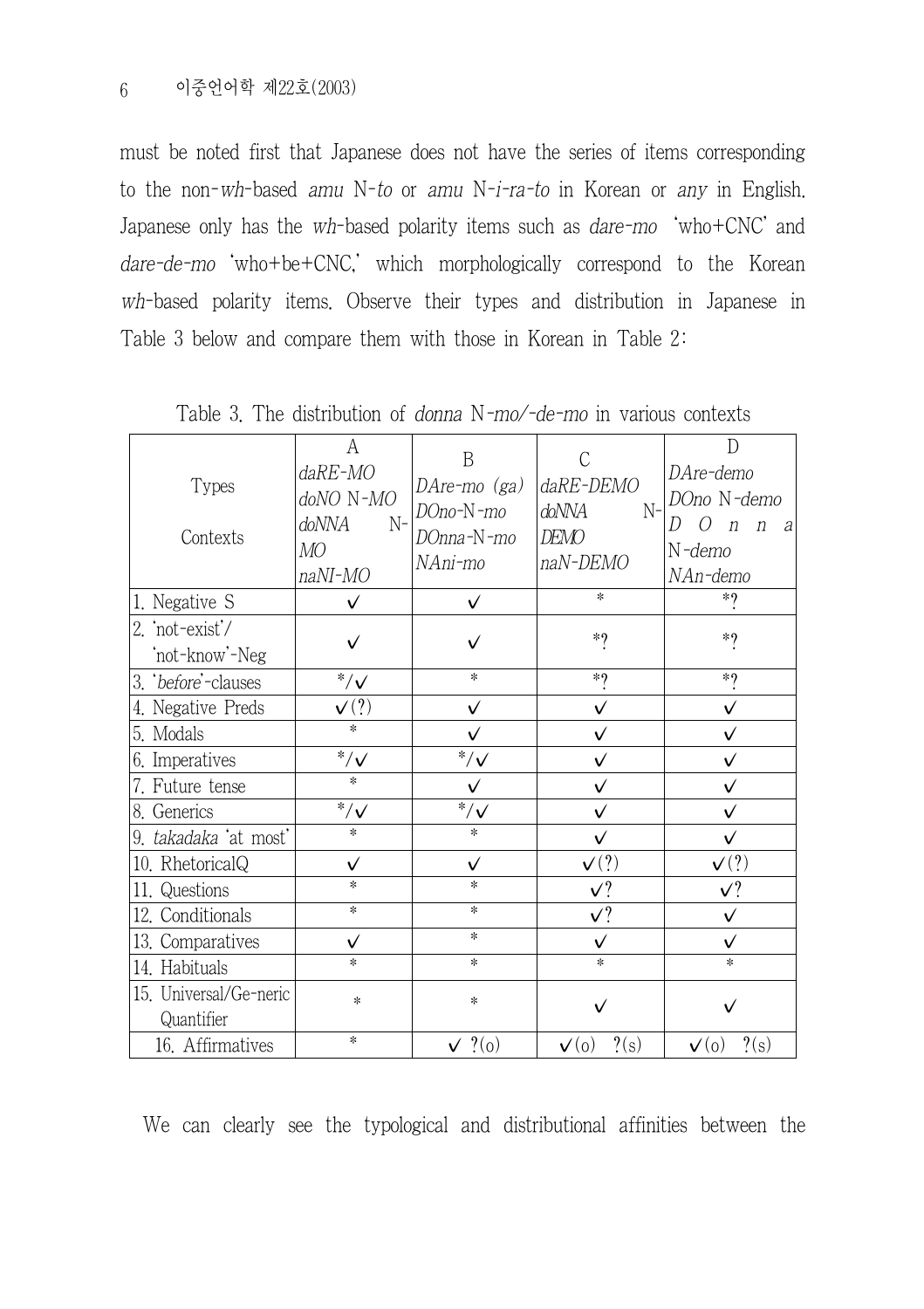strong type in Korean (amu/etten N-to) and that in Japanese (donna N-mo.  $(A)$ ). The strong type items occur in overtly negative Ss, inherently negative and strongly negative predicates, and 'before' clauses, rather felicitously in Korean and defectively in Japanese (OK in oblique case and not OK in structural case positions), and a few other contexts in both languages. They do not occur in modal, imperative, generic and future tense contexts where FCIs occur, and in weak polarity (affective) contexts such as conditionals and 'at least' expressions where weak NPIs  $(K: amu/etten N-i-ra-to, J: donna N-mo)$  occur in both languages. Therefore, it is clear that the strong and weak types are virtually mutually exclusive in licensing contexts and can be said to be common in their semantic nature, justifying our unified approach. They are variable-like INDefinites from wh-domains plus CoNCessives.

The third type in Korean  $(amwu(ethen)$  N-i-na) became a bit different from the other two types in the sense that it is licenced in some episodic assertive Ss, which is not characteristic of negative polarity. However, this type also prefers the modal and other uncertainty contexts like the weak form free choice type. In this respect, the B type of J, the first syllable of which is high-pitched and accented as in DAre-mo  $(ga)$ , became different from the negative polarity A type (with its deaccented high-pitched second syllable as in daRE-MO), being licensed by assertive Ss rather freely with its universal force. However, I claim that even this type, being rooted in the wh-domain, is distinct from the real universal quantifier such as minna (it cannot occur in the object position, as in ?\*DAre-mo ni ae-ba 'Why not meet anyone'). Typically, free choice develops into something like universal quantifification but because of concessive arbitrary choice in quality, derogatory sense arises, as in the C type (daRE-DEMO) in J and in the *amwu* N-*i-na* type or *amwu* N-*i-ra-to* type [settle for less] in K or in just any in English. Because of concessive arbitrary choice, leaving the choice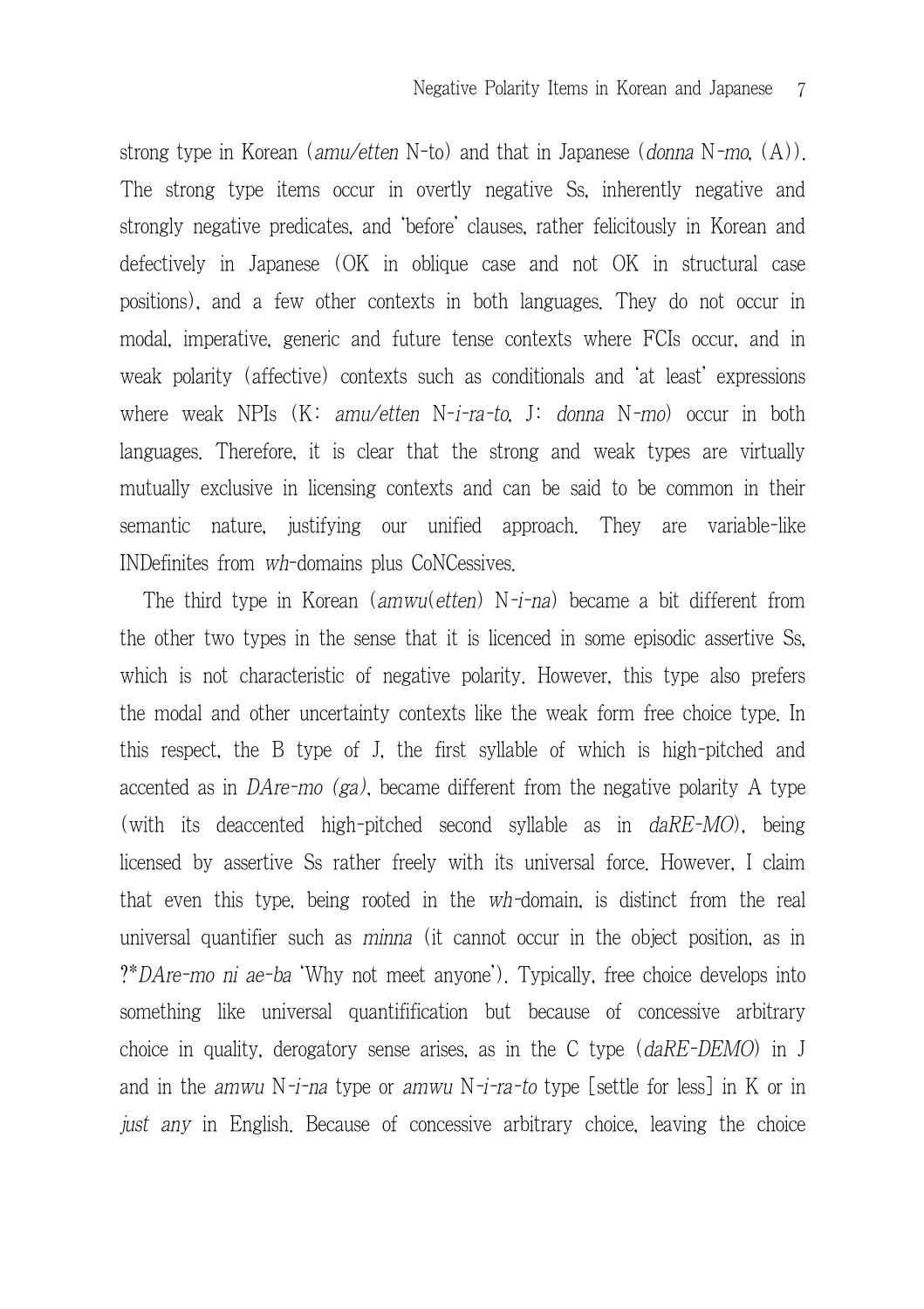largely with the other party, the sense of 'indifference' (von Fintel 1999) also occurs as in whatever. In J, a subject INDwh- -mo in the mae-ni 'before' clause is unacceptable, whereas an adjunct INDwh- -mo such as -kara –mo is rather acceptable (e.g., doNO shuppansha kara-mo tegami-ga kuru mae-ni --- 'Before a letter arrived from whichever publisher, ---.' See Table 3).

Sentences with strong *negative predicates* such as *refuse* and their corresponding expressions such as kecel-ha-ta 'refuse' in K and in other languages entail negation of their complement sentences. These predicates are also anti-additive and tend to license relatively strong NPIs in their complements in K, J and Dutch, although negation in them is not overt and this makes its sentence a little unstable in K but quite tolerable in J, licensing between the strong form and the weak form. These are not included in Zwarts' (1998) licensor type classification. Hoeksema and Klein (1995) indicate their monotone decreasingness for Dutch and English, without pursuing the relative degree or type of their negative force. The removal type predicates such as *disappear* and turn off and their equivalents in K and J (see Joe and C. Lee 2001) are weaker in negativity because of the process sub-event in the event denoted by the verb and not monotone-decreasing but they are negative and suspend implicatures like other negative contexts, behaving differently from their antonymous positive generative type predicates such as appear and turn on.

We tried to sketch the types and distribution of polarity-sensitive, free choice items and their quasi-universal derivatives licensed even by episodic contexts in K and J. The strong form is licensed by negative contexts on the one hand and the weak form is licensed by affective or modal contexts via mutual exclusiveness. Therefore, although averidical entails nonveridical, it does not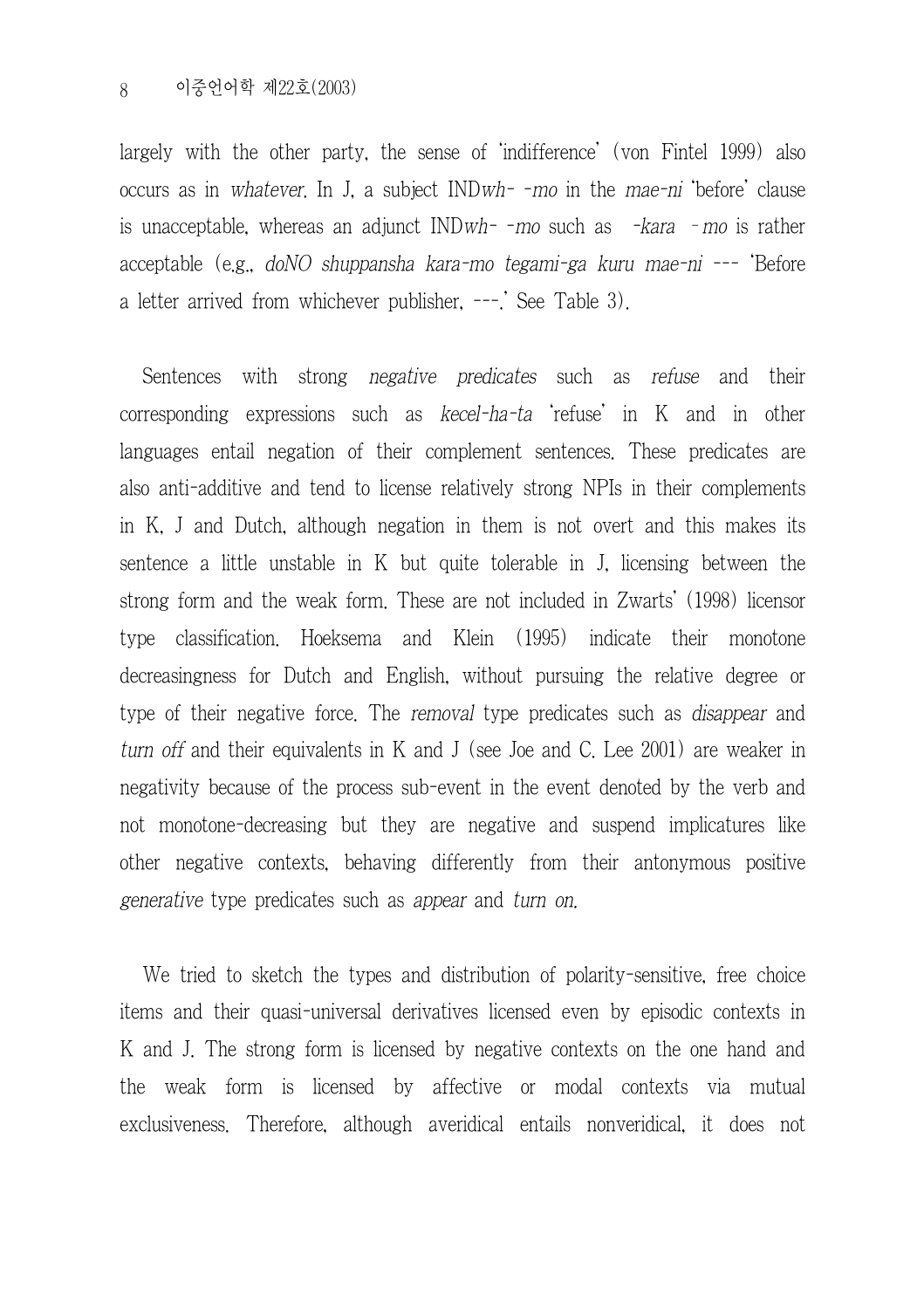follow that a strong NPI form can also be used in affective or modal contexts because of mutual exclusivemness in J/K, unlike in English and Hindi, where a unique form such as any and (ek) bhii is used. Emphatic FCIs tend to develop into quasi-universal items. We now turn to the central issues of concession and its related notions of scalar alternatives and arbitrariness.

# 3. How Concession Works

### 3.1. Quantitative Scale

When the particle – to in K or – mo in J is attached to a definite NP, it either has an additive meaning predominently or a concessive meaning (C. Lee 1993) though weakly with emphatic stress depending on the context. Even in the latter case of concessive meaning, a definite  $+$  -to/-mo can occur with either a positive or negative predicate. On the other hand,  $-to/-mo$  attached to an indefinite such as a numeral/minimizer and INDefinite-wh- including amu- (and any (Lee and Horn 1994)) can only have a concessive meaning and behave as an NPI, occurring only with negative predicates. This prevalent phenomenon is impossible without compositonal as well as intensional principles, and is indeed crosslinguistically witnessed, as in Hindi (ek 'one'+bhii (CNC)) and various other languages. Consider the following examples:

- (1) a. sacang –to w-ass-e/an w-ass-e.
	- b. shachoo-mo kita/ko-nakatta. president-also/CNC came/didn't come 'The president also/Even the president came/didn't come.'
- (2) a. han saram–to an w-ass-ta. one person-CNC not come-PAST-DEC
	- b. hitori -mo ko-nakatta. (a, b) 'One person-CNC didn't come.'= 'No one came.'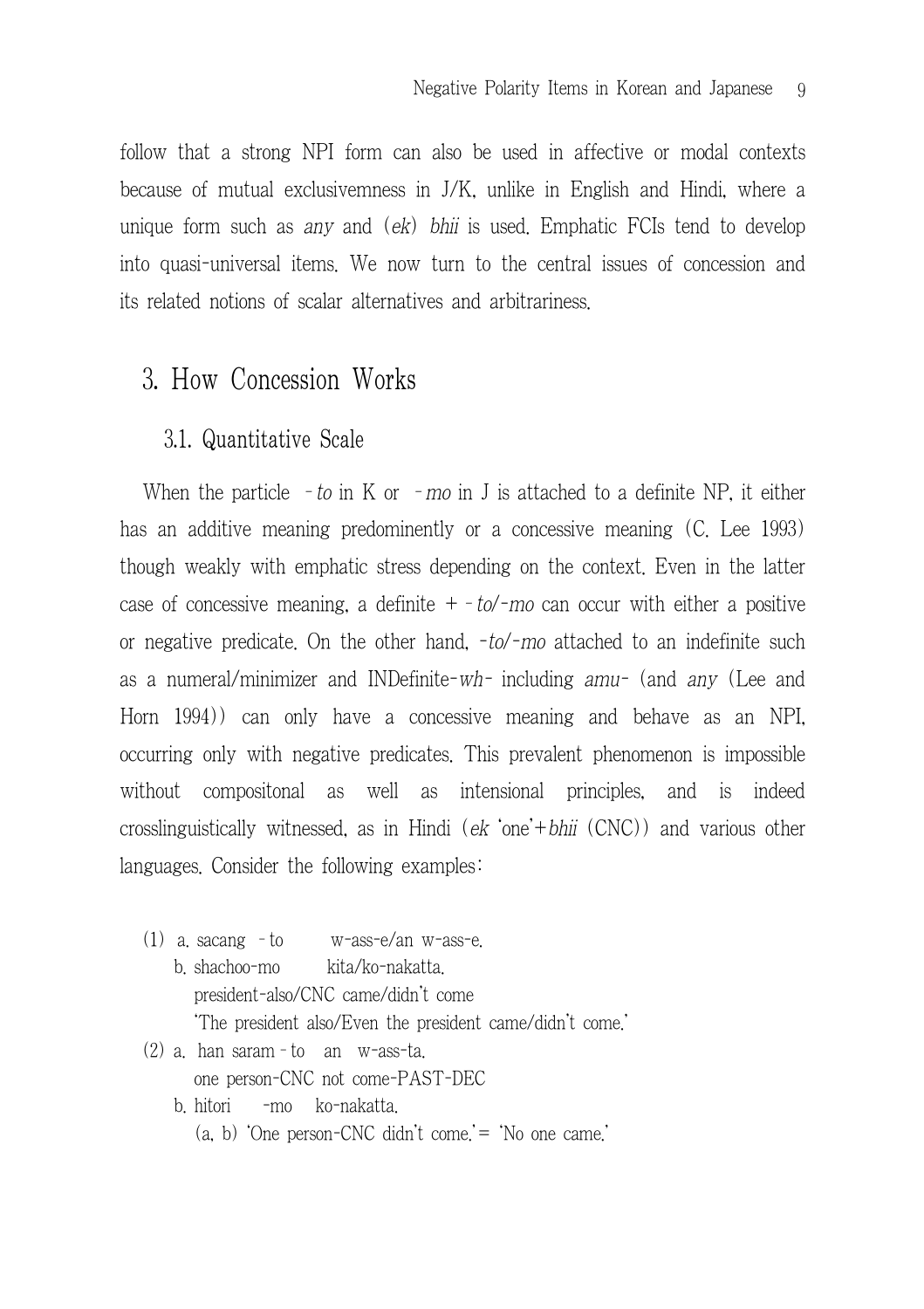- (3) a. han saram–i an w-ass-ta. one person-NOM not come-PAST-DEC b. hitori (-ga) ko-nakatta. (a, b) 'One person didn't come.'
- (4) a. \*han saram –to w-ass-ta. b. \*hitori -mo kita, 'One person-CNC came.'

In (2), han saram 'one person' is indefinite, nonspecific and not a partition, if followed by the CONCESSIVE (CNC) marker, as given. On the other hand, if it is followed by a NOMinative marker, as in (3), it must be either specific or a partition, though not definite, taking wide scope over the negation in the sentence. Therefore, it is not the case that 'a higher number of persons didn't come' is entailed by (3).

All the rest may have come except one. Any cardinal predicate in the prominent subject position should be so in any conceivable language (in J/K, even an ACC-marked object in situ may not have wide scope, unlike in English). An emphatic/focal stress on han 'one' does not change the situation and polarity does not follow (but it can simply add a contrastive focus, meaning 'not two/ three/---'). Therefore, attributing polarity simply to emphasis/focus, as done by Rooth (1985), Krifka (1994) and Lahiri (1998) or to simple (conversational) scalar implicatures as proposed by Chierchia (2000) is not adequate enough.3) Further, the simple focus-induced alternatives to sacang '(company) president' followed by

<sup>3)</sup> Chierchia's 'morphologically driven' approach simply lacks generalization and ultimate motivation behind polarity. Concession triggers an adversity scale and suspends scalar implicatures. Therefore, contrary to his expectation, an implicature of 'not both' is suspended in the following S because of the concessive 'even' without any negative predicate such as 'doubt': Even Kim or Lee will show up ('Both will show up' is OK). Without *even*, it is suspended.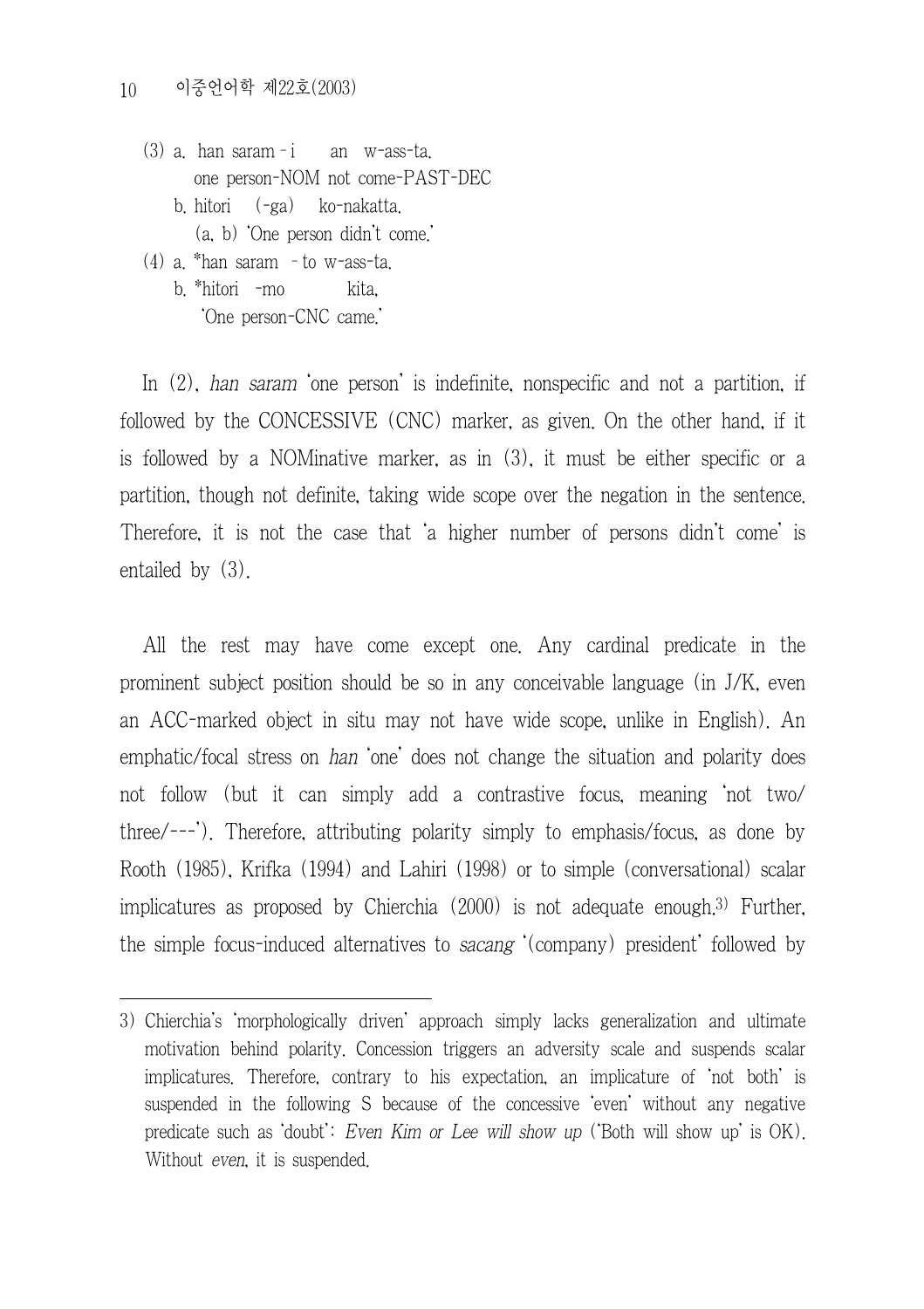a NOM marker may be {president, professor, doctor, policeman, congressman, section chief, secretary, ---}. In other words, Rooth's focus alternatives are not scalar and his simple extension of the theory to even for likelihood implicatures lacks motivation and explanation. The ultimate motivation of the triggering of scalar alternatives lies in concession. When you make concession you go down the scale of alternative adversative steps, maybe to the ultimate lowest bound for negative polarity. In cardinal predicates, the lowest or the weakest natural number one typically constitutes an NPI (with a common noun) followed by the Concessive marker, and, therefore, must be associated with some negative main predicate. In normal situations, one person/thing's (as opposed to a plural number) being associated with a predicate event such as one person's coming is the most likely (or easiest) thing to happen. If concession is to be made one must meet the worst or least likely thing. Therefore, the given weakest or easiest bound must be negatively rendered, and if it is the case, then adversity decreases (i.e., it becomes easier for the event to be negative) along (up) the scale of the relevant wh-domain (how many/much N), in the reverse order of the original strength of cardinal predicates. In a positive situation, a strong cardinal/measure entails a weaker one (if two men came, one man came), monotone-increasingly. However, in an adversative or negative situation, the entailment is reversed; if one person did not come, two persons did not come, monotone-decreasingly in a scalar way. Thus universal/total negation of the maximization of the relevant wh-domain is possible with this type of NPIs. The emphatic concessive adversativity reaches maximization reversely. We can roughly say (2) has the original assertion part  $(5)$  and the likelihood hierarchy implicature part  $(6)$ :

- $(5)$   $\neg \exists x$ [one(x)  $\land$  person(x)  $\land x$  came] (assuming that one is true of any entity that contains at least one atomic part)
- (6) For every cardinality natural numeral predicate U, U' such that  $\forall x$ [U(x)  $\rightarrow$ U'(x)],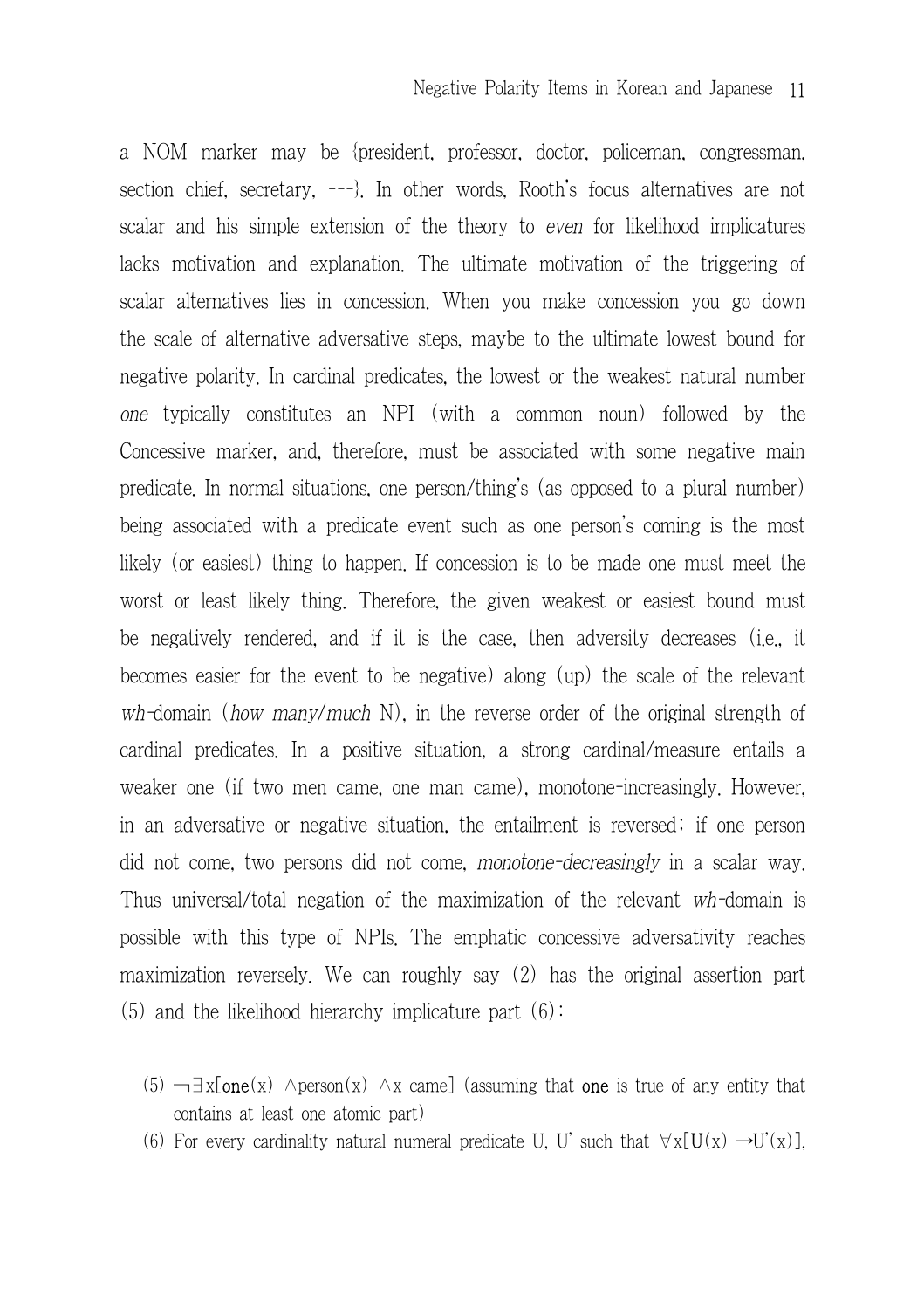```
likelihood (\hat{\neg} \exists x[U(x) \land person(x) \land x came])
\exists x[U'(x) ∧ person(x) ∧ x came)]
```
Here we can notice that positive scalarity is reversed to negative scalarity in (6). Lahiri's (1998) formalization along with Rooth's (1985) about simple alternatives as opposed to one fails to show scalarity based on concession, unlike the above formalization. The maximality of U above is naturally that of the relevant wh-domain, which cannot be either infinite or definite, and the minimality of U' is simply one, although maximality here can be  $+\infty$  theoretically.

Still we must explain why the strings of (4) above are *ill-formed*. Some linguists may claim that such strings are syntactically intact. But we believe such strings are ill-formed if they are realized on the surface without being complemented by semantic compositionality and pragmatic felicity, particularly when they are syntactically frozen to a certain degree. Particularly, because English any lacks any CNC marker, those linguists fail to reach a compositional analysis of the simple NPI construction. Roughly speaking, the combination of a lower bound of natural numbers one and CNC expects a strongly negative context for an emphatic universal negation through the interpretations of (5) and (6). If this grammatical expectation is not met as in (4), the relevant string collapses. Up to the point of han saram -to, hitori -mo one person  $+$  CNC. because of concession marked by CNC and its foreseen negativity/adversity, the likelihood implicature is such that a proposition involving a stronger cardinality predicate is likelier than one involving a weaker or the weakest cardinality predicate. However, if it turns out to be combined with a positive rather than licensing predicate like w-ass-ta/kita 'came,' because of  $\forall x [U(x) \rightarrow U'(x)]$ , likelihood is reversed to the following, contradicting  $(6)$ :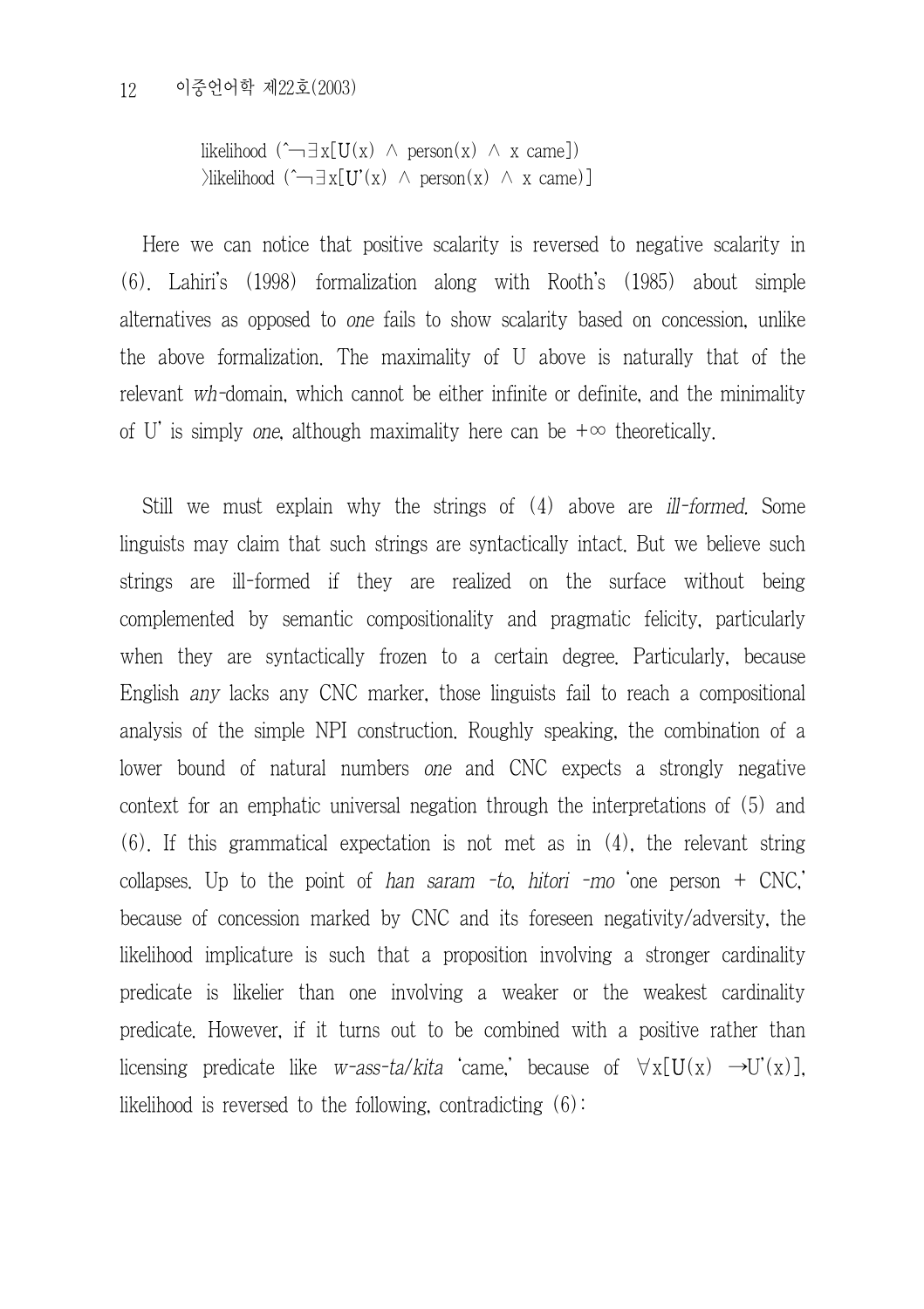(7) likelihood  $(\hat{\neg} \exists x [U(x) \land \text{person}(x) \land x \text{ came}])$  $\langle$  likelihood  $(\hat{\neg} \exists x [U'(x) \land \text{person}(x) \land x \text{ came}])$ 

This process of conflict itself except scalarity was well captured in Lahiri (1998). Lack of scalarity in Rooth and Lahiri, however, leads to the failure of distinguishing between contrastive focus and concession. Contrastive focus induces simple alternatives whereas concession induces scalar alternatives. The simple alternatives solution may have difficulty treating the following example:

- (8) sey saram -to an w -ass -ta. three person-CNC not come-PAST-DEC (9) SAN NIn -MO KO -nakat –ta. three person-CNC come-NEG-PAST (a, b) 'Not even three persons came.'
	- = 'Less than three came.'

Simple alternatives to three include not only numbers higher than three but also numbers lower than three, whereas concession requires three with CNC as a lower bound on a scale from the least as expected in the discourse and makes it an NPI, denying propositions involving higher numbers in a scalar manner. In the latter case, propositions involving numbers lower than three are not committed to their negativity and leave the possibility of their positivity as an implicature, letting it mean 'Less than three persons came'.

If CNC is attached to a universal quantifier, it becomes ill-formed; CNC requires a lower bound and a universal quantifier as a maximality operator and cannot function as a lower bound. Thus:

 $(10)$  a  $*$ motu -to  $(an)$  w -ass -ta. all -CNC not come-PAST-DEC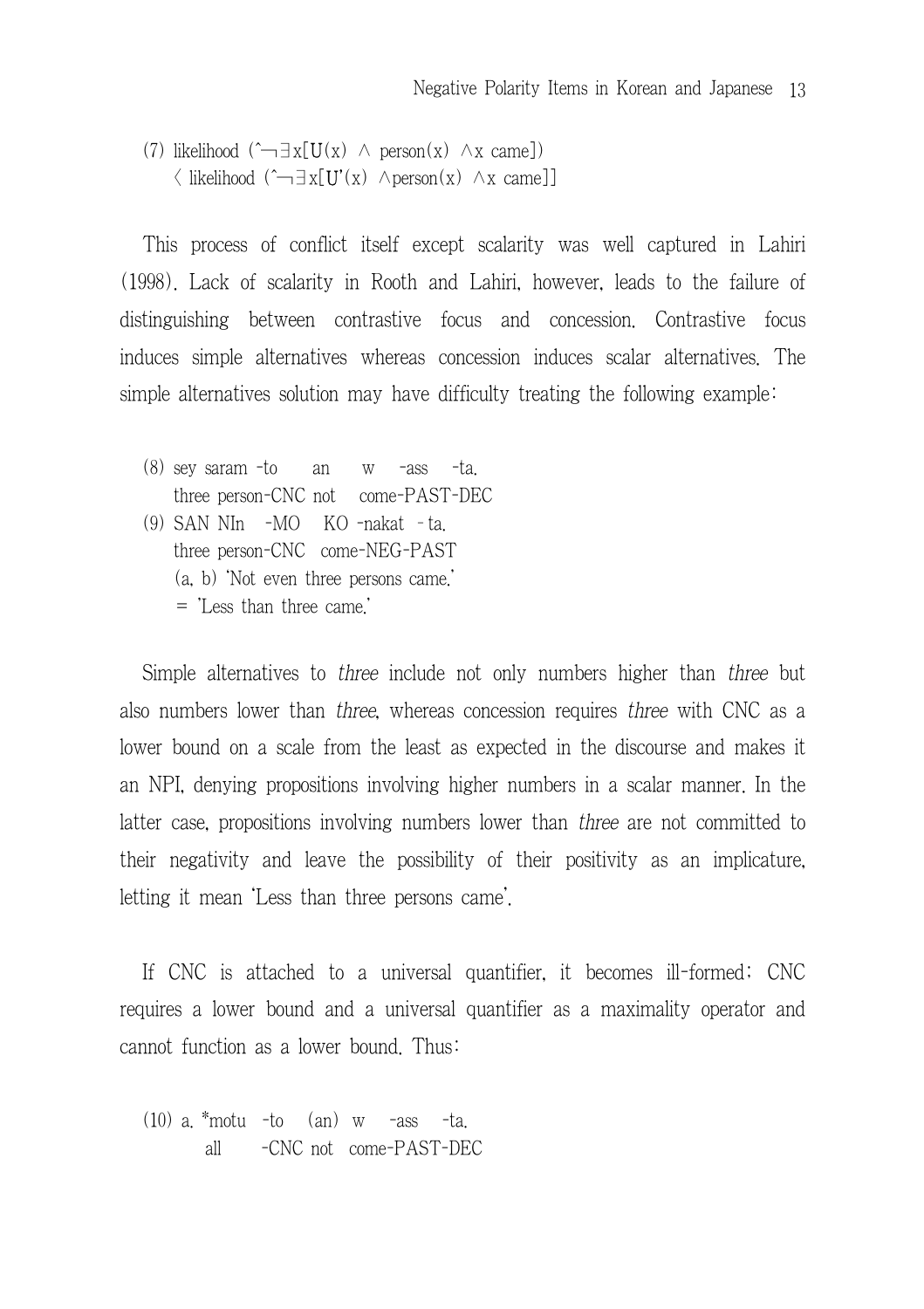#### 14 이중언어학 제22호(2003)

b. \*minna -mo ko -nakat-ta/kita. (with Neg slightly better) (a, b) 'Even all didn't come/came.'

Then, what happens with a definite NP such as sacang 'the President' plus CNC in (1)? If it occurs in a negative context, it functions as an NPI. Together with a negative predicate, it becomes the least likely thing to happen. On the other hand, if it occurs with a positive predicate, it itself can be the least likely being (to happen); a definite NP can be either the weakest or the strongest on the scale unlike an indefinite, which must be on the weaker end inherently with CNC. The affirmative version of (1) in the concession interpretation, though not so easy to get, therefore, is still the least likely thing to happen (so the section chief and the secretary also came) and we can safely argue that there is only one concession denoting marker  $-to$ -mo or particle even in favor of Wilkinson's (1996) one even thesis and against Rooth's two even thesis.

The stressed hana 'one' or minimizer followed by a classifier and CNC has become rather frozen, though still compositional, as a strong NPI. Thus it can appear in all strongly negative contexts such as eps- 'not exist'/moru- 'not know,' the before clause, and some negative predicates. In some cases and languages, CNC is (optionally) incorporated into the NP, as in English a wink. The combination of hana and -to without a classifier, on the other hand, became more frozen and came to be used as an adverbial NPI not only for countables but also for mass and abstract things at least in Korean. It naturally came to mean  $cokum-to$  'a little  $+$  CNC' and then  $cenbye$  'at all.' Observe:

- (11) a. ku-nun yangsim -i hana-to/cokum-to/cenhye eps-ta. he-TOP conscience-NOM one-CNC/a little-CNC/at all not exist b. kare(-ni)wa ryooshin-ga ?hitotsu-mo/sukoshi-mo/zenzen/ kakera-mo nai
	- (kakera 'piece')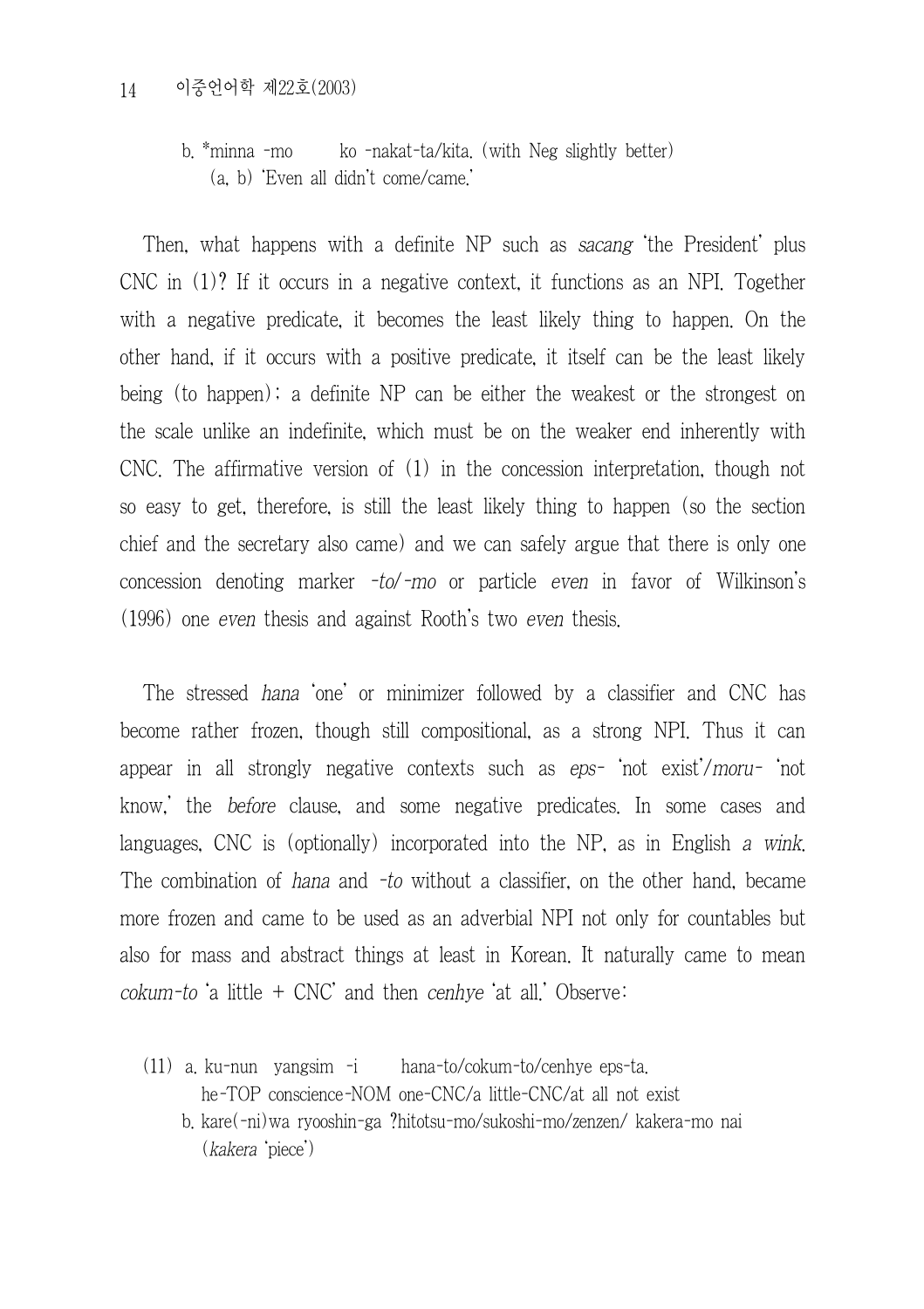(a, b) 'He has no conscience at all.'

In (11), unlike *hana-to* even one' and *cokum-to* even a little,' which originate in lower ends, cenhye 'at all'(K) and zenzen 'at all'(J), originate from universal quantifier expressions and that is why they cannot be followed by -to/-mo (CNC) but because they occur only with negation for universal negation with negation narrow scope ( $\forall$ ) they tend to mean the same as the minimizing NPIs (¬∃). For instance, ever may also originate from a universal expression (as in forever and ever-lasting) and may still be used with emphasis on it like not Ever but more often it is used in its INDef plus CNC sense of even one time in affective contexts (Heim 1984, Lee 1999). In other words, although those universal-based NPI expressions started out from universals without CNC, they acquired concessive meaning indirectly as soon as they become polarity-sensitive and become equivalent to weak quantitative expressions in wide negative scope. However, because they come from the universal, they cannot occur with Contrastive Topic, as in \*cenhye 'ever'-nun(TOP), \*kyelkho 'decisively'-nun(K), \*zenzen 'ever'-wa (TOP)(J), unlike minimal expressions, as in han pen-un and cokum-un (Lee 2000). It is because there is no higher degree or partition left to deny for a conveyed meaning. What is interesting in K and J is that even those lowest cardinal numeral and quantitative minimizer NPIs have the strong form that are licensed in strongly negative contexts and the weak form  $(-i\tau a-to(K))$ .  $-de-mo(J)$ ) that are licensed in affective contexts such as a conditional (e.g., han saram-i-ra-to o-myen malhay 'Tell me if even one person shows up.'). They are mutually exclusive in contexts and if both can occur in rare unstable contexts, they show a subtle difference in meaning: strong form leans toward total negation and the weak form toward a 'begging' or 'settle for less' meaning. In English and many other languages, the same ever and any are licensed in both contexts. In J/K, the weaker form can hardly denote universal negation but if it is used with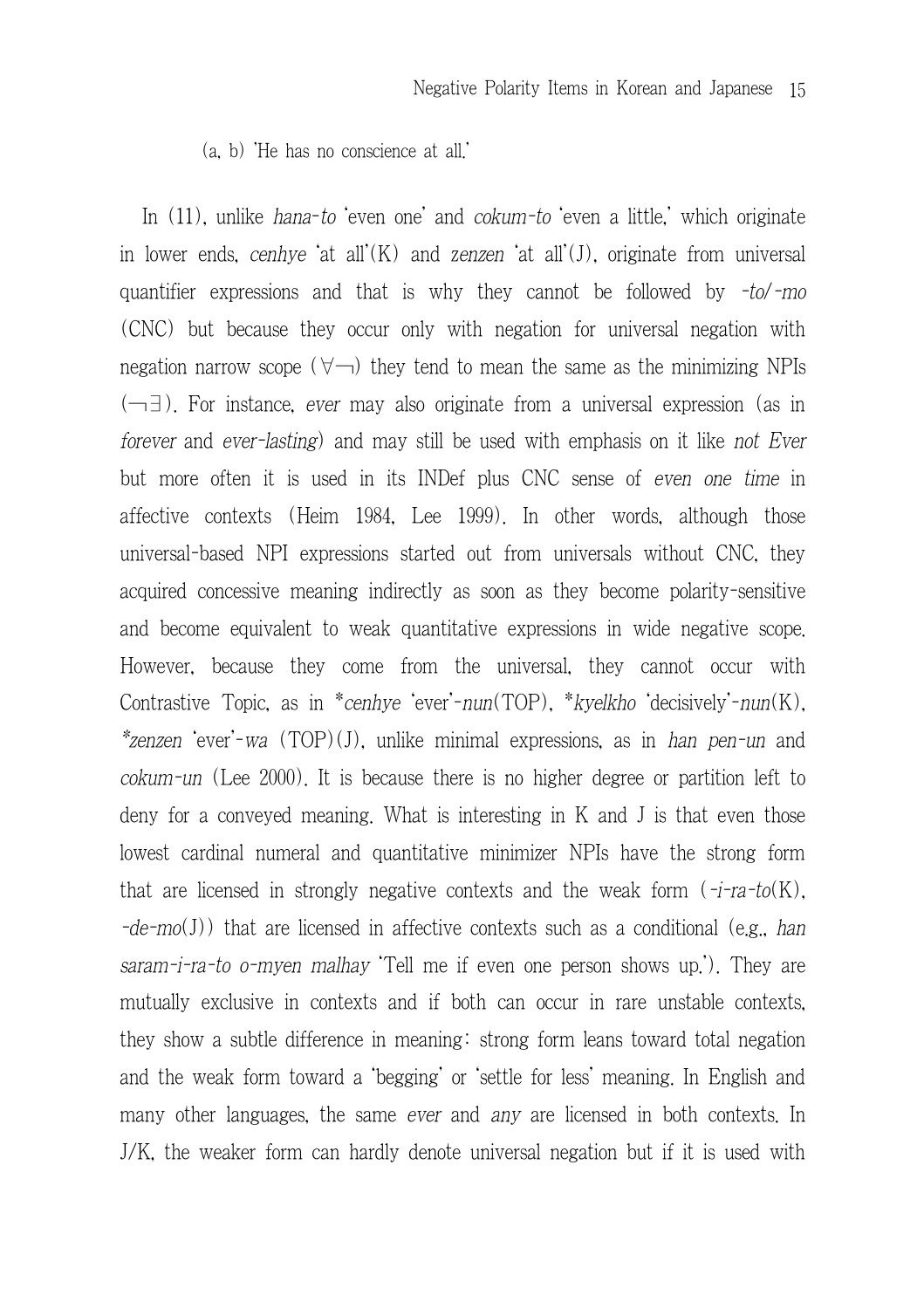a permission modal predicate such as 'all right' any higher number/amount is also permissible degree-wise. In the anti-additive context of a modifier of a generic/ universal head nominal, the weak form is licensed in J/K, as follows:

(12) a. cungkuk-ey han pen-i-ra-to ka po-n saram-un son tul-e-ra. China-to one time-COP-DEC-CNC go PreN man-TOP hand raise 'Those who have ever been to China, raise your hands!' b. chuugoku-e ichi-do-de-mo it-ta hito-wa te-o age-nasai. China-to one-time-COP-CNC go-PAST person-TOP hand raise

Those quantitative scale NPIs are based on the wh-domain in such a way: they can serve as answers to questions such as 'How many students came?' or 'How much water did you drink?' Then, the answer set of propositions is based on the contextually determined set of 'students' or amount of 'water'-- wh-domains. The concessive lowest bound denial is easily verified but if a universal expression such as 'every student' or 'all water' appears, that part is not easy to determine; it is context-dependent and not transparent to everyone including the hearer and speaker. Therefore, it cannot be 'definite,' although it is approximated to definite. If a cardinal numeral with a positive matrix predicate is given as an answer, e.g., 'Seven students came,' then it is a maximal number that 'came' to be informative enough but if it appears with a monotone-decreasing matrix predicate such as *sufficient* for a question with the same predicate, it is minimal and any higher number is also sufficient (cf. Beck and Rullmann 1999). It has a hidden sense of permission deontic modality, which has an inherent concessive meaning.

It turned out that quantitative scalar NPIs are also basically wh-based, although they are restricted to quantity. Let us now turn to the notion of qualitative scale.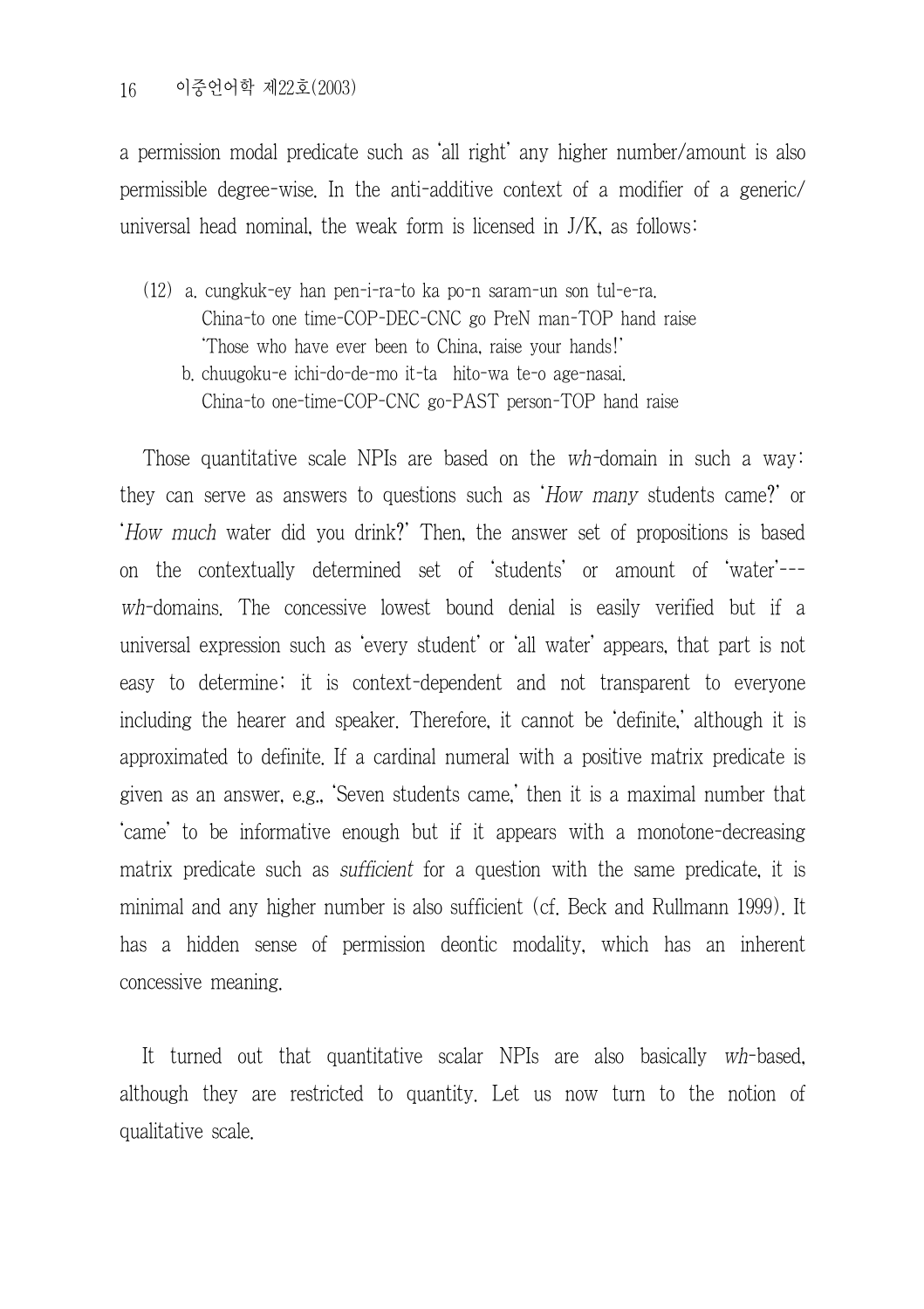## 3.2. Qualitative Scale

C. Lee (1996) discussed how concession calls for arbitrariness in treating qualitative NPIs including  $amu^-$  -  $(-ra)$  -to and any, which, I claim, are underlyingly based on INDefinite-wh pronominals/determiners/predicates. Theoretically, any number of modifiers can modify a head noun either as attributive adjectives or as their equivalent restrictive relative clauses. If something is n times modified, an n number of subsets arises (a subset of a subset of a subset --- of the N). The more modified, the stronger it becomes in information. If modification decreases, the head nominal gets more general and weaker in information and the weakest possible is a headless what.<sup>4)</sup> It may stand for a totality in ontology but can be restricted in contexts. Therefore, concession is made by going down the scale of different layers of characterization of the head N or even no head denotation in negative or affective contexts. The headless interrogative pronoun what and its equivalents in all other languages can refer to anything in the world/context for an answer (wh-domain) and its indefinite form can be just the same form what in many languages, as in J/K (muet-K, nani-J) or its reduplication, as in mezemeze (Moksha Mordva). Reduplicated IND-wh-forms easily function as free choice items in many languages such as Latin (quid-quid 'whatever7what-what')(Haspelmath 1993). In still many other languages, the IND-what is a combination of what/ quelque and thing/chose, equivalent to an abstract nonspecific non-partition SOMETHING. This is the weakest predicate we can think of on the scale of quality/property. Then, by concession with its expression  $-to/-mo/even$ , we go down step by step, level by level of properties from the most specific, say restricted by <sup>n</sup>

<sup>4)</sup> In Swahili, what with no head N is nini and what with a head N is gani for stronger or specific information, according to M. Matondo.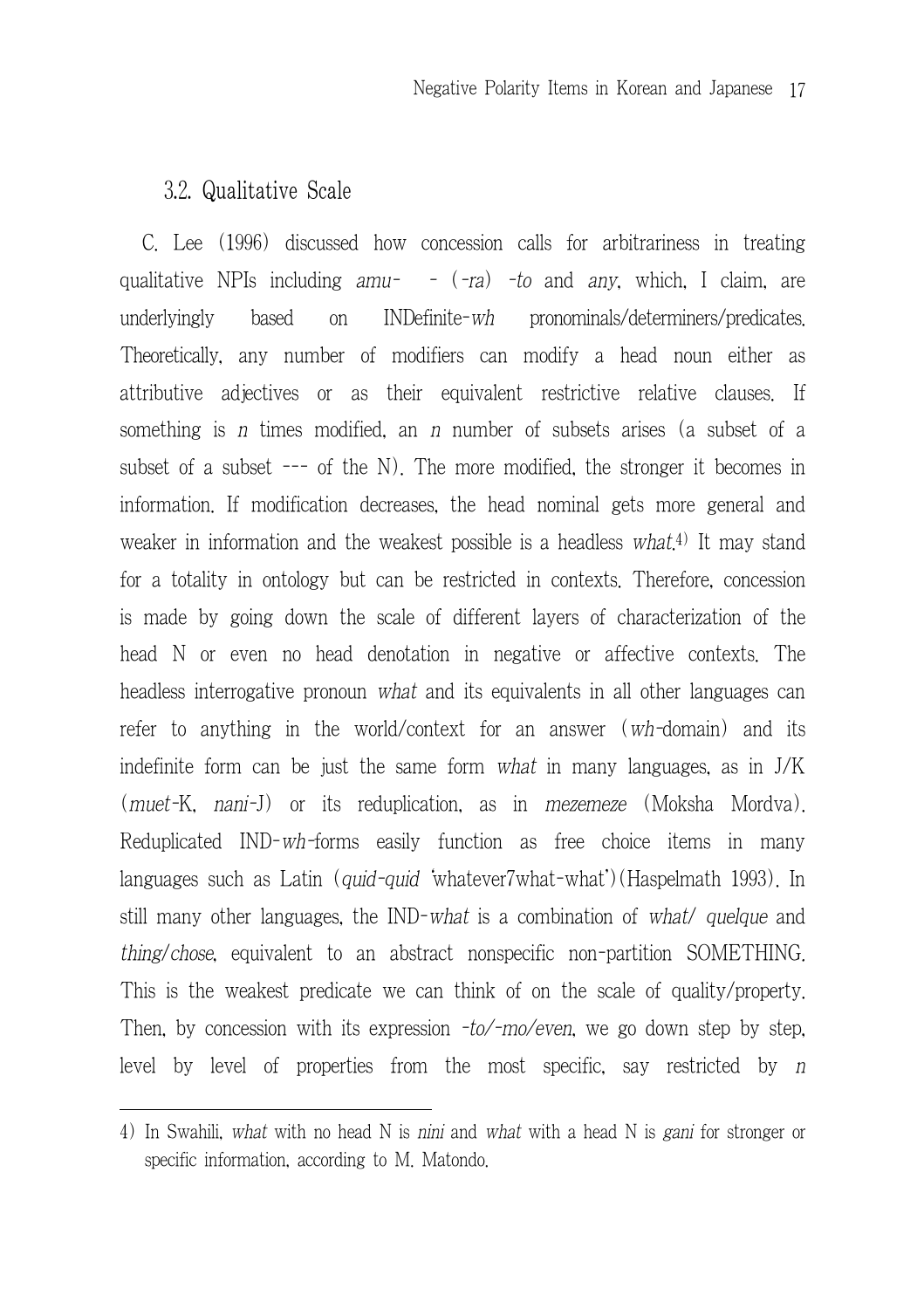modifications, to the  $n -1$  modifications, to the lowest possible or weakest predicate, by increasing the degree of concession and thus the degree of arbitrariness proportionally. So, the expression  $[n \text{ modifications} + \text{etten/amu/}$  $domain(1)-N-(i-ra-)to/-(de)$  -mo(J)] denotes an arbitrary N-denotation with n properties (from n modifications). If there are no modifications, then the levels of arbitrariness increase because the wh-domain widens accordingly. This arbitrary choice is done by 'blind' choice (with your eyes closed) in its strict sense and is conceptually different from the pure quantitative scale. However, it is tested by going down the scale of arbitrariness degree (for the most likely/easy thing) to turn it to the most adverse/unlikely thing because of concession. If the context is strongly negative, universal negation is meant; if affective, 'begging' or 'settle for less' for an existential satisfaction is meant; and if modal, free choice of approximation to universal is meant by means of 'betting' in the choice with permission functor plus disjunctive arguments along the scale (C. Lee 1997). Speakers intensify this degree of arbitrariness with the prosodic feature of stress. Fine (1985) independently discussed a related notion of 'arbitrariness', interpreted as possessing all and only properties characteristic of a class. Tovena and Jayez (1997) nicely applied it to free choice and polarity-sensitive any in a unified way, independently of my earlier work.5) This notion has also something to do with Dayal's (1999) subtrigging in the sense that modification by a relative clause or postnominal restrictive PP/adjective, which licenses any in English, is a way of partitioning the class of objects denoted by the head  $N<sub>6</sub>$ ) Topicalization is involved in the process of relativization (C. Lee 1973). Topic again involves

<sup>5)</sup> They attribute credit to Kempson (1985), who introduced Fine's theory of arbitrary objects to the linguistic analysis of any.

<sup>6)</sup> In English, 'You may/\*must dance with any man' but 'You must dance with any man with a silk hat' is OK. Consider: 'You must dance with Joe or Sam'  $-\frac{1}{2}$  'You must dance with Joe and Sam,' unlike the corresponding Ss with 'may.'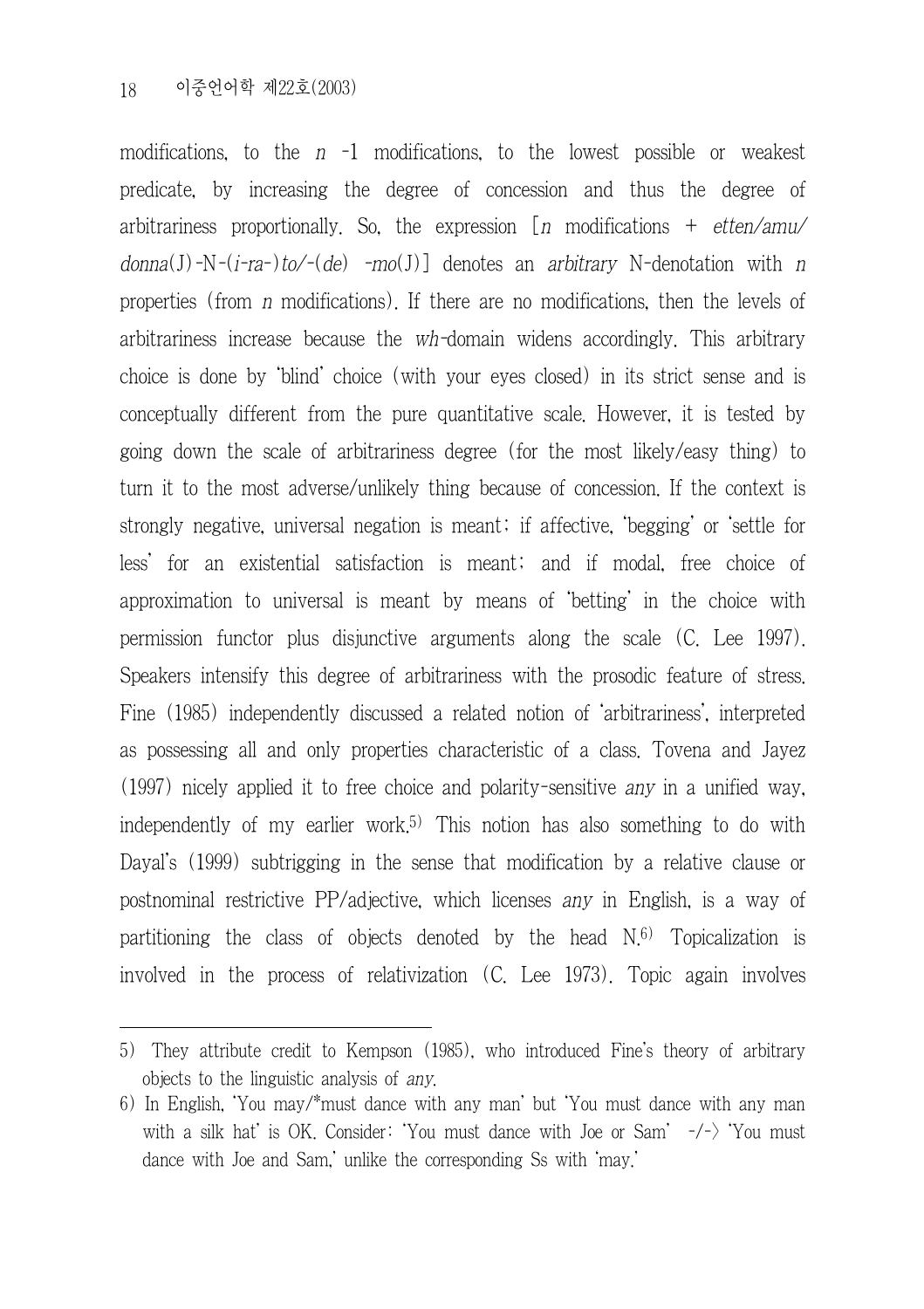conditional (Haiman 1978, von Fintel 1994), which involves alternative worlds/contexts and thus uncertainty. A topic statement is a generic or characterizing one (C. Lee 1996). In that sense, polarity is basically a discourse phenomenon, though semantically-rooted. That modification/topic/conditional part is assumed or presuppositional belonging to the restrictor in tripartite structure and the indefinite any/amu/etten/donna part corresponds to wh-words informationally. A conditional meaning affects the head NP that has an indefinite and a relative clause modifying such an NP is forced to be interpreted in the conditional meaning in Korean. If an IND-amu/etten/muet(K)/donna/nani(J)  $(N)$ -to/-mo or any occurs in a strongly negative context, it denotes sweeping total negation and does not need any subtrigging with either characterizing or accidental features for licensing, whereas subtrigging with characterizing features is needed for English any to be licensed in episodic or must contexts as FCI. In J/K, a weak polarity form is licensed in episodic contexts as FCI, if preceded or followed by a conditional with (anaphoric) dependency (e.g., ku-nun nuku-i-ra-to  $chaca$ -o-myen panki-ess-ta Lit. He greeted anyone whatsoever if he visits him' in its conditional-internal stressed reading with a pause before the conditional ---a stressed external wide scope reading without a pause is possible and even an unstressed internal 'begging' reading is also possible with a conditional pros.)

## 3.3. Where Does It Come From and Where Does It Go?

In argumentation, concession is typically made by the speaker's admitting the other party's or a hypothesized given assertion adversely and his/her projecting his/her own assertive position. A typical concessive construction has the following form:

(13) a. pi -ka w-a-to pikunic ka-l kkeya. (K)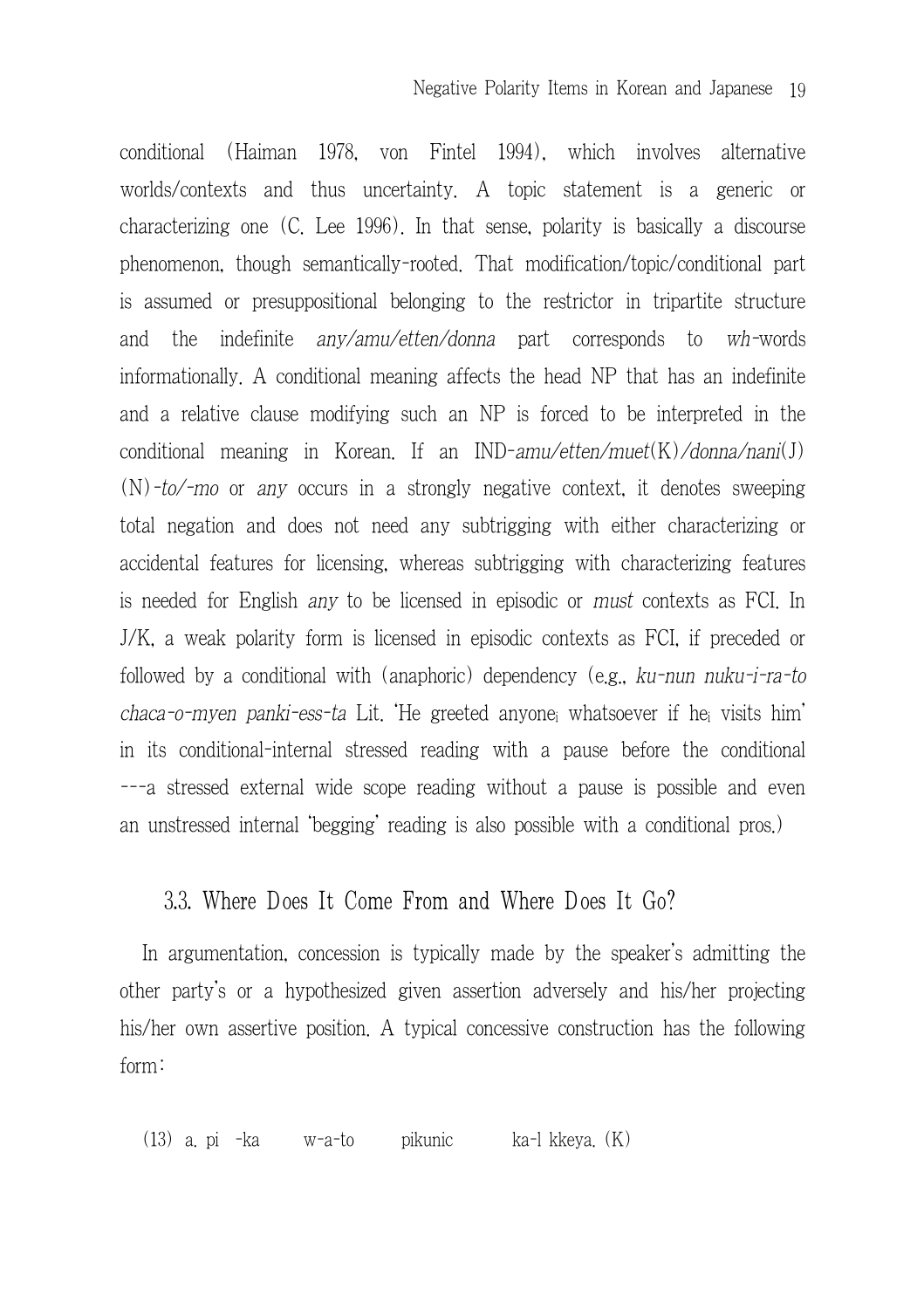rain-NOM come-CNC picnic go-FUT-DEC b. ame-ga hutte-mo pikunikku-ni iku. (J) rain-NOM come-CNC picnic-to go-PRES 'Even if it rains, (we) (will) go on a picnic.'

Because concession inherently triggers a scale, we will go on a picnic even if it is cloudy, which is less adverse than raining on the triggered scale. We can notice in (13) that the concessive clause ends with the same concessive ending/marker  $-to$ -mo, just as in even in English even if. A concessive clause typically presupposes a conditional clause with a consequent clause negating the main clause of the concessive clause, as in  $(14)$  below<sup>7)</sup>:

(14) a. pi -ka o-myen pikunic an ka-a. (K) rain-NOM come-COND picnic not go-PRES-DEC 'If it rains, (people) don't go on a picnic.' b. ame-ga hur-eba pikuniku-ni ika-nai. rain-NOM fall-COND picnic-on go-PRES-NEG

In (14) the conditional and the consequent go together, whereas in (13) the concessive proposition and the consequent proposition are not compatible. When a concessive clause with a concessive connective/ending as in (13) has a conditional/ hypothetical meaning behind (called 'concessive conditional') rather than a factual adversative meaning, its main clause tends to be modal/generic/future in meaning. If the concessive clause takes a stressed INDwh-form NP, together with a CNC clausal ending  $-t_0$ -mo, then it gets a free choice reading with universal force and requires a modal/generic/habitual/future main clause. All these intensional predicates anchor an extended modal base (cf. Kratzer 1977, 1980) of  $P =$  set of propositions in

<sup>7)</sup>Koenig (1988) discusses this conditional presupposition but does not pay much attention to characterizing the scalar nature of the construction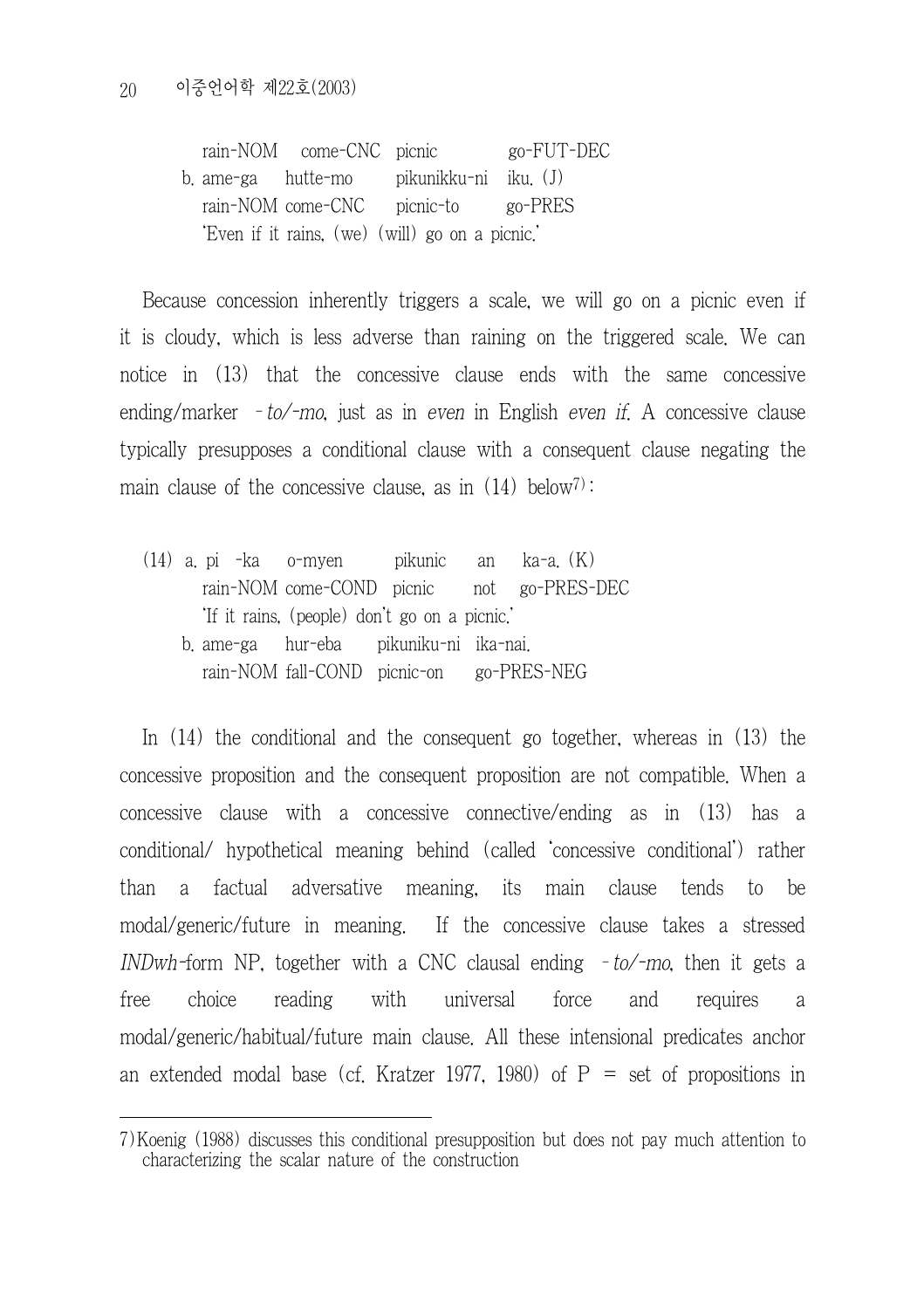W(P), a set of worlds to which the propositions in their scope are anchored and become true. Consider:

(15) nalssi-ka ettehay/etteh-te-ra-to pikunic ka-l kkeya. (K) weather-NOM how CNC picnic go-FUT-DEC 'Whatever the weather looks like, (we)(will) go on a picnic.'

The concessive situation in (15) is more general than that in (13a) but if we regard the (13a) situation as the worst or the lowest bound in weather conditions, they become equivalent.<sup>8)</sup> If we extend the level of concession to the most adverse situation possible, the following expression steps in:

- (16) a. Whatever happens, we will go on a picnic.
	- b. etten il-i irena-to/irena-te-ra-to pikunic ka-l kkeya. (K) INDwhat event-NOM happen-CNC picnic go-FUT-DEC
	- c. nani-/donna koto-ga atte-mo pikunikku-ni iku. INDwhat-/what thing-NOM happen-CNC go on a picnic 'Whatever happens, (we) (will) go on a picnic.'

The most arbtrary event/thing is expressed with the free relative form whatever in English and a stressed  $INDwh + N --- to (CNC)$  in Korean, showing an *irrealis* concessive situation (a subjunctive is used in many languages and 'may' can follow it in English). The most adverse thing can be a catastrophe or death and we equivalently use these as the lowest bounds in our expression ('Even if the world ends, ---'). If the INDwh- is unstressed, which is secondary in occurrence, it is a real indefinite determiner/adjective like 'something' (still a variable in the same wh-domain) making the adjunct clause 'Even if something

<sup>8)</sup> The form etteha- is a predicative adjectival IN $wh$ -form, which English lacks (Hgrarian and other languages also have the form). The concessive form*–*te-ra-to is even more hypothetical than  $-(e)$  to, though not necessarily counterfactual.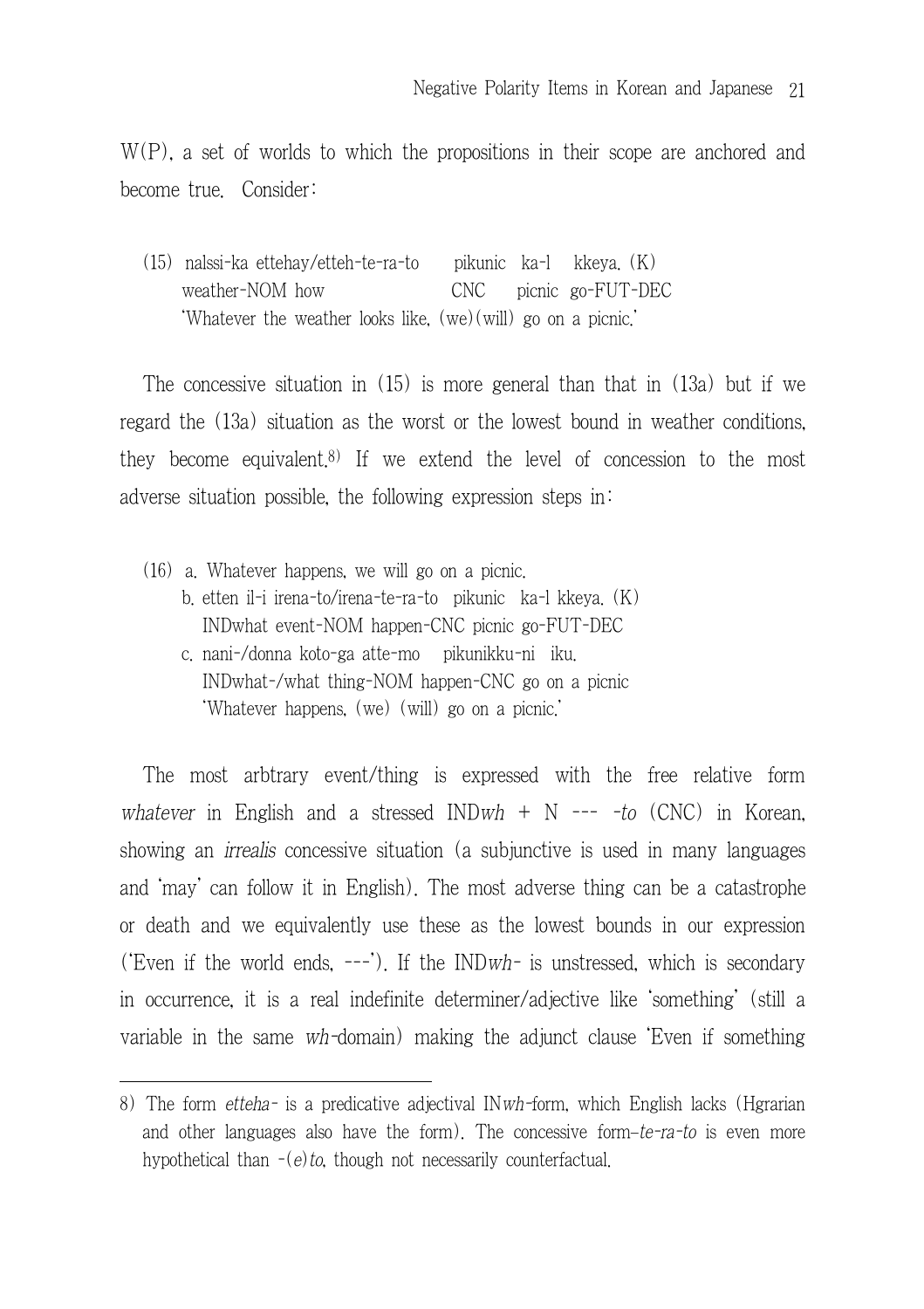happens.' The level of arbitrariness for the 'whatever' type is extreme, based on the assumption that something will happen (non-emptiness), whereas in the latter case, 'something' may happen to be the most adverse situation (by chance) but its less adverse alternative can be 'nothing happening.' So, something happening itself (though mild) can be a lower bound on the scale triggered by the clausal ending of concession. In Korean and Japanese, as wh-in-situ languages, an interrogative wh-word is possible in the concessive clause, if the main clause ends with a question morpheme, without violation of wh- island constraints. Therefore, some abstract postulate such as  $EVEN IF + stressed INDwh$ corresponds to 'whatever,' with the stressed INDwh- applying to a wh-domain of events, with IF or 'in case' applying to the set of worlds where the relevant propositions are anchored or become true. If the (main clause) context is modal/modal-related, which is most compatible with the most arbitrary interpretation, the INDwh- + CNC expression becomes an FCI, as a 'betting,' as opposed to 'begging,' type of concession. A concessive clause started as an adjunct subordinate clause and then came to be used as an argument NP clause both in J/K and English and then a non-clausal NP (e.g., I can do whatever). The weaker form INDwh-/amu N  $-i$ -ra-to(K) or INDwh- N -de-mo(J) comes from a concessive clause [[a null subject COP(-DEC)]-CNC] and now functions as a non-clausal NP, though with some clausal, hypothetical flavor. If stressed in a modal context, it is interpreted as an FCI (5, 6, 7, 8, 14 in Table 1) and if unstressed in a weakly negative context (9, 10, 11, 12, 13, 15), it is interpreted as a polarity-sensitive 'begging' or 'settle for less' item. With the same form of concession, the FCI and weak NPI readings are mutually exclusive in contexts and the former are stressed. The strong form lacks COP and lost the trace of a clause, becoming shorter, which implies that it is closer to our mind. The strongly negative element is new information to be conveyed and the NPI does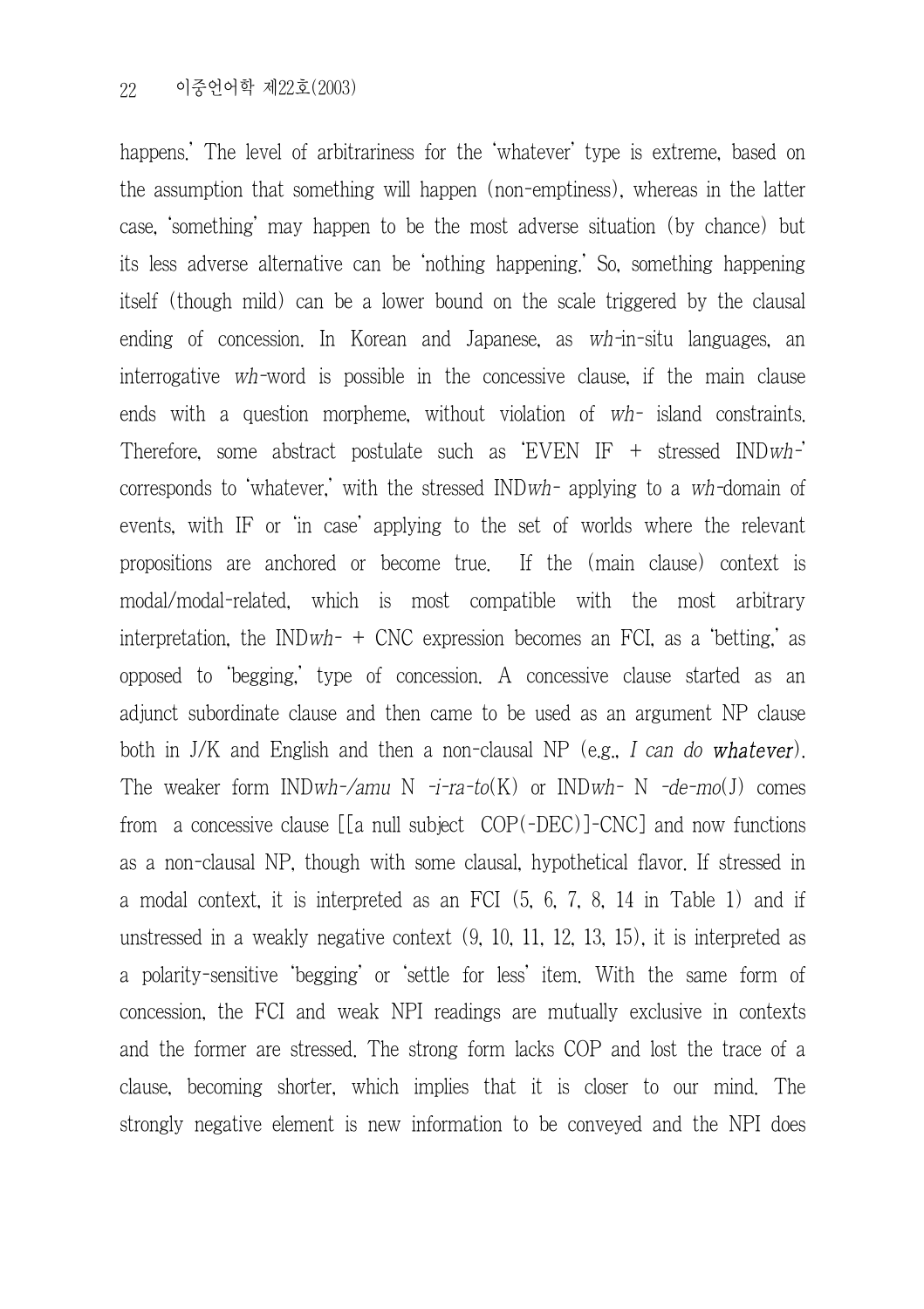not have to be stressed in J/K. In French, the same INDwh- concessive relative clause (e.g., qui que ce soit) is used as either an FCI or a strong NPI (in Quebeck French in particular, in Modern French leaning toward an NPI, e.g., je <sup>n</sup>'avait pas vu qui que ce soit). Therefore, the same INDwh- (in J/K, a strong form simply lacking COP(DEC)) becomes an NPI if it happens to be in a negative context, with negation taking wide scope. In J/K, INDwh- forms are based on wh-words corresponding to what/which, who, how, and what (predicative adjective in K) but not why. In all conceivable languages, there is no  $INDwh$ form corresponding to why, which has external adjuncthood.

Then, what is the difference between [amu --- CNC] series and [INDwh- ---CNC] series in K, when the former are not present in J? The two are almost interchangeable in contexts and somewhat in meaning as well. But the former give a sweeping generalization in arbitrariness like English any, whereas the latter give more attention to individuals or events one by one more specifically in checking. The former, because of its sweepingness, become more dominant than the latter in most situations of polarity and free choice, the latter becoming slightly unstable in various contexts.

Now, where do they go? In K, the  $\lceil amu/INDwh-N-i(COP) -na(DISJ)\rceil$  series became near-universal quantifiers because of its predominent indiscriminacy (more in amu --- than in INDwh-), occurring in even episodic contexts, although they come from FCIs and still favor modal contexts.9) Disjuncts (clausal or nominal) with DISJ attached to the final disjunct have the associated meaning of 'totally,' 'no matter' or 'don't care' about the choice (Chung 1996), showing initial

<sup>9)</sup> DISJ = Disjunctive. Other disjunctive connectives such as -tunci functions in the same way with IN*wh*-. Note that *whethersoever* occurs in English history (Ed Keenan p.c.) and this is based on a free choice between the two alternatives: whether P or not P].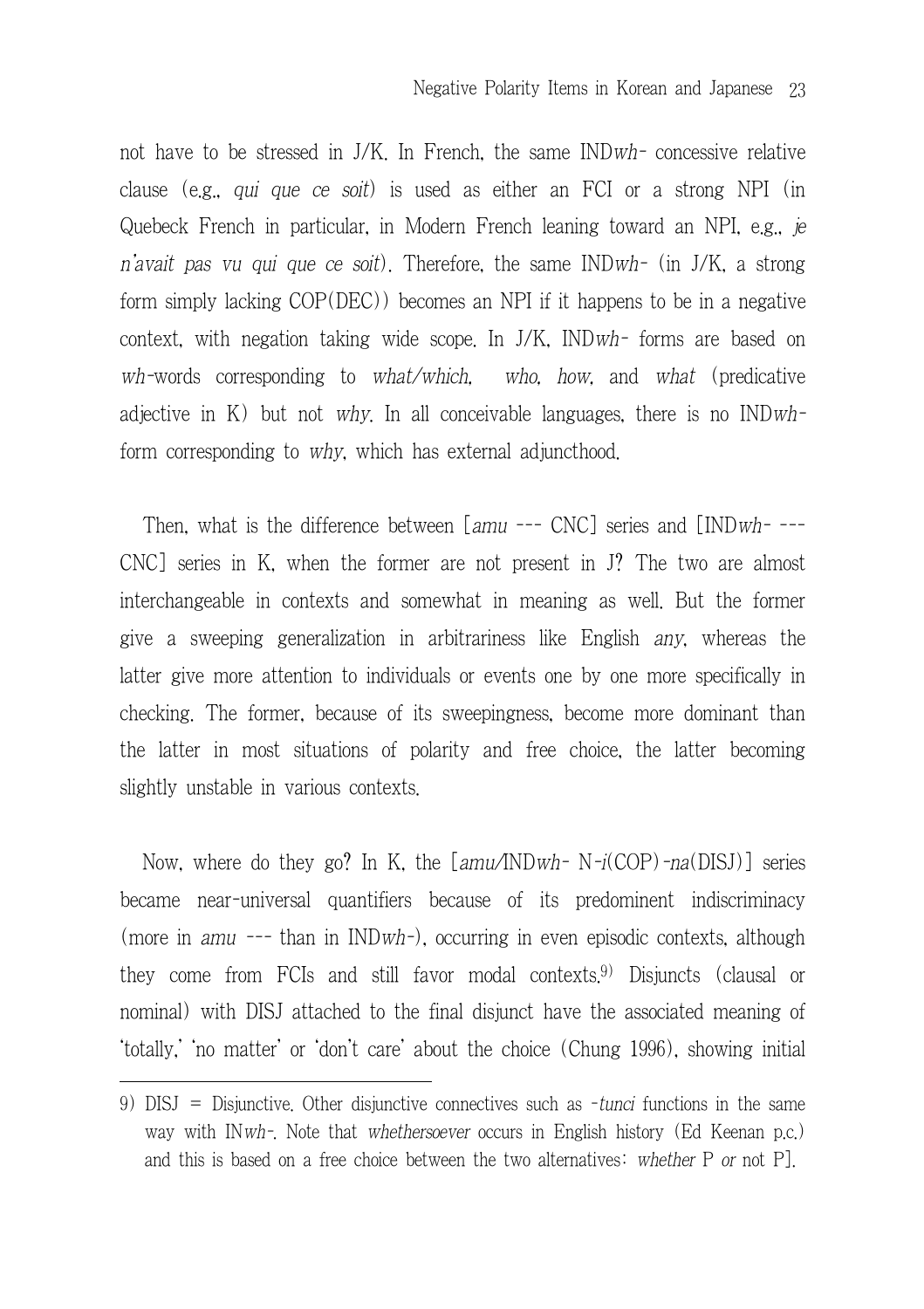concession. With amu/INDwh-, disjunction is between the members of the given wh-domain. In J, the series  $INDwh$ - --- - $mo(-ga)$ , with its first syllable stressed, became near-universals, via FCIs (I claim) and their indiscriminacy, eventually occurring in episodic contexts. In general, a concessive construction develops into an FCI (and further it can become a universal quantifier) and an FCI develops into an NPI in negatively narrowed-down contexts. Via indiscriminacy from arbitrariness and 'begging'/'settle for lower quality,' some derogatory sense and its version emerges. In English, any is generally licensed in strongly/weakly negative contexts as well as in FC contexts, whereas the wh- series starting as a concessive conditional construction survived only in FC contexts of what( $-so$ -)ever and, in negative contexts of NPI any, as post-modifiers reinforcing arbitrariness (e.g, I didn't see anyone whatsoever).

# 4. Amu-ra-to vs Amu-i-na and Se saram-i-na in J/K

The derogatory amu-i-na, which can occur in superficially episodic but underlyingly quality-wise permission/selection-oriented contexts, and the weaker PS form amu-ra-to cannot occur in overtly negative contexts just like dare-de-mo in J (see Table 2  $&$  3 Row 1) and just any, as follows:

- (17) a.?\*amu-i-na an w-ass-e. just anyone not came Lit: 'Just anyone didn't come.' b. \*amui-ra-to an w-ass-e.
	- c. \*daRE-DE-MO KO-nakatta Lit: 'Just anyone didn't come.'
- (18) a.\*Just anyone can't/didn't do it. b.\*Not anyone came/can do it. c. Not just anyone can do it/came.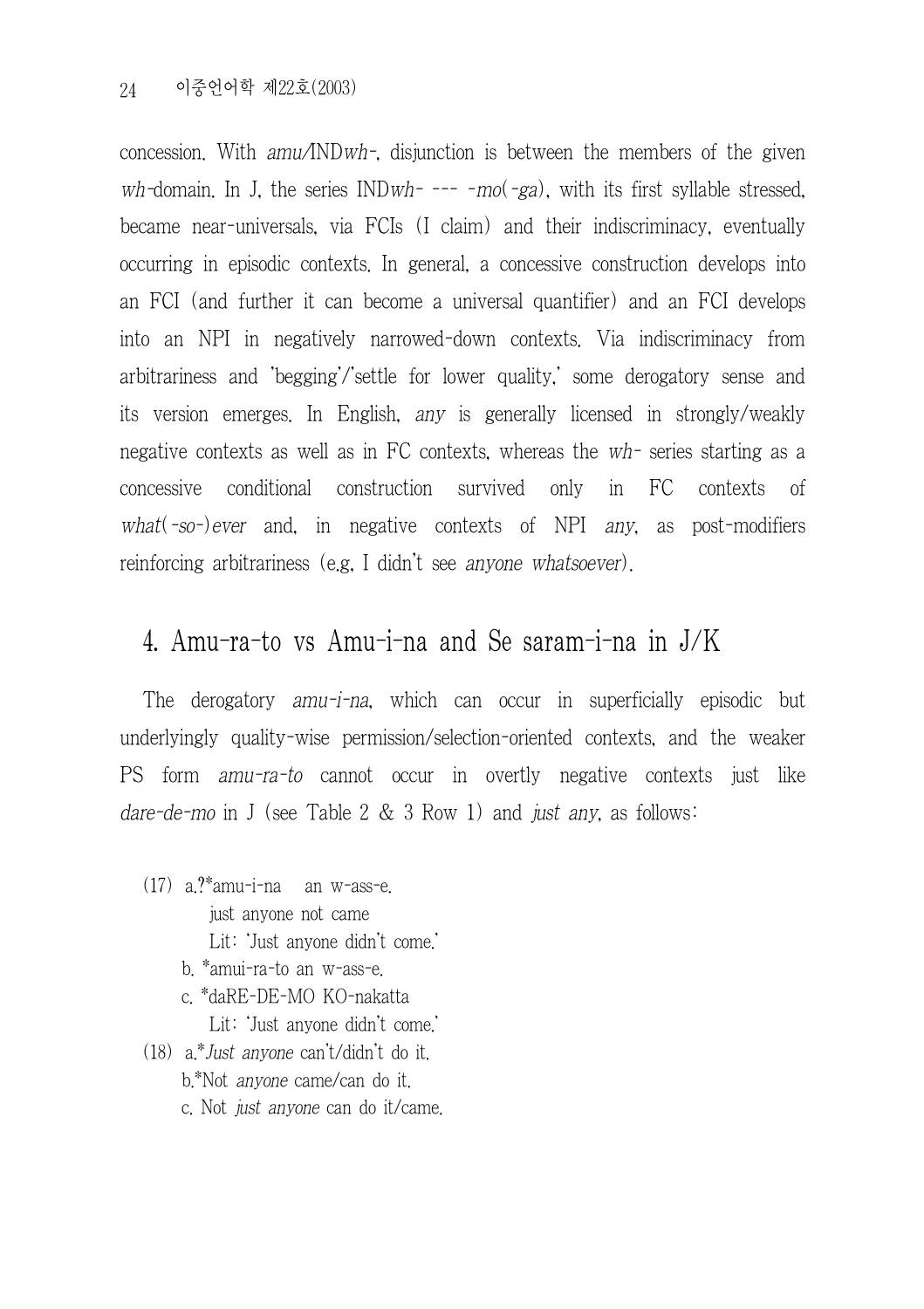In a very limited denial context with a slight rising tone on  $-na$  and a compensatory pause after it, (17a) can be barely acceptable. With the same prosodic features, a long-form negation version is acceptable in K, both in Contrastive Topic (or negation wide scope) reading (Lee 2000), just like (18c). They are quality- but not quantity-based derogatoriness-denial understatements. Such degree adverbs as póthong (originally from 'commonly') and yégan (originally from 'relatively'), with stress on their first syllables, function as wide scope negation/modality NPIs as norm-denying upward understatements (not using a stronger positive expression such as maewu 'very'), occurring well with wide scope negation and S-internal modality. This is somewhat contrary to Cho and Lee (in this volume).10) Similarly, cóm with stress (from com 'a little') is a weak NPI that typically occurs in a rhetorical question and certainty-incredulity modality. These have up-ward assertive force and that is why they do not occur

<sup>10)</sup> These are frozen with stress, being distinct from unstressed counterparts that are not NPIs. They can occur with incredulity modality in local domain with no long negation (but with an inherently negative predicate eps- or even a short negation) in such sentences as:

ku chinku póthong/yégan kananhae-ya-ji!/kemanhae-ya-ii/ton-i eps-e-va-ii/ani-va that friend commonly/relatively poor -not 'That friend is unusually poor/vain/poor/not common, unbelievably.'

A rhetorical Q with yekan cannot be answered with ani 'no,' contrary to Cho and Lee. They treat yégan with interesting observations but their lexically-bound way misses semantically principle-based generalizations applicable to all the related items. Ulmately, understatements are rooted in concession, avoiding a threatened face as a by-product strategy. Horn's (1984) QR is relevant here. Expectation-echoing NPIs such as kutaji/kuri so' (in E) up-denying NPIs such as *pyello* particularly' (in E) are down- grading and negation-wide scope. Emphatic universal-based ones like muji/tojehi/ cenhye/yen 'at all' are negation-narrow scope (Emphatic PPIs: koejanghi 'wonderfully,' cenccekuro 'totall,' kkumccigi 'dearl,' hwelssin 'far'; understing PPIs: kkae 'pretty,' com 'a little'; norm-based PPIs: sángdanghi 'relatively,' cf. Israel 1996 p. 628). The PPI com is licensed in an (ironical) question.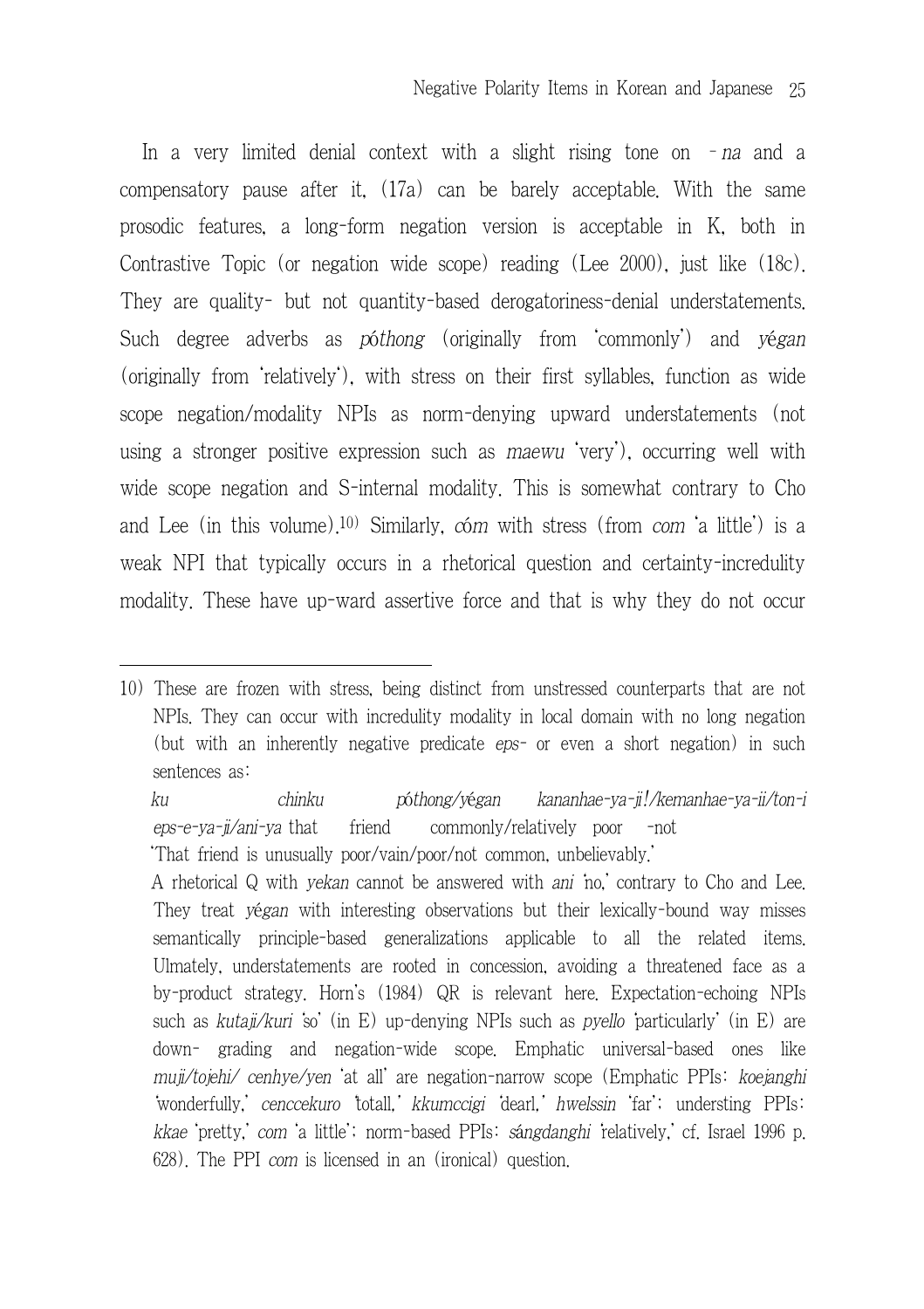in a sincere question, which has an interrogative force seeking information on the degree.

In K and J, their respective weaker (clausal) forms  $-i$ -ra-to and -de-mo have much in common; they are licensed in weak affective contexts such as 'at most,' conditionals, relative clause modifiers of generic/universal head, and questions, in the 'begging' or 'settle for less' sense, not occurring in negation, unlike the strong forms. They are also licensed in free choice contexts such as modals, imperatives, future, and generics. In J, however, -de-mo is realized in two different pitch-tones (see columns 3 and 4 in Table 3) and the two have subtly different meanings. Consider:

- (19) DAre(-ni)-de-mo ae -ba/au-bekida. INDwh-COP-CNC meet-HYP meet-should 'Meet whoever it might happen to be.'
- (20) daRE(-NI)-DE-MO ae-ba/au-bekida. 'Meet whoever it might happen to be (even with low quality).'

Although -de-mo shows going down to a low point on the scale of concession and remaining there satisfied, the one with high pitch on the first syllable of INDwh- as in (19) gives the impression of checking one by one, and the one with high pitch on the second syllable on gives that of accepting even low quality. As a consequence, (19) has a stronger imposing force than (20), which has a more suggestive force. DAre-de-mo is closer to nwukwu-i-ra-to, and daRE-DE-MO to amu-i-ra-to (or sometimes even to amu-i-na, although daRE-DE-MO cannot occur in episodic contexts).

(21) a. DOnna oobosha-de-mo saiyo-shi-ta kaisha-wa toosan-shi-ta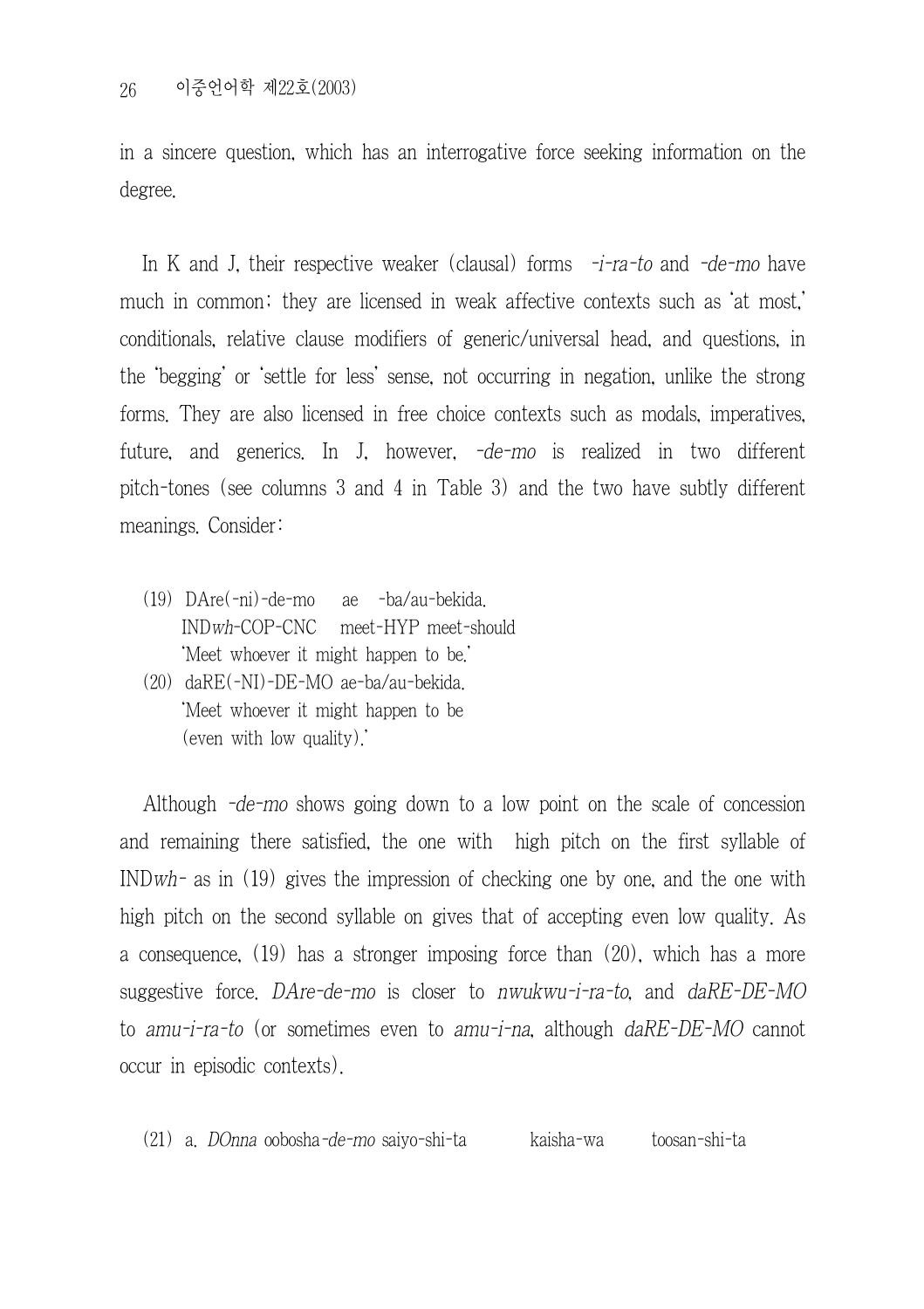INDwh-applicant-COP-CNC employ-PAST company collapsed

- b. ??DAre-de-mo saiyo-shi-ta kaisha-wa toosan-shi-ta.
- c. (?)daRE-DE-MO saiyo-shi-ta kaisha-wa toosan-shi-ta. 'Companies that hired (a)whatever applicants/ (b)whoever/(c)whosoever collapsed.'

In the relative clause modifying a generic head (with -wa-J or -nun-K marking) as in (21), DOnna N-de-mo (weak form) is most natural and it is not easy to detect any difference in meaning between (a) and (c). In Korean,  $amu-i-ra-to$  and  $nwukwu-i-ra-to$  (both weak forms) in the same anti-additive context are quite all right in the interpretation of 'begging'/'settle for less' existential and so whether the company had an employment is more at issue (so the verb chaeyong-ha-n 'employed' gets stress) than what quality people or who it employed, whereas amu-i-na shows indiscriminacy and gets stress on it. Korean nwukwu-i-na in the same context is universal. In K, etten saram-i-ra-to 'INDwh- person-i-ra-to' and nwukwu-i-ra-to 'INDwho ---' do not show substantial difference in meaning, although the latter appears to refer to individuals more directly in the process of computation. In Japanese, what quality people or who the company employed is more at issue.11)

In K and J, [INDnum(eral) CL(assifier) CNC] constitutes an NPI, as shown in (8) and (9). But interestingly enough, when the numeral gets stress on itself like [SAN-nin-mo] with the same marker – mo, the expression with it is no longer an NPI, and gets the meaning of 'as many as' in Japanese, whereas the same expression is realized as [SEY saram-*i-na*] with the COP-DISJ marker -*i-na* in

<sup>11)</sup> Likewise, more quality or derogatory sense emerges from the following relative clause, unlike in Korean, where more existential sense is shown:  $dR = TO-DEMO/DOnna$ otoko-to-demo deeto-shi-ta onna-wa shitsuren-no itami-o shir-a-na 'Women who have dated any men don't know the pain of parting'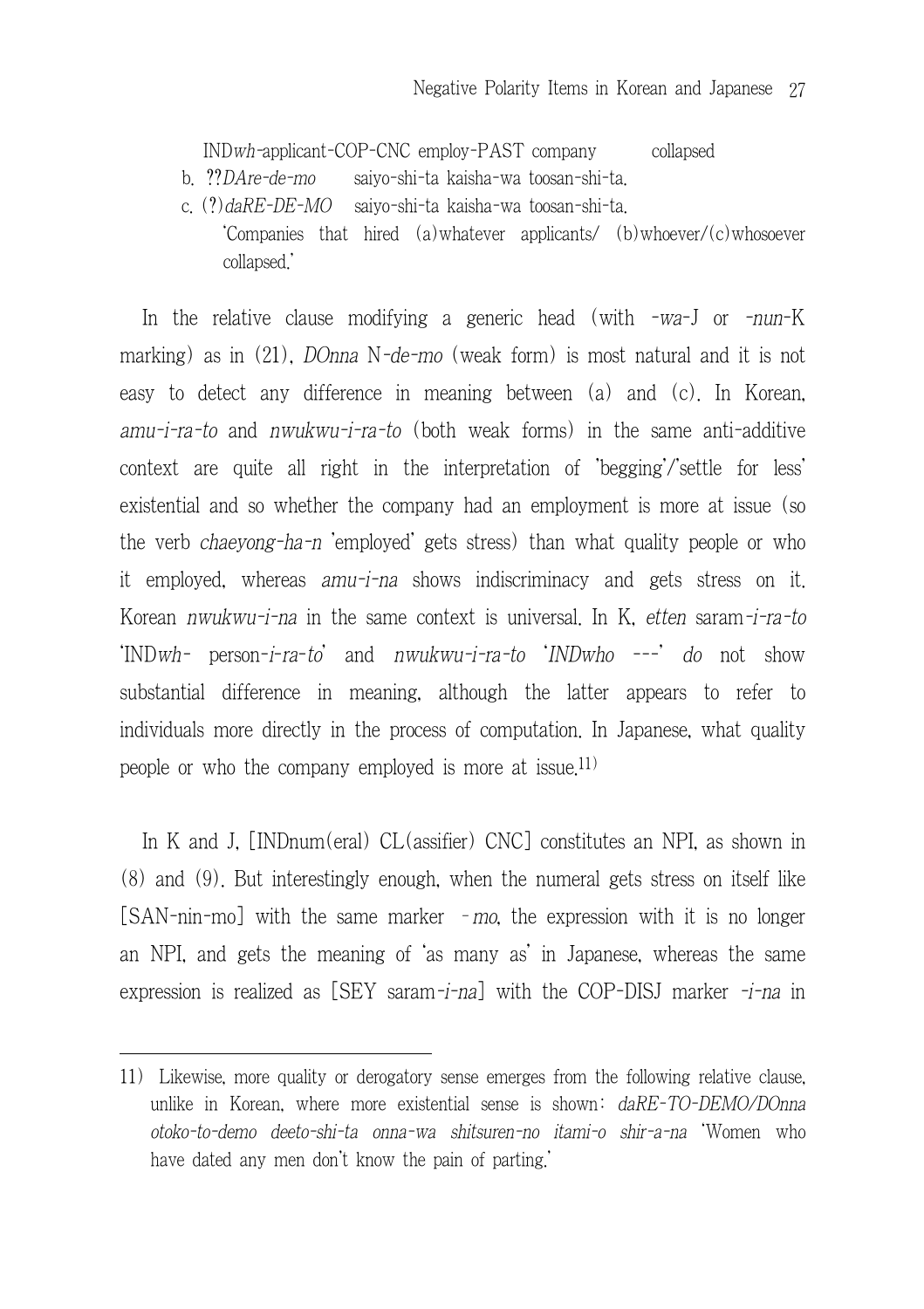Korean. These constructions in K and J can occur either in positive or negative contexts, out of the scope of negation, and thus can be regarded as positive polarity items. Consider:

 $(22)$  a. SEY saram  $-i$ -na  $(an)$  w-ass-ta.  $(K)$ b. SAN-nin-mo ki-ta/ko-nakat-ta (J) 'As many as three persons came/didn't come.' (23) a. SAN-NIn-mo ki-ta ato (-de) watashi-wa dekake-ta. (J) came after I –TOP departed 'After as many as three persons came, I left. ' b.\*SAN-NIn-mo kuru mae-ni watashi-wa dekake-ta. (J) come before I –TOP departed c.\*SEY saram –i-na o-ki cen-ey na-nun ttena-ss-ta. (K) come-NMZ before-at I-TOP departed (b, c) Lit. 'Before as many as three persons came, I left.'(bad)

The positive sentences in (22) are appropriate for a question 'How many came?' and the sentences with negative predicates in (22) are appropriate for 'How many didn't come?' (or 'How many are those who didn't come?') both with focus on the information part corresponding to the wh-questions. The negative sentences of (22) entail the sentences of the relative scope [three --- [NOT]], whereas (8) and (9) entail the sentences of [NOT[three---]] (Chung et al 2000). The sentences in  $(22)$  have A accent with H\*LL%, whereas the sentences in  $(8)$ and (9) have some intonation pattern of  $[LL+H]_{AP} L^* L\%$  in K. The sentences in (22) show a surprise (counter-expectation) at the higher turnout than expected (concessively 'not even two were expected,' for instance), with assertive force. So, the direction of attention is upward (disregarding the concessive expectation behind), although the denotation of the numeral is discrete. However, we can view the proposition as somewhat unlikely on the scale of likelihood, being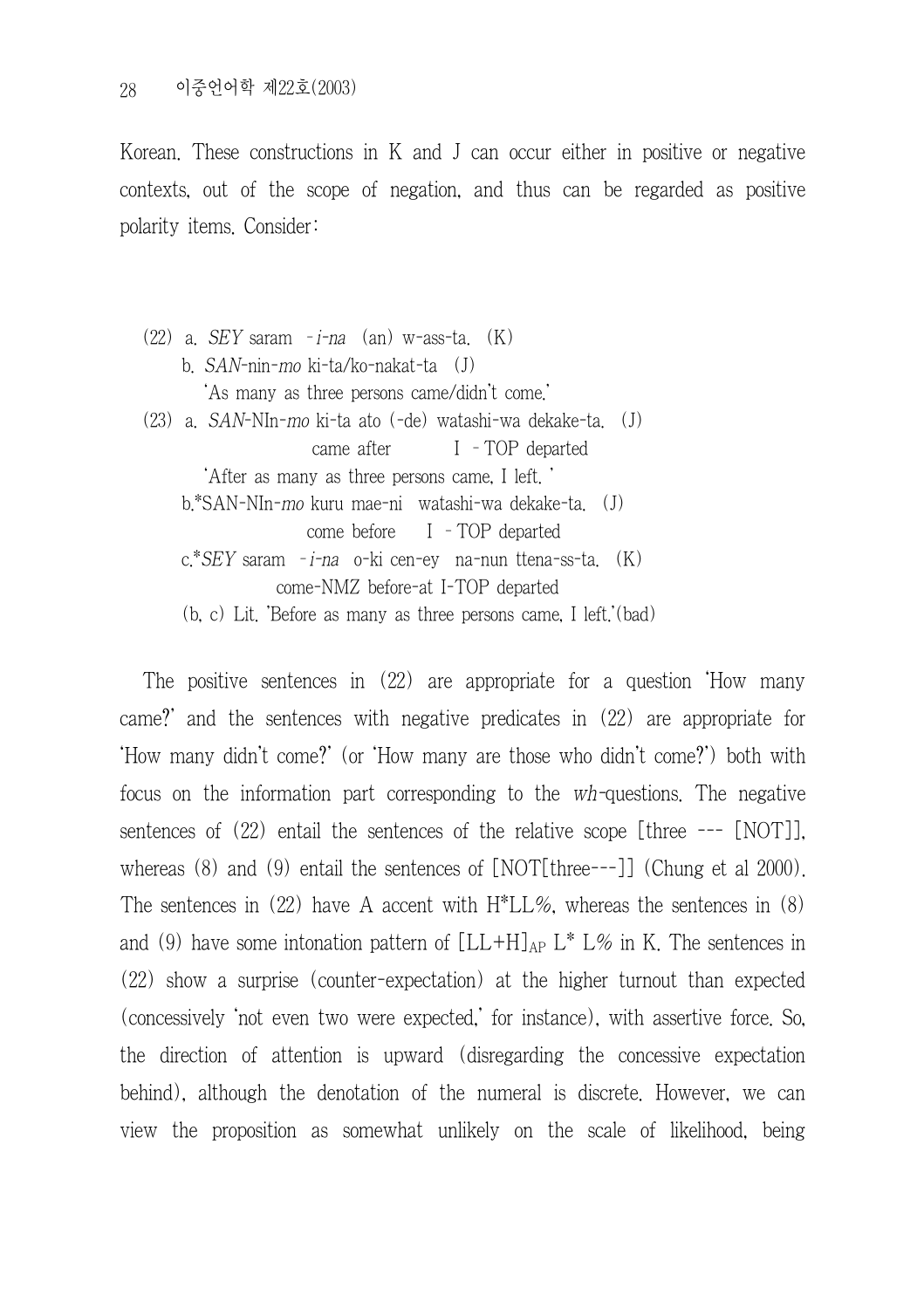assertively associated with focus on the numeral. So, we can think of a scale of higher numerals downward to represent the situation. Then, going down to a higher unlikely numeral may be concessive. It is notable that the same morpheme –mo in J is used, though with a different intonation pattern, for this direction-reversed situation on the scale. If the unstressed version of Numeral+CL+ $i$ -na in K is used with speculation/incredulity modality, its meaning becomes '(barely) about' or '(barely) NUM or other' Consider:

(24) sey saram –i–na w-ass-ul-kka? three person –BE-DISJ come-PAST-PRESUMP-Q 'Barely three or thereabout might have come?'

Its variable interpretation is dependent on context, although we can often figure out its core disjunction meaning hidden behind.12) In J, the only interpretation of SAN-NIn-mo ki-ta-ka-na? 'As many as three came?' is incredulity of the other party's (positive) assertion and thus it cannot co-occur with yatto 'barely' ooku-te-mo 'at most'.

## 5. The Origin: Concessive Clause with INDwh-

In J, a wh-form phrase associated with  $-$  mo is invariably called a wh- phrase and a universal quantifier if interpreted universally from Kuroda (1965) to Shimoyama (1999), as in (25). However, (25) does not have a question marker to license a real wh- word. Consider:

(25) [[DOno gakusei-ga syootaisita] sensei]-mo kita. (J)

<sup>12)</sup> In a question such as *mvet saram-i-na*  $w$ -ass-ni? 'About how many came?' *i-na* means 'about.' It may come from 'x or what not' and makes the question less imposing with the mitigator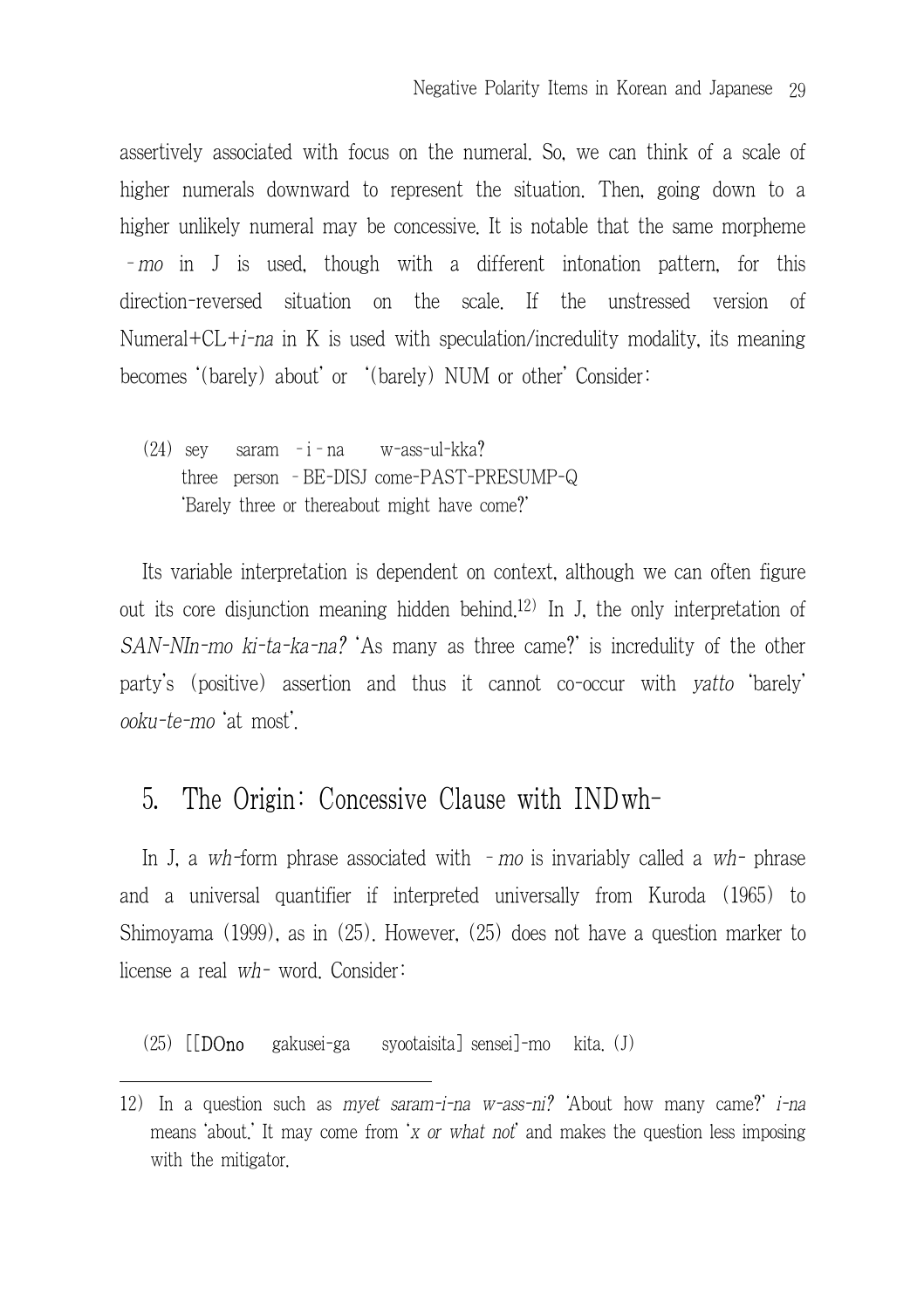INDwh- student-Nom invite teacher-MO came (Lit.) 'The teacher(s) that whichever student invited came.'

The counterpart in K is not quite acceptable because of the non-negative episodic predicate. In a modal context in K, it would be a free choice expression with the weaker form  $-i\tau a-ta$  after the head noun. It starts out as INDwh- in any case but it cannot be a wh-word, contra treatments by several Japanese linguists. Either a case-marked nominal form with stressed preceding INDwhrather than amu or a case-marked stressed pronominal INDwh- in a deeply embedded relative clause can function as an NPI together with concessive – to attached to its highest head noun in Korean.

If a stressed INDwh--involved NP is replaced by a definite NP,  $-mo$  and  $-to$ become not concessive but additive predominently in J/K. Stronger concessives such as  $-$ sae(mo), made(mo) in J and  $-$ cocha,  $-kkaci(to)$ , mace in K are needed for a scalar concessive reading. If stressed INDwh- is replaced by unstressed existential INDwh-, -mo and -to become additive.

If a stressed INDwh- occurs in a concessive clause with the same  $-to$ , it must be followed by a modal or modally-interpreted context for universal force. Observe:

- (26) a. Yumi-nun [nuku-rul manna-to] son-ul huntu-n-ta. -TOP INDwho-ACC meet-CNC hand-ACC waves 'Yumi waves at whoever she meets.'
	- b.  $\lceil \ln u ka \rceil$  w-a-to coh-ta.  $\lceil (K) \rceil$ INDwho-NOM come-CNC all right-DEC '[Whoever may come] is OK.'
	- c.  $[\lceil \mathbf{n} \mathbf{u} \mathbf{k} \mathbf{u} \mathbf{i} \mathbf{n} \mathbf{a} t \mathbf{o}]$  coh-ta.] INDwho-be-DEC-CNC good-DEC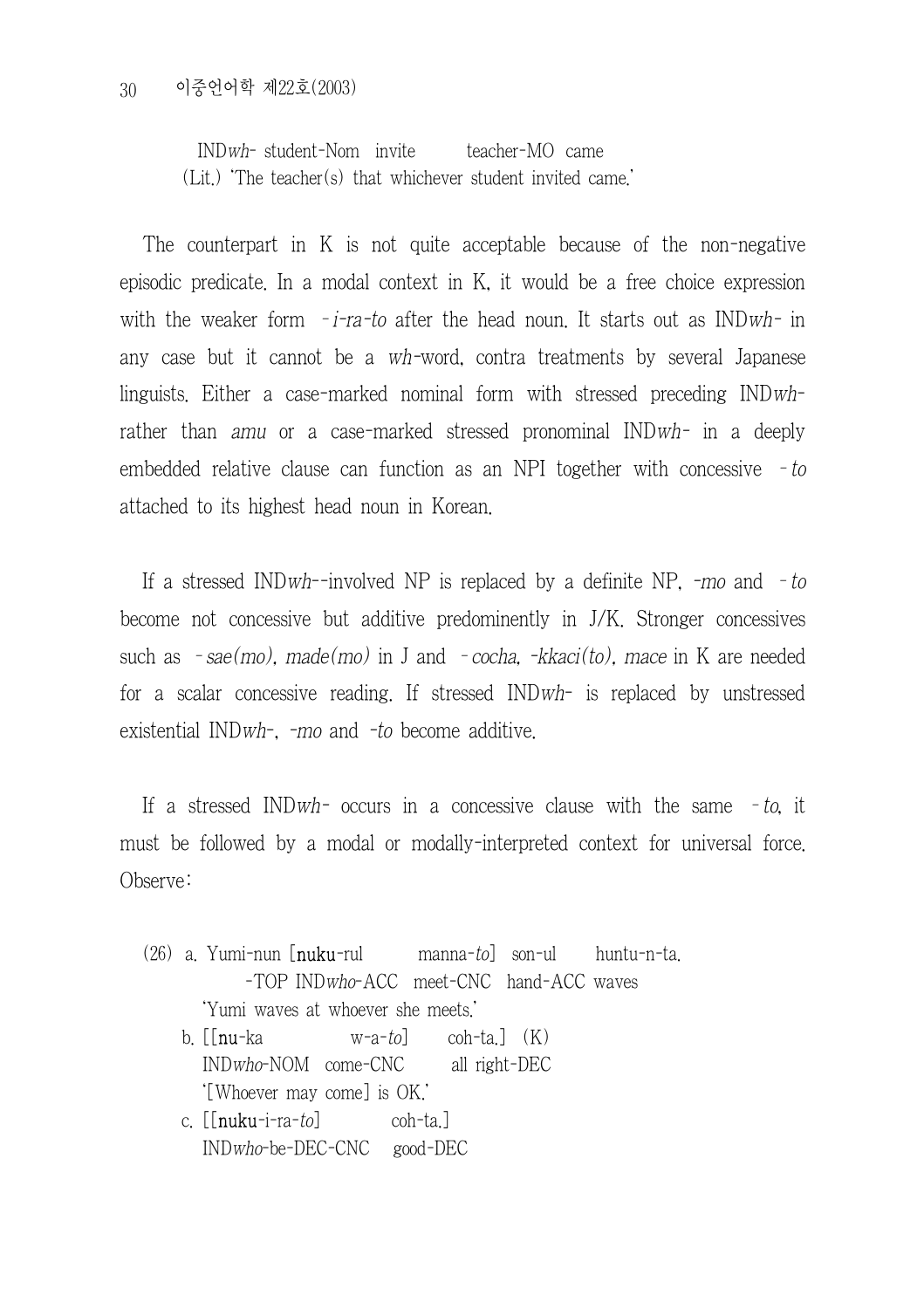'[Whoever it may be] is OK.'

Then, the concessive clauses of (26) come to have free choice reading, based on the arbitrariness and maximality of stressed INDwh- and  $-to$ . The main clause of (26a) is dependent on the subordinate concessive clause with its null pronominal  $(\emptyset$ -eke to/at him/her) bound by the INDwho in the concessive clause. In (26b, c), the concessive clauses are closely connected to the following deontic modal predicates of permission. The predicative nominal in (26c) has a null subject if the expression is interpreted as a clause. Otherwise, it functions as an NP subject and can occur in any modal context. Even if a stressed definite NP such as  $\lceil Sum_l \rceil_F$  replaces the stressed INDwho **nuku** in (26a), the embedded clause remains concessive, Sumi being the least likely person to wave at. This also holds for Japanese, contrary to Shimoyama's (1999) claim that only additive interpretation is available in Japanese. The focus-stressed  $INDwh^-$  and  $-to$  in (26) must co-occur with a non-episodic, generic (habitual) predicate, as in (26a), or with a modal predicate, as already indicated. Even if it occurs with a past-marked predicate (huntul-ess-ta 'used to wave'), it is a habitual past. The concessive stressed IND*wh*- and  $-to$  cannot be factually past-marked, as shown in the following anomaly:

(27) a.  $*--[{\rm nuku-rul}$  manna-ss-nun-tey-to]--cf. [nuku-rul---] ('someone,' unstressed) b.  $*-$ [nu-ka w-ass-nun-tey-to]--cf. [nu-ka---] (unstressed)

The sentences of (26) can be changed into interrogatives by replacing the CNC - to by the conditional marker - myen 'if' and the DEC marker - ta by the question ending marker  $-ni$ . Then the question marker licenses a wh-word in the new conditional clause, e.g., as follows: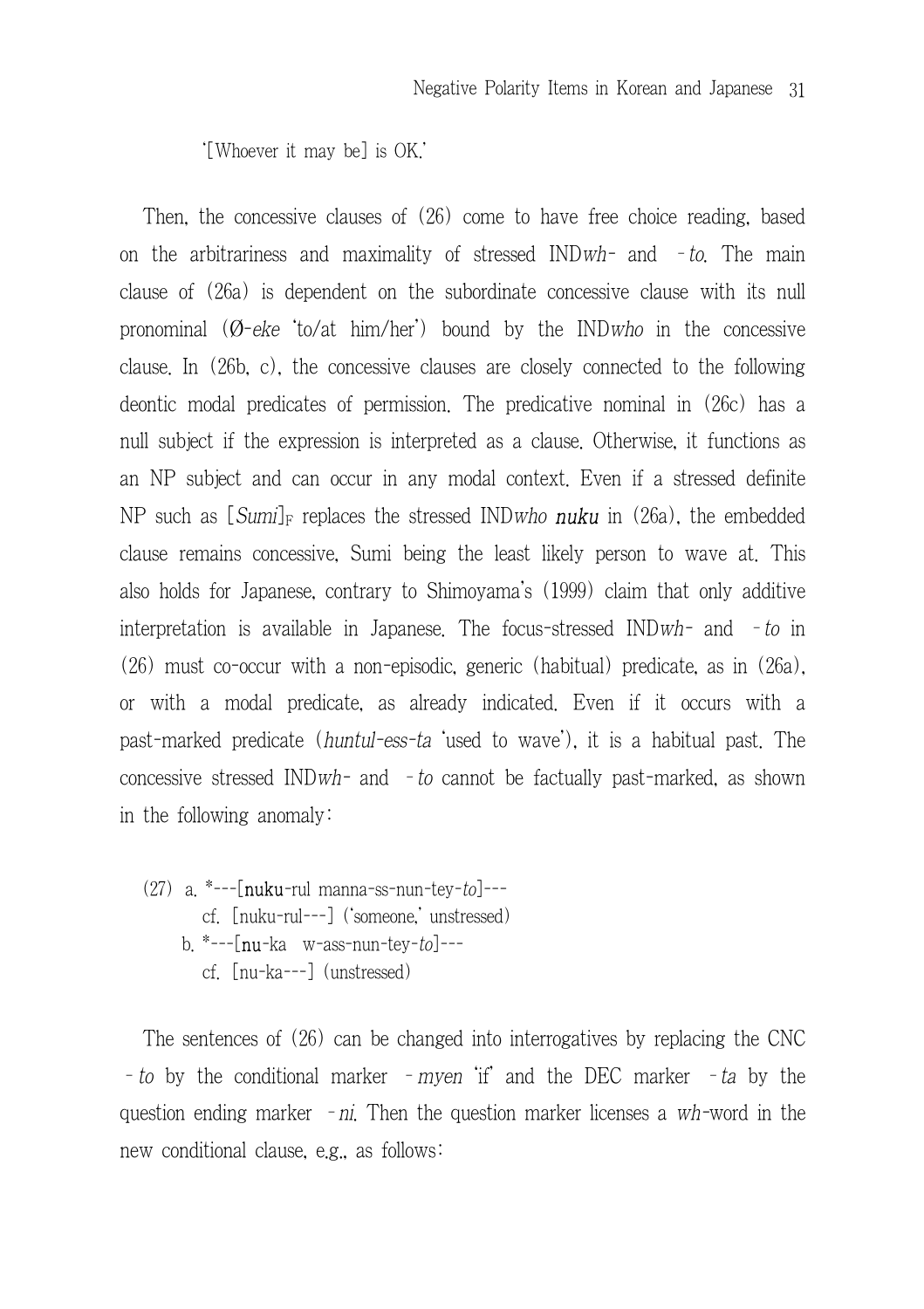(28) a. Yumi-nun  $\lceil \text{nuku}-\text{nu}\rceil$  manna-*myen* $\lceil \text{son-u} \rceil$  huntu-ni? -TOP who-ACC meet-COND hand-ACC wave-Q Lit. 'Who does Yumi wave at [if she meets ]?' b. Yumi-wa [dare-ni a-eba] te-o hur-u no? –TOP IND-DAT meet-COND hand-ACC wave-Q

In other words, the wh-word *nuku* 'who' is licensed in an island unlike in wh-movement languages such as English. The translation in which 'who' has been extracted out of an island is ungrammatical. The same mechanism holds for INDwh- in the concessive clause. A concessive clause with INDwh is an FC clause. In English and other languages, a  $wh$ —ever clause is analogously an FC clause. The clause form  $inuku-i-ra-to'$  functioning as a nominal in negative contexts changed to the shorter stronger non-clausal  $\boldsymbol{n} \boldsymbol{u} \boldsymbol{k} \boldsymbol{u}$ -to. The typical NPIs amu-i-ra-to and amu-to basically occur in similar contexts and I argue that these are underlyingly analogous to INDwh- in concessive clauses. Japanese happens to lack this series of items.

# 6. The So-called N-Words and Intervention Effect

## 6.1. N-Words

The so-called n-words in n-concord languages such as Slavic, Modern Greek, Hungarian and Romance are, I argue, NPIs with the same mechanism of concession. Because I also argue that NPIs are underlyingly INDwh-based, it is not surprising to find similarities between wh-dependencies and n-concord (Higginbotham and May 1981). Multi-n-concord reflects multi-wh-questions and particularly wh-in-situ. Multi-NPIs in Korean and Japanese are also n-concord. Consider:

(29) a. amu/nuku-to amu/etten chaek-to ilk-ci anh-ass-ta.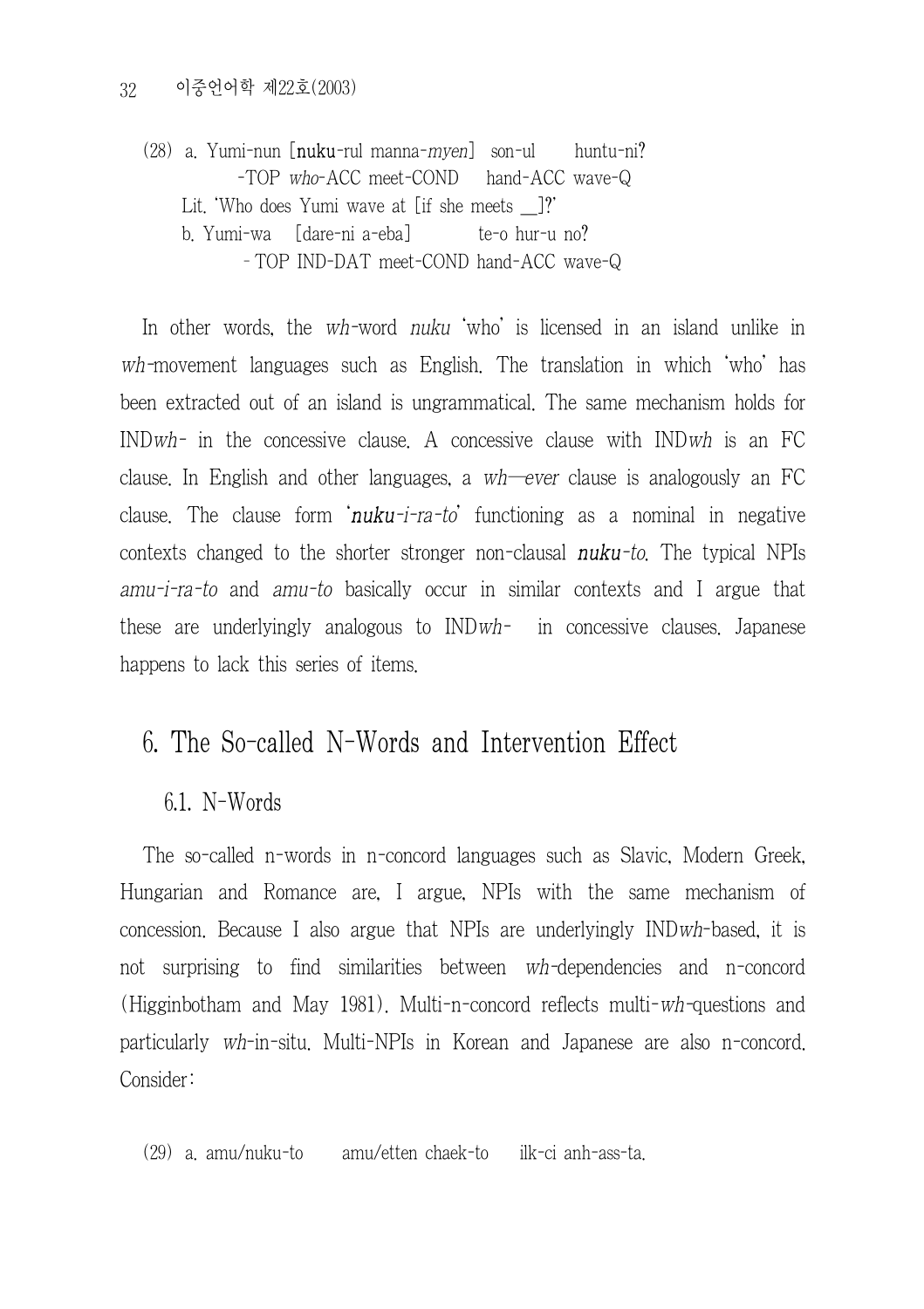any/INDwh-CNC any/INDwh- book-CNC read-CNC not-did b.??amu/etten chaek-to amu/nuku-to ilk-ci anh-ass-ta. any/INDwh-CNC any/INDwh- book-CNC read-CNC not-did 'No one read any books.'

(30) a. dare-mo nani-mo tabe-nakat-ta. INDwho-CNC INDwhat-CNC eat-not-PAST b.??nani-mo dare-mo tabe-nakat-ta INDwhat-CNC INDwho-CNC eat-not-PAST 'No one ate anything.'

One sentential negation per clause (Klima 1964) applies to any number of NPIs and so does one modal expression to any number of weak form FCIs in K and J. There is no inherently negative feature in NPIs in J/K and this holds for most n-concord n-word languages. A negative marker contributes negative force and n-words as NPIs are inherently indefinite concessive expressions triggering scales of arbitrariness. In both languages the underlying word order of SOV is preferred to OSV by multi-NPIs, as shown in (29) and (30). However, both wh-words and INDwh- associated with its complex NP-external concessive are acceptable with no violation of complex NP constraint in both languages, as in (31), but NPIs in a complex NP are not, as in (32):

- (31) a. amu/nuku-to [[amu/nu-ka ssu-n chaek]-to] ilk-ci anh-ass-ta. INDwho-CNC INDwho-NOM wrote-REL book-CNC read-not 'No one read books whoever wrote.'
	- b. Yumi-ka [[nu-ka ssu-n chaek]-ul] ilk-ci anh-ass-ni? -NOM who-NOM wrote-REL book-ACC read-not-Q 'Yumi didn't read a book who wrote?'
- (32) ?\* amu/nuku-to [[amu/nuku-to ssu-n chaek]-ul] ilk-ci anh-ass-ta. INDwho-CNC INDwho-NOM wrote-REL book-CNC read-not 'No one read books amu/nuku-to wrote.'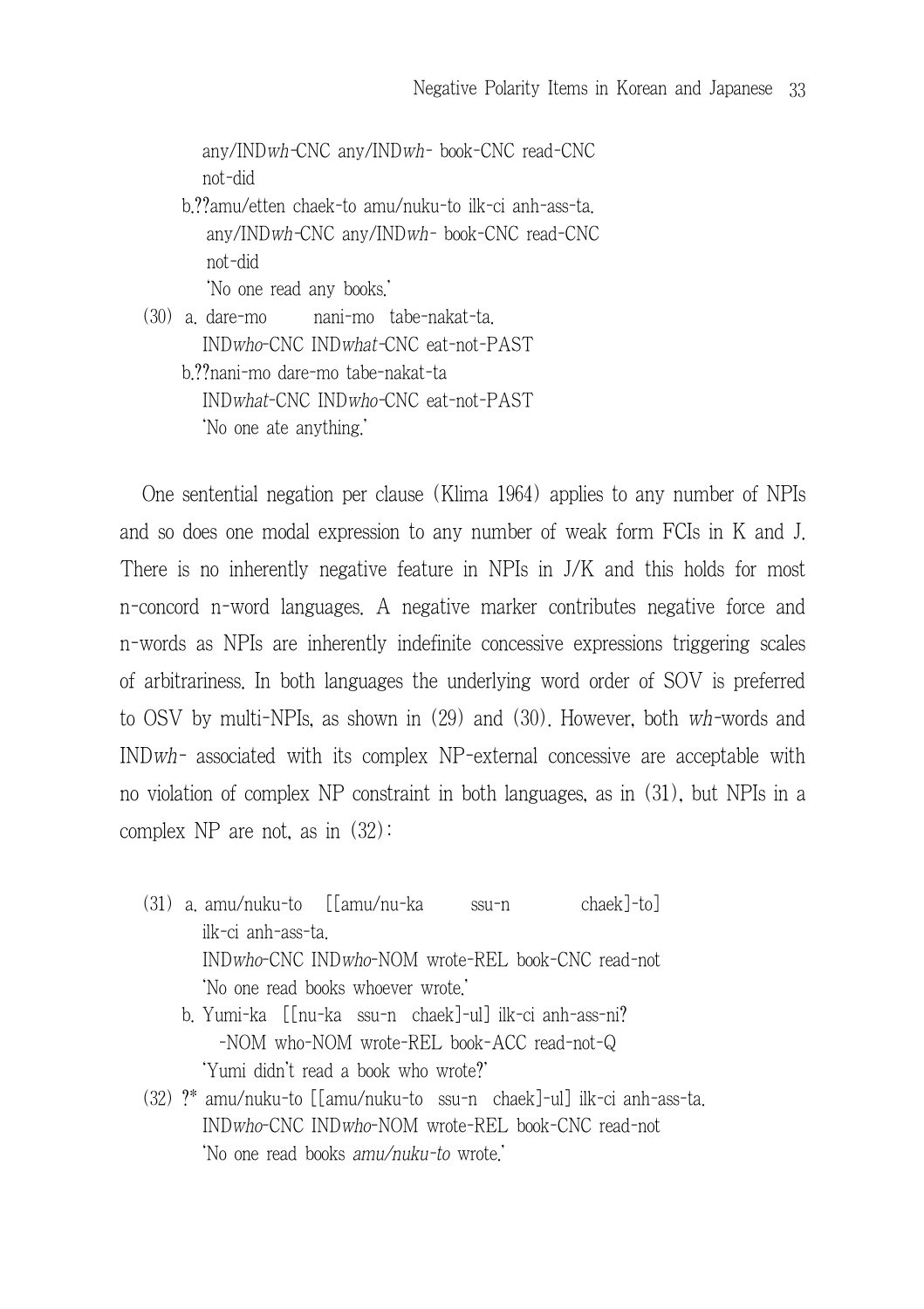In (31b) the question operator licenses a wh-word in the relative clause of complex NP and in (31a) the concessive operator licenses the focused case-marked INDwho-NOM amu/nu-ka. The whole concessive complex NP is in turn licensed by the negation (or modal) operator in K but the corresponding concessive complex NP in J apparently does not require such a licensor. On the other hand, in (32) the NPI, being subject to locality, has no local licensor and is not acceptable.

#### 6.2. Intervention Effect

Let us turn now to the phenomenon of intervention or blocking effects in the interaction between wh-words and NPIs. Consider:

- (33)?\*amu/nuku-to mues-ul mek-ci anh-ass-ni? (K) amu-INDwh-CNC what-ACC eat-CI not-PAST-Q 'What did no one eat?'
- (33')?\*dare-mo nani-o tabe-nakatta-no? (J)
- (34) mues-ul amu/nuku-to mek-ci anh-ass-ni? (K) what-ACC amu-INDwh-CNC eat-CI not-PAST-Q 'What did no one eat?'
- (34') nani-o dare-mo tabe-nakatta-no? (J)

The NPI $\rangle$ wh-phrase order as in (33) and (33') is hardly acceptable whereas the scrambled order wh-phrase NPI as in  $(34)$  and  $(34')$  is quite all right. My initial claim in C. Lee (1999) was that there is a hierarchy of focality strength among different wh-based expressions: wh-word/phrase $\text{NNDwh- - to/amu- - to}$  $(NPI)$  wh-INDEFINITE in that linear order. Sh. Kim  $(2001)$  also made it clear that the above effect is due to a competition in focality, modifying Beck and Kim's (1996) claim that it is blocking an intervening quantifier. K. Lee and S. Tomoika (2001), on the other hand, extended the discussion to facts in embedded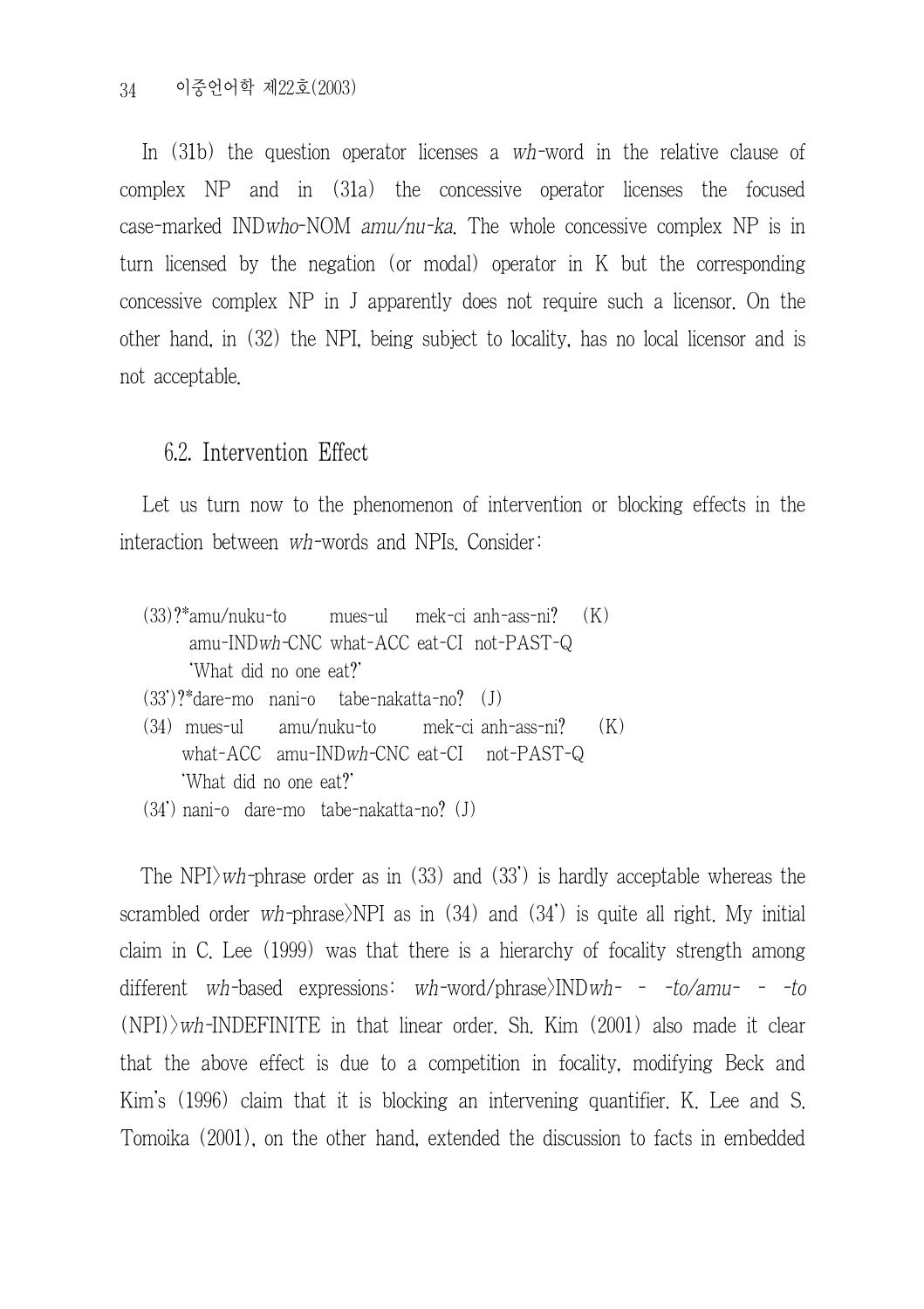sentences and attributed the constraint to topicality. Observe the improved acceptability of the same order in an embedded S:

- (35) (?)ne-nun [amu/nuku-to mues-ul ilk-ci anhassta]-ko saengkakhani? you-TOP amu-/INDwh-CNC what-ACCread-CI not-did-Qt think-Q? 'What do you think that no one read?'
- (35') (?)kimi-wa [dare-mo nani-o yom-ana-katta]-to omotteiru-no?
- (36) ?ne-nun [amu/etten kes-to nu-ka ilk-ci anhassta]-ko saengkakhani? you-TOP /INDwh- N-CNC who-NOM read-CI not-did-Qt think-Q? 'Who do you think didn't read anything?'

It is true that TOP is not marked for subjects in embedded Ss in general, but TOP is not marked in interrogative Ss in Korean except for the  $2^{nd}$  and 1st pronouns, either. I view this as an embedding effect of interrogative Ss in Korean unlike in Japanese. Unlike in Japanese, a non-contrastive Topic marker - nun often gets neutralized (never focused) nominative  $-ka$  marking when it competes with a following  $CT$  – nun even in a matrix S (Yumi-ka khong-un mek-ess-ta 'Yumai ate the beans-CT'). There seems to be a tendency of neutralization of both topicality and focality in embedded Ss. Furthermore, even in a matrix S, when NPIs of the same degree of focaltity (or case-less nominals) occur, the reading in the default canonical order S-O-V wins over the marked order O-S-V, as is the case in multi-wh-Qs in wh-movement languages, as follows:

(37) amu-to amu-to sarang-ha-ci an-h-nun-ta. -CNC -CNC love-do-CI not-do-PRES-DEC 'No one loves anyone.'

Ae. Kim (2001) also discusses the intervention phenomenon, paying special attention to the distinction involved between short-from negation and long-form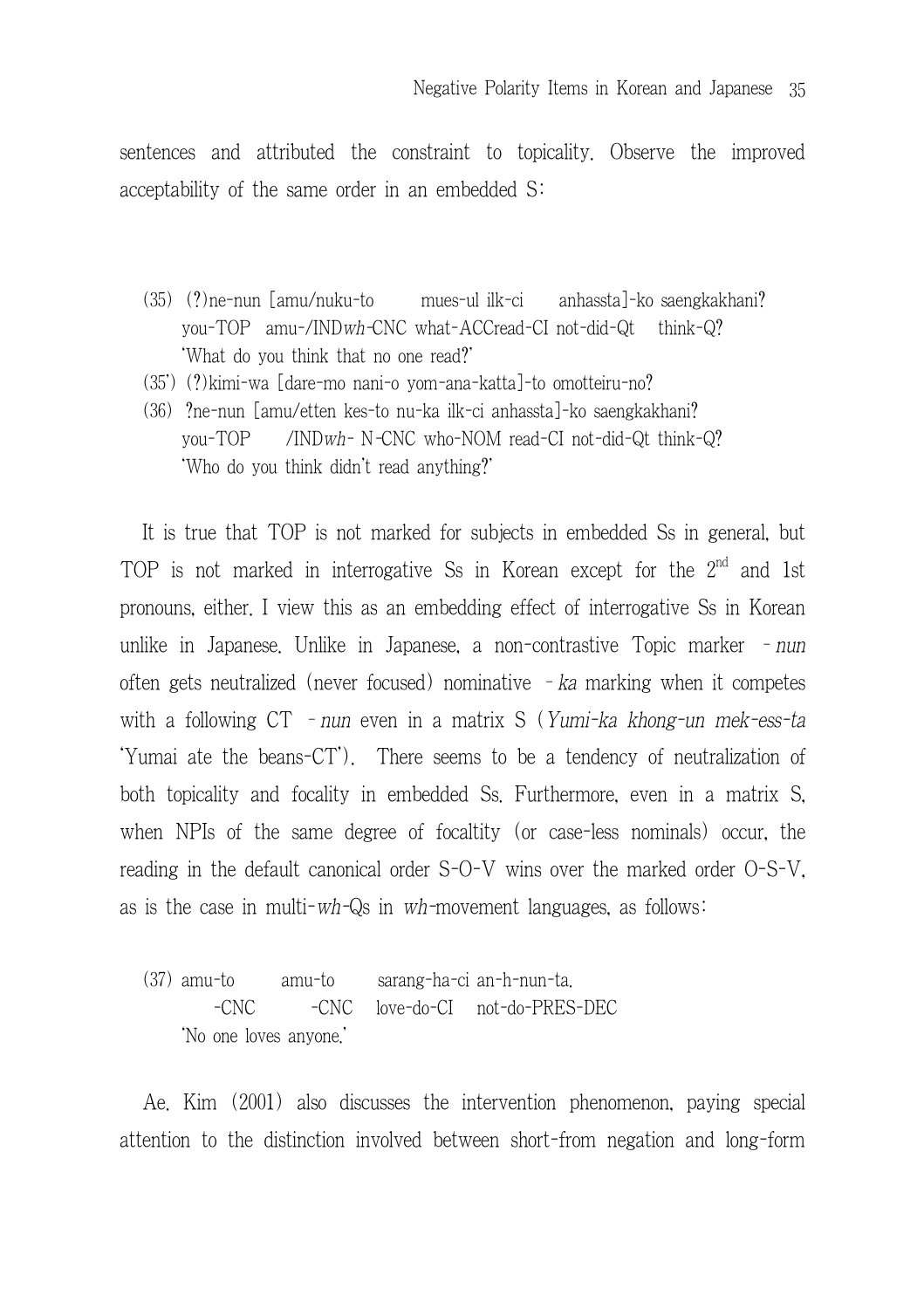negation. Here I present further data. Consider:

(38) a. \*amu-to computer-man an sa-ss-ta. -only not bought

b. computer-man amu-to an sa-ss-ta. [only>not] -only not bought (a-b) 'It is only the computer that nobody bought.' (39) amu-to computer-man sa-ci-nun anh-ass-ta. -only buy -CT not-did [CT=Contrastive Topic] 'It was not the case that anyone bought only the computer.'  $[only (comp) \n<sub>not</sub>, only (comp (buy)) \n<sub>not</sub>]$ (40) a. amu-to computer-man-un sa-ci anh-ass-ta/an sa-ss-ta -only-CT buy not-did/not buy-PAST-DEC b. computer-man-un amu-to sa-ci anh-ass-ta/an sa-ss-ta. -only -CT buy not-did/not buy-PAST-DEC (a,b) 'It was only the computer among alternatives that no one bought.' [among alternatives-only(comp)>not]

The focus-marked S-initial phrase computer-man has wide scope in (38b), whereas negation has wide scope in  $(39)(\text{same interpretation without } -\text{num})$  and positing a higher structural position for the long-form NEG such as IP (or even  $CP$  - Szabolcsi p.c.) or vP seems plausible, with  $-ci$  as a complementizer/shell. Then, there occurs an embedding effect and the order NPI>Focus in (39) is explained away. However, with  $CT - num$  a short-form NEG is also possible in (40a), unlike in (38a). In (40), scrambling of NPI and Focus phrase is free with no meaning change. (38a) is not improved in an embedded situation and its uninterpretability is more serious than other cases. Another point Sh. Kim (2001) and K. S. Lee et al (2001) miss is that a focused NP associated with a CT (as partly observed by Sohn 1996) behaves differently from the wh-Focus-Phrase>NPI constraint. The order of CT-associated focused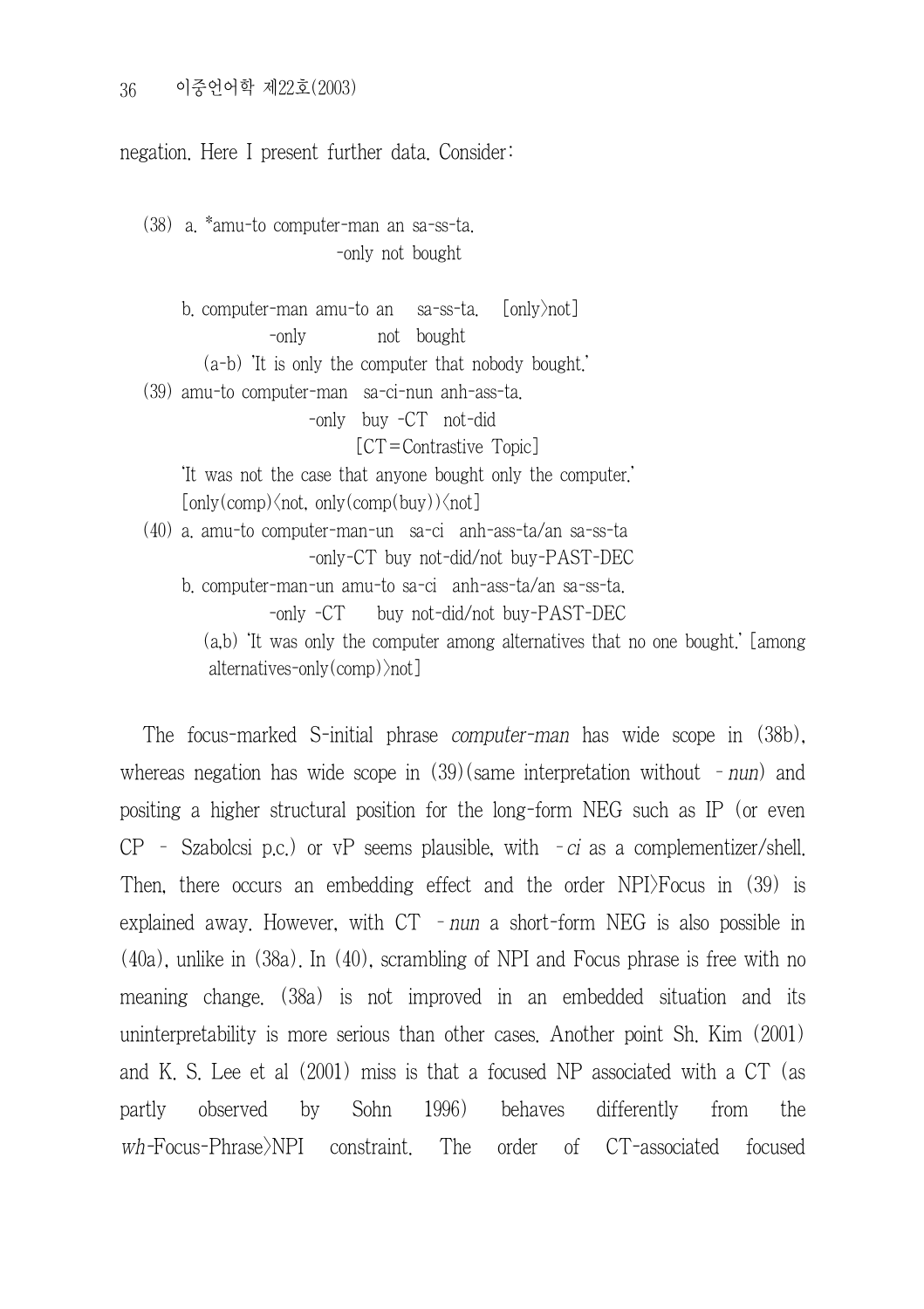Phrase)NPI is OK but the other way around is blocked. Observe:

(41) a. amu-to [computer-rul<sup>r'</sup>] sa - ci - **nun** anh-ass-ta. -ACC buy-CI-CT not-do-PAST-DEC 'Nobody bought a computer but someone may have bought some thing other than a computer.' b. \*[computer-rul<sup>r'</sup>] amu-to sa - ci - **nun** anh-ass-ta. buy-CI-CT not-do-PAST-DEC 'Nobody bought a computer but someone may have bought something other than a computer.' (Intended) c. amu-kes-to [Yumi-ka<sup>r</sup>] sa -ci -*nun* anh-ass-ta. buy-COMP-CT not-do-PAST-DEC 'Yumi bought nothing but someone other than Yumi may have bought something.' d. \*[Yumi-ka<sup>r</sup>] amu-kes-to sa - ci - **nun** anh-ass-ta. buy-CI-CT not-do-PAST-DEC 'Yumi bought nothing but someone other than Yumi may have bought something.' e. [Yumi-nun] amu-kes-to sa –ci anh-ass-ta. -CT buy-CI not-do-PAST-DEC 'Yumi bought nothing but someone other than Yumi may have bought

something.'

Multi-NPIs in a row, in  $(41a)$  amu-to eti-ese-to ---anyone, anywhere -, is OK, multiply licensed by a negation, but CT-associated Phrases cannot be multiple, as in *amu-kes-to* [*Yumi-ka<sup>r'</sup>]*[*Sears-ese<sup>r'</sup>] sa-ci-nun anh-ass-ta* (cf. (41c)) 'Someone other than Yumi didn't buy anything at some place other than Sears.' As in (41e), a CT-marked NP can scramble before an NPI with its topical feature. We already discussed its focal feature as well. This kind of partial Link, which is also focal in a sense, is not easy to treat in terms of Vallduvi's (1998) Link and Tail. The notion of Tail is not clear at all and NPIs in J/K cannot take the TOP marker because of their morphological constraint (-mo/-to coming from an adverbializer-like morpheme) and because of their emphatic (or somewhat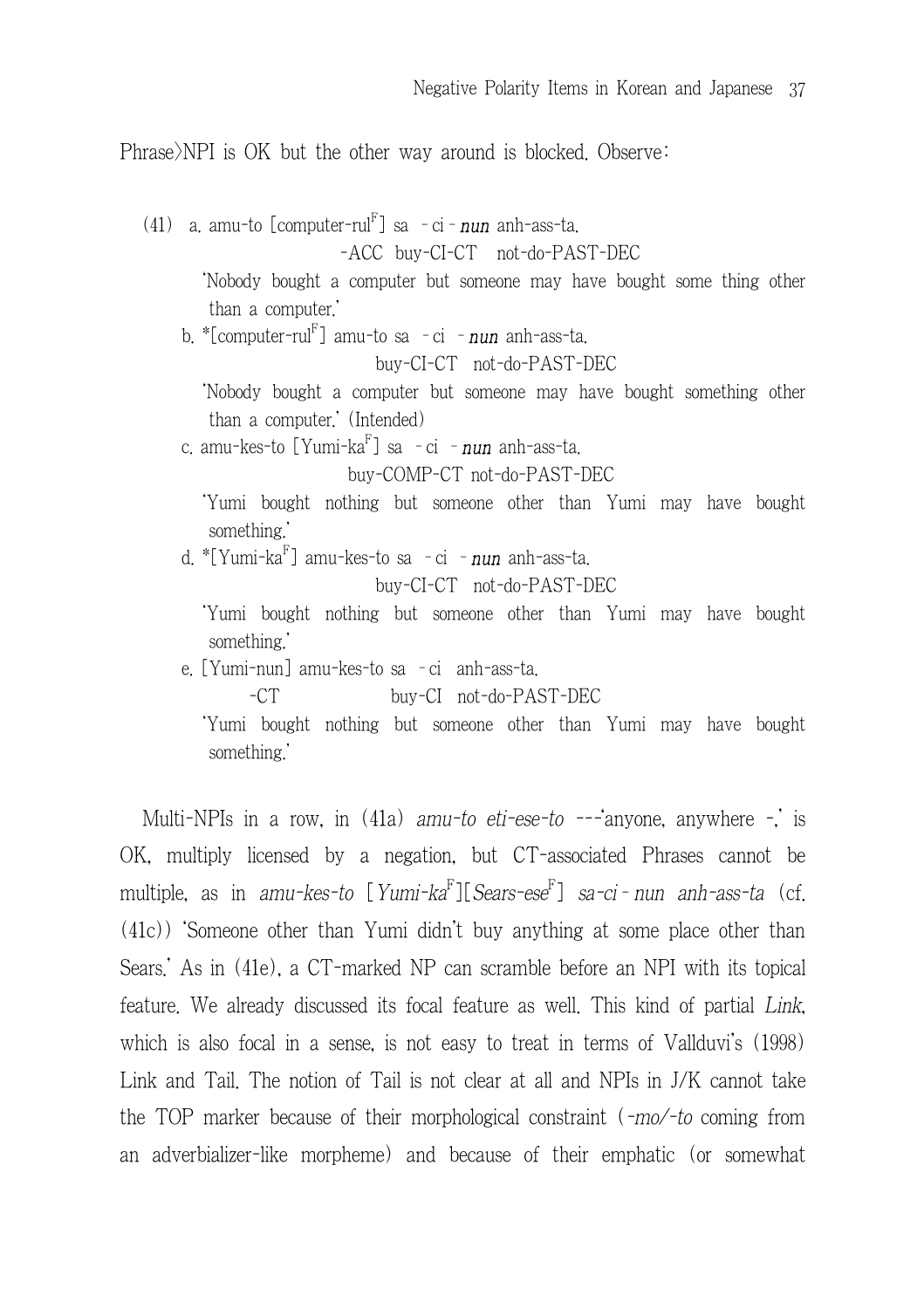focal) nature associated with the negative focus. In Chinese, different degrees of Focus are shown by the additive ye, concessive lian N ye, zhivou 'only'. NPI shei ye 'INDwho +CNC, anyone', with unacceptability getting more serious in that order when followed by a wh-phrase (Sh. Kim 2001), which holds true for Korean.

When an S-initial wh-phrase or a high-pitched focus occurs, there is a downstepping or de-accenting effect afterwards cross-linguistically (Jun 1993) and there is indeed a close interplay between Topic/Focus and prosody including intonation. But a wide scope Topic phrase (forming an AP in Korean) or a similar expression may precede it. A high-pitched CT is not felicitous, as follows:

(42) a.?\*nu-ka khong-un H mek-ess-ni? who-NOM beans-CT eat-PAST-DEC b. khong-un nu-ka mek-ess-ni? beans-TOP who-NOM eat-PAST-DEC 'The beans, who ate them?' (Lit.)

The mid-sentential – un must become low in pitch and it may be interpreted as an instance of mid-sentential non-contrastive Topic (or low-pitched CT) in (42a). If it is a yes/no question, the under-specified INDEFINITE nu- is interpreted as 'someone' and a high-pitched CT is quite possible, with a rising intonation. If embedded, it becomes a low-pitched CT, with the whole embedded S getting neutralized. The S-initial Topic phrase with a non-high-pitched – un is quite optimal and a high-pitched CT in (42b) is barely possible. In a nutshell, there is a root phenomenon of Topic-Focus information structure as well as an embedding phenomenon of *in-situ* structure.

If we follow the claim that surface reflects (hierarchical) structure a la Kayne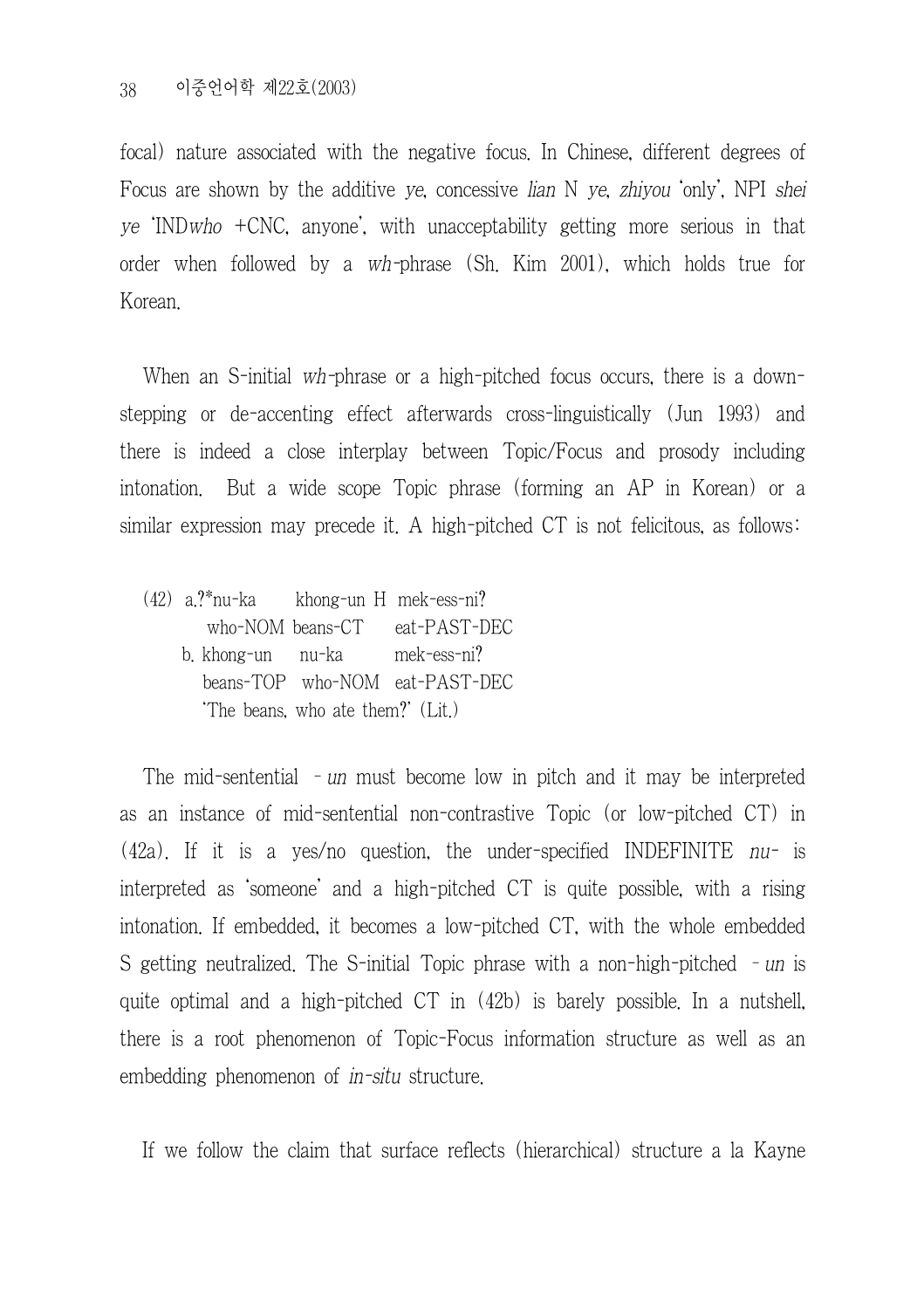(1994), we can attribute the above-mentioned constraints to structure-dependent interpretive dependencies as well as interfaces.

## 7. Concluding Remarks

We have examined the distribution of the strong type NPIs of amwu(etten) N-to vs. the weak type of amwu(etten) N-i-ra-to in K and daRE-MO (doNNA N-MO) vs. daRE-DEMO (doNNA N- DEMO) in J, respectively, in a unified account of NPIs and FCIs, as well as their related forms  $amwu(eq)$  N-i-na  $(K)$ and *DAre-demo* and *DAre-mo (DOnna-N-mo)(J)*. We have found core similarities and interesting subtle differences.

We have proposed the governing principles in terms of concession and arbitrariness. Concession is made by means of going down to the lowest end on a scale, particularly for the quantity NPIs, and arbitrariness is brought about by means of scalar layers of characterization/modification. The headless interrogative pronoun what and its equivalents can stand for anything in the world for an answer (wh-domain) and its indefinite can be just the same form what, as in J/K, forming the most general/the weakest property predicate, from which choosing a member is most arbitrary. The form amu 'any' has the same basis. If this predicate combines with the concessive as an operator, it requires a negative or modal/generic=non-episodic contexts.

We also tried to show how negative polarity developed from a concessive clause, via free choice, and how a divergent form tends to change to a (quasi-)universal quantifier. Adverbial NPIs such as stressed pothong and yekan are understatements.

The so-called n-words in n-concord languages are NPIs with the same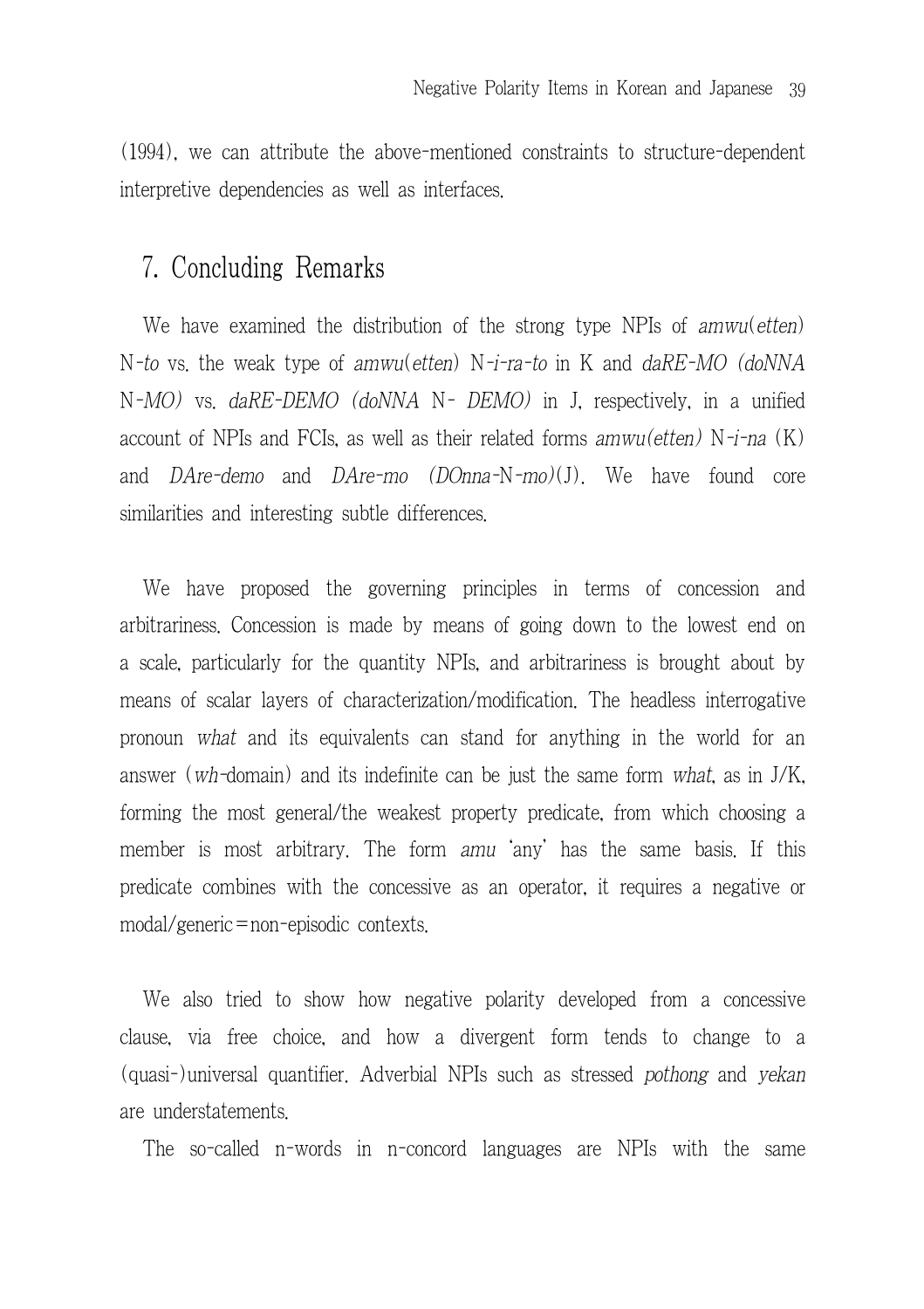mechanism of concession. NPIs are underlyingly INDwh-based and it is easy to find similarities between wh-dependencies and n-concord. Multi-n-concord or multi-NPIs as in J/K reflects multi-wh-questions and particularly wh-in-situ. N-words as NPIs are inherently indefinite concessive expressions triggering scales of arbitrariness.

We reviewed the intervention effect of  $?^*NPI\rangle wh$ -/other Focus and related issues that seem to call for interpretive dependencies as well as interfaces between structure, Topic-Focus information structure and prosody.

Appendix: The possibility of Japanese NPIs --- From Table 3

- 1. Affirmative Sentences
	- a. \*daRE-MO kita.
	- b. ?DAre-mo kita. DAre-mo-ga kita.
	- c. daRE-DEMO kita.
	- d. DAre-demo kita.
- 2. Relative Clauses headed by a universal quantifier
	- a. \*daRE-MO saiyoo-shi-ta kaisha-wa zenbu tsubure-ta.
	- b. \*DAre-mo saiyoo-shi-ta kaisha-wa zenbu tsubure-ta.
	- c. daRE-DEMO saiyoo-shi-ta kaisha-wa zenbu tsubure-ta.
	- d. DAre-demo saiyoo-shi-ta kaisha-wa zenbu tsubure-ta.
- 3. Habituals
	- a. \*kare-wa neru-mae-ni naN-NO/doNNA HOn-mo yomu shuukan-ga aru.
	- b. \*kare-wa neru-mae-ni NAn-no/DOnna hon-mo yomu shuukan-ga aru.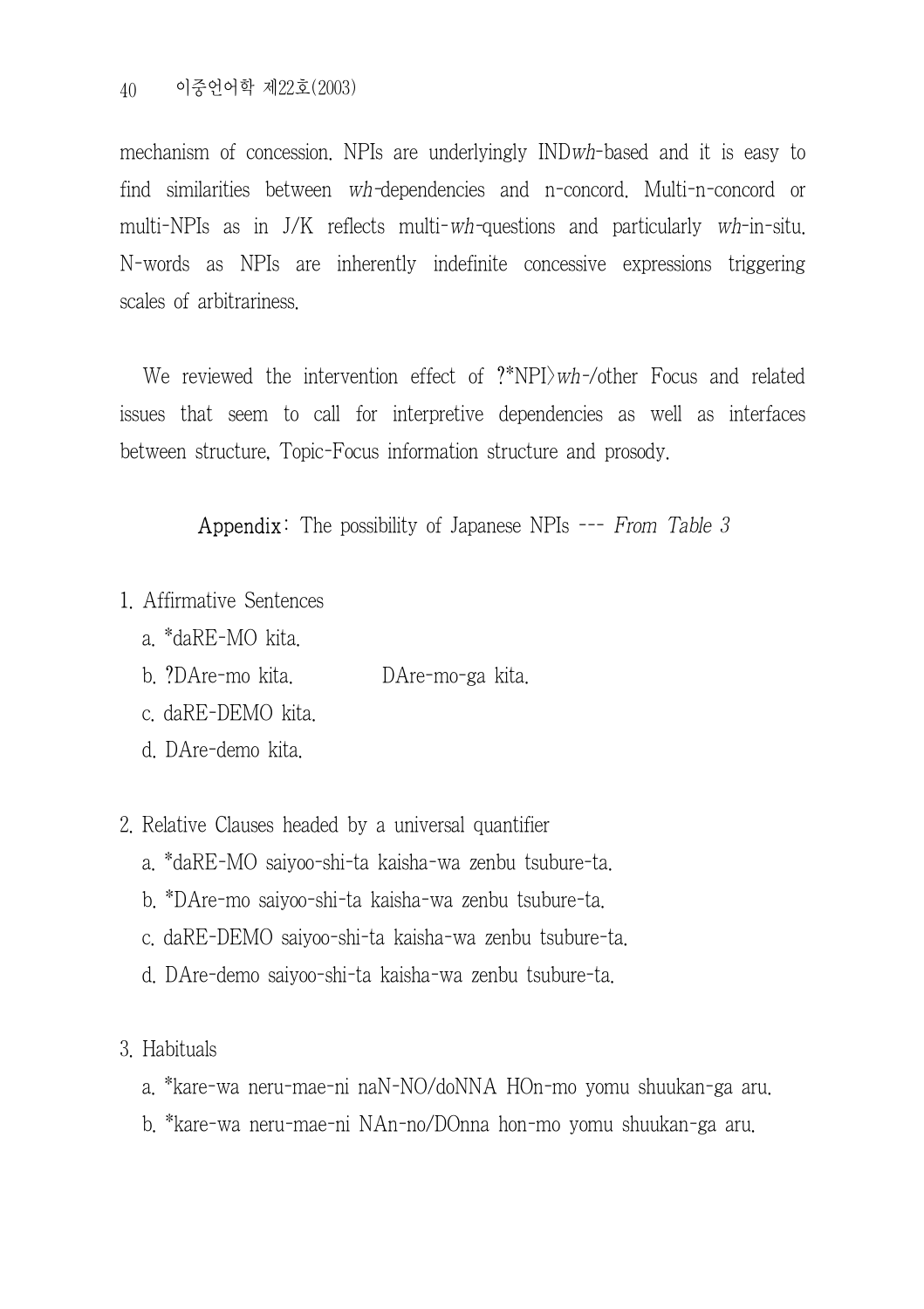- c. \*kare-wa neru-mae-ni naN-NO/doNNA HOn-demo yomu shuukan-ga aru.
- d. \*kare-wa neru-mae-ni NAn-no/DOnna hon-demo yomu shuukan-ga aru.

### 4. Comparatives

- a. \*daRE-NI-MO au-yori-wa uchi-ni iru-hoo-ga mashida.
- b. \*DAre-ni-mo au-yori-wa uchi-ni iru-hoo-ga mashida.
- c. daRE-NI-DEMO au-yori-wa uchi-ni iru-hoo-ga mashida.
- d. DAre-ni-demo au-yori-wa uchi-ni iru-hoo-ga mashida.

## 5. Modals

- a. \*daRE-MO sono shigoto-wa dekiru.
- b. \*DAre-mo sono shigoto-wa dekiru.
- c. daRE-DEMO sono shigoto-wa dekiru.
- d. DAre-demo sono shigoto-wa dekiru.

### 6. Imperatives

- a. \*naN-NO HOn-mo yome. doNNA HOn-mo yome.
- b. \*NAn-no hon-mo yome. DOnna hon-mo yome.
- 
- 

c. naN-NO HOn-demo yome. doNNA HOn-demo yome. d. NAn-no hon-demo yome. DOnna hon-demo yome.

#### 7. Future tense

- a. \*daRE-MO kuru-daroo.
- b. \*DAre-mo kuru-daroo.
- c. daRE-DEMO kuru-daroo.
- d. DAre-demo kuru-daroo.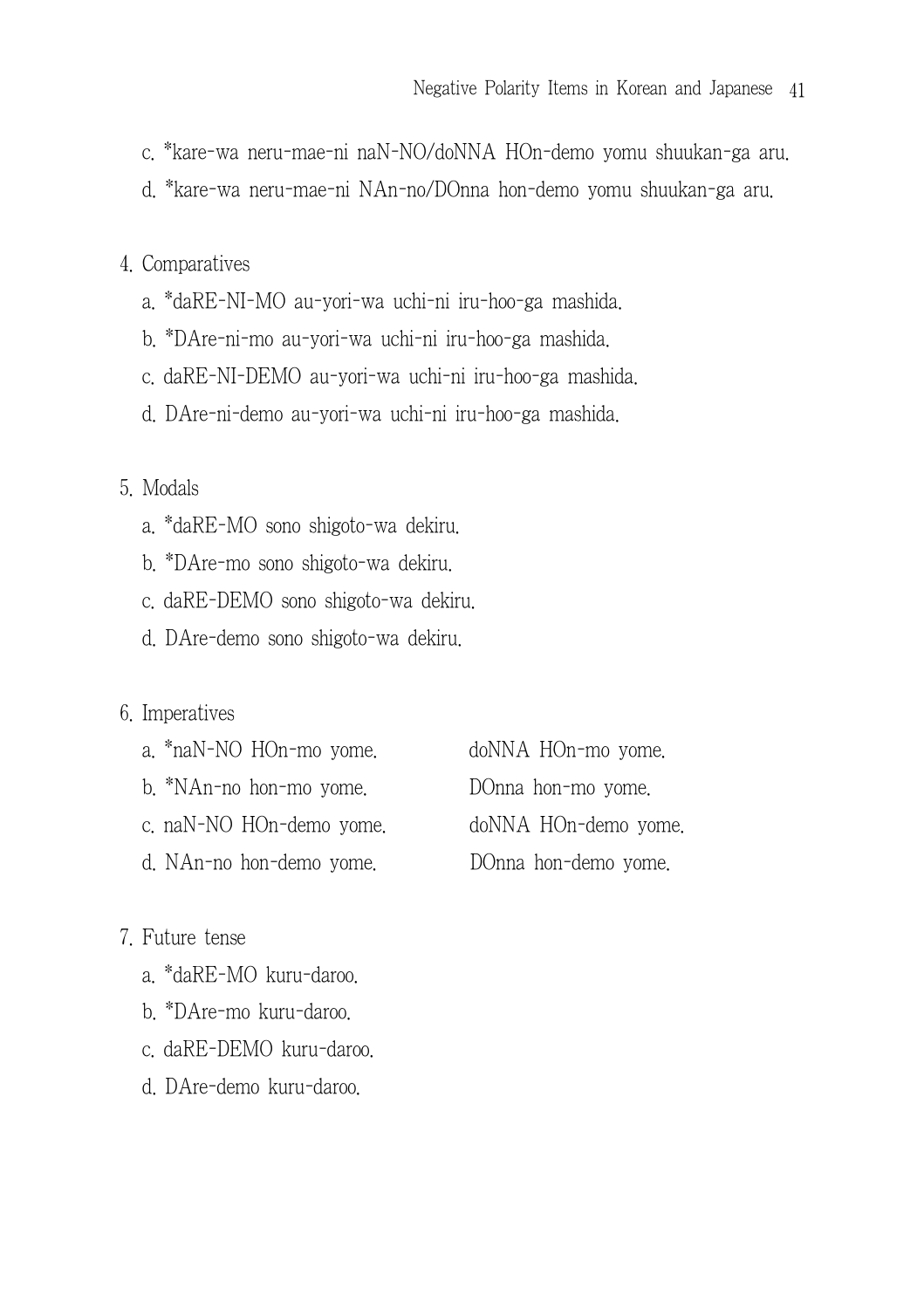- 8. Generics
	- a. \*naN-NO TORI-MO tobu. doNNA TORI-MO tobu.
	- b. \*NAn-no tori-mo tobu. DOnna tori-mo tobu.
	- c. ?naN-NO TORI-DEMO tobu. doNNA TORI-DEMO tobu.
	- d. ?NAn-no tori-demo tobu. DOnna tori-demo tobu.

- 9. takadaka
	- a. \*daRE-TO-MO deeto-shi-ta koto-no aru hito-wa takadaka sannin-datta.
	- b. DAre-to-mo deeto-shi-ta koto-no aru hito-wa takadaka sannin-datta.
	- c. daRE-TO-DEMO deeto-shi-ta koto-no aru hito-wa takadaka sannin-datta.
	- d. DAre-to-demo deeto-shi-ta koto-no aru hito-wa takadaka sannin-datta.

### 10. Rhetorical Questions

- a. \*daRE-MO kuru-ka?
- b. \*DAre-mo kuru-ka? DAre-mo-ga kuru-ka?

- c. daRE-DEMO kuru-ka?
- d. DAre-demo kuru-ka?

11. Questions

- a. \*Taroo-kara naN-NO TAyori-mo atta?
- b. \*Taroo-kara NAn-no tayori-mo atta?
- c. Taroo-kara naN-NO TAyori-demo atta?
- d. Taroo-kara NAn-no taryori-demo atta?

12. Conditionals

- a. \*daRE-MO ki-tara watashi-ni oshie-te-ne.
- b. \*DAre-mo ki-tara watashi-ni oshie-te-ne.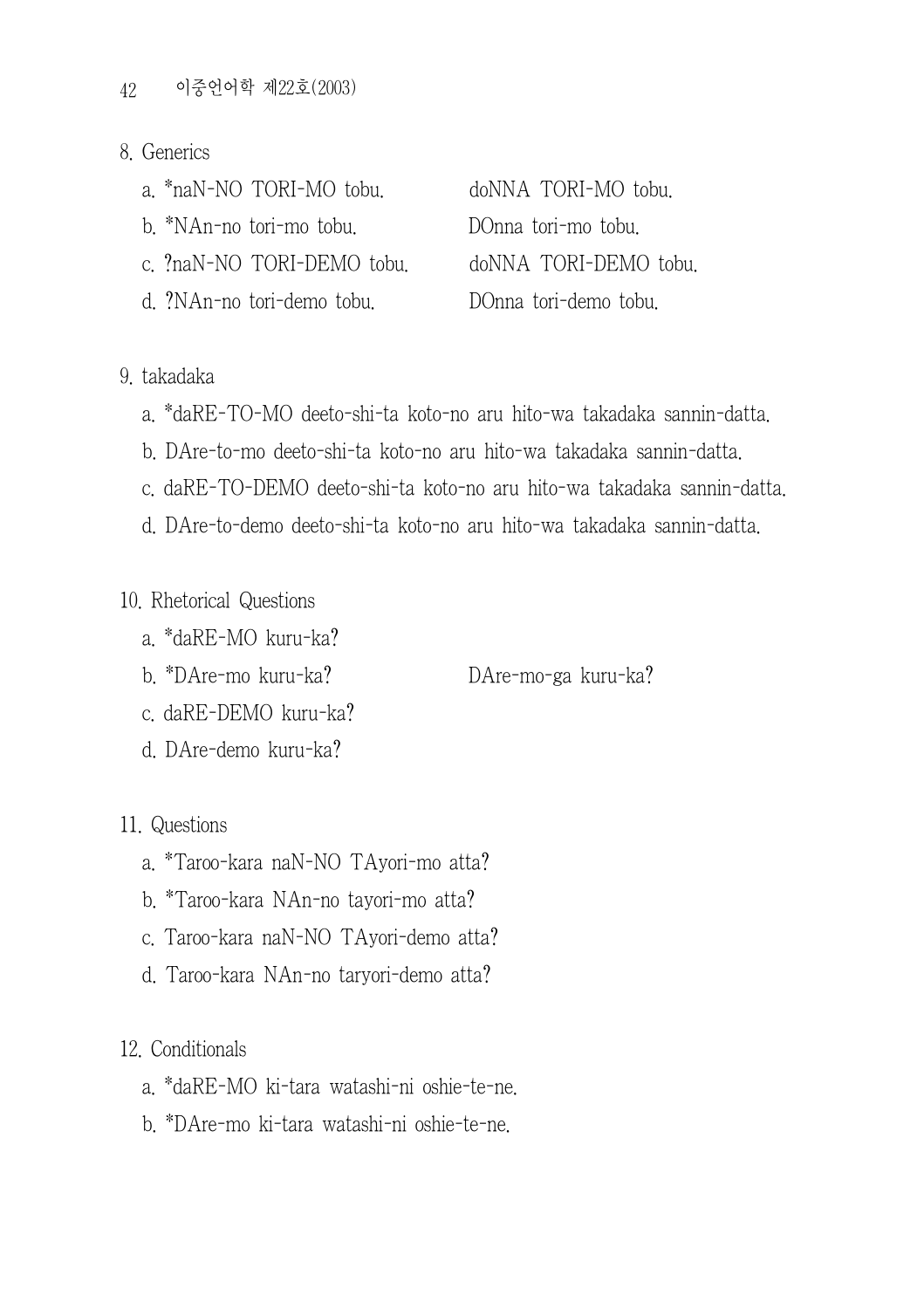- c. daRE-DEMO ki-tara watashi-ni oshie-te-ne.
- d. DAre-demo ki-tara watashi-ni oshie-te-ne.
- 13. Negative Predicates
	- a. \*daRE-NI-MO au-no-wa muzukashii.
	- b. \*DAre-ni-mo au-no-wa muzukashii.
	- c. daRE-NI-DEMO au-no-wa muzukashii.
	- d. DAre-ni-demo au-no-wa muzukashii.

14. before-clauses

- a. Taroo-wa daRE-MO tazune-te kuru mae-ni ie-o de-ta.
- b. \*Taroo-wa DAre-mo tazune-te kuru mae-ni ie-o de-ta.
- c. \*Taroo-wa daRE-DEMO tazune-te kuru mae-ni ie-o de-ta.
- d. \*Taroo-wa DAre-demo tazune-te kuru mae-ni ie-o de-ta.

#### 15. nai- 'not exist'

- a. daRE-MO i-nai.
- b. \*DAre-mo i-nai. DAre-mo-ga i-nai.
- c. \*daRE-DEMO i-nai.
- d. \*DAre-demo i-nai.

#### 16. Negative Sentences

- a. daRE-MO ko-na-katta.
- b. \*DAre-mo ko-na-katta. DAre-mo-ga ko-na-katta.
- c. \*daRE-DEMO ko-na-katta.
- d \*DAre-demo ko-na-katta.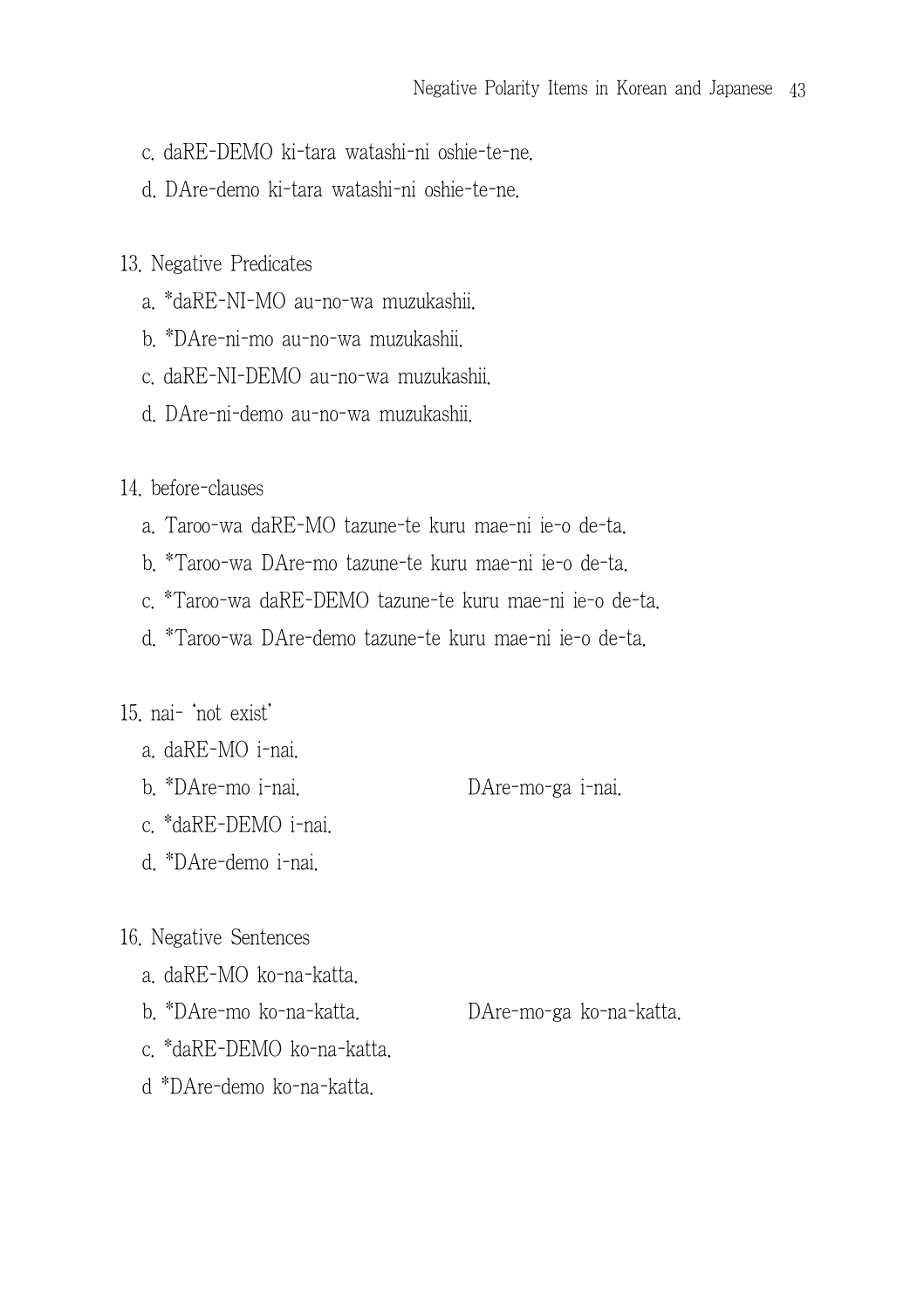## References

- Aoun, Joseph, and Yen-hui Audrey Li. 1993. Wh-elements in situ: Syntax or LF? Linguistic Inquiry 24, 199-238.
- Baker, C. L. 1970. Notes on the description of English questions: The role of an abstract question morpheme. Foundations of Language 6, 197-219.
- Beck, S. and Kim, Sh. 1997. On Wh- and Operator-Scope in K. JEAL 6, 339-384.
- Beck, S. and H. Rullmann 1999. A Flexible Approach to Exhaustivity in Questions. Natural language Semantics 7, 249-298.
- van Benthem, J. 1998. Logic and Games. (Lecture Notes.) University of Amsterdam.
- Berman, Stephen. 1991. On the semantics and Logical Form of wh-clauses. Doctoral dissertation, University of Massachusetts, Amherst.
- Brockett, Chris. 1994. Mo: Quantificational evidence for a non-quantificational analysis. In Formal Approaches to Japanese Linguistics 1, MIT Working Papers in Linguistics 24, 45-59.
- Carlson, Greg. 1977. Reference to kinds in English. Doctoral dissertation, University of Massachusetts, Amherst.
- Chierchia, G. 2000. Scalar Implicatures and Polarity Items, Abstract for the UCLA Colloquium.
- Cho, Seyun and Hangyu Lee. 2001. Syntactic and Pragmatic Properties of the NPI Yekan in Korean. In N. Akatsuka et al (eds.) Japanese and Korean Linguistics 10. Stanford: CSLI.
- Chung, Daeho. 1996. On the representation and licensing of Q and Q-dependents. Los Angeles, CA: University of Southern California dissertation.
- Chung, Daeho. Chungmin Lee, Seungho Nam. 2001. on amu-ra-to /amu-na. (In Korean) ms. Seoul National University.
- Cole, Peter, and Gabriella Hermon. 1994. Is there  $LF$  wh-movement? Linguistic Inquiry 25, 239-262
- Dayal, V. 1999. Licensing any in Non-Negative and Non-Modal Contexts. Natural Language Semantics, 7.

Fauconnier, G. 1975. Pragmatic Scales and Logical Structure. Linguistic Inquiry 6, 353-75.

Fine, K. 1985. Reasoning with Arbitrary Objects. Oxford: Basil Blackwell.

von Fintel, Kai 1994. Restrictions on Quantifier Domains. Ph.D. Dissertation, Graduate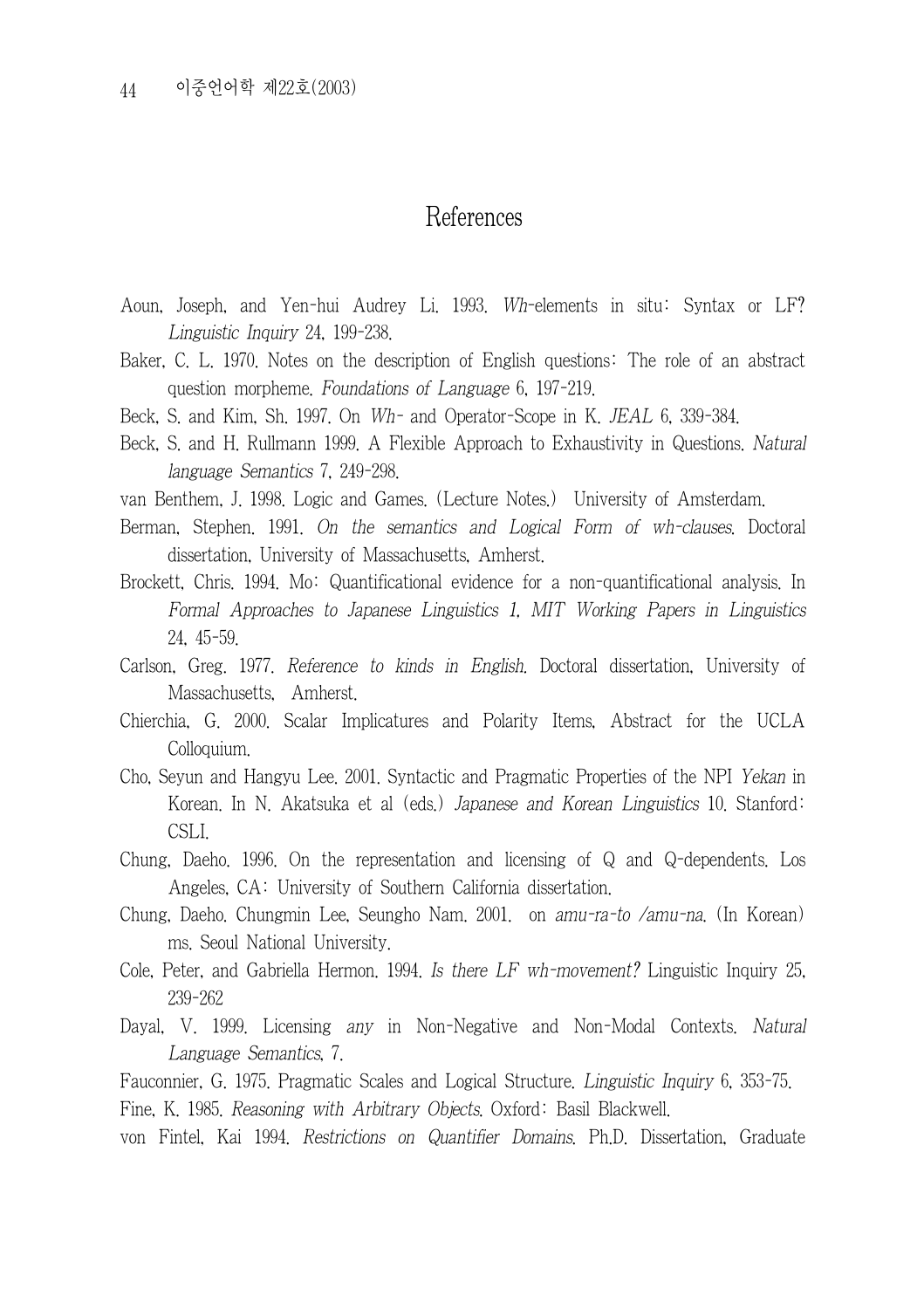Student Linguistics Association (GLSA), University of Massachusetts, Amherst.

- von Fintel, Kai. 1999. Mapping the Semantics Pragmatics Boundary: Context-Dependence. In Proceedings of Cornell Linguistics Workshop.
- Geis, M. and A. Zwicky 1971 On Invited Inferences. Linguistic Inquiry, 11: 561-66.
- Giannakidou, A. 1996 The Landscape of Polarity Items, University of Groningen Dissertation.

1999 Affective Dependencies. Linguistics and Philosophy 22.

- Hagstrom, Paul. 1998. Decomposing questions. Doctoral dissertation, MIT, Cambridge, Mass.
- Haiman, J. 1978. Conditionals Are Topics. Language 54, 564-89.
- Hamblin, C. L. 1973. Questions in Montague English, Foundations of Language 10: 41-53.
- Haspelmath, M. 1993. A Typological Study of Indefinite Pronouns. Free University of Berlin Dissertation.
- Hasegawa, N. 1991. Affirmative Polarity Items and Negation in Japanese. In C. Georgopoulos and R. Ishihara (eds.) Interdisciplinary Approaches to Language: Essays in Honor of S.-Y. Kuroda. Dordrecht: Kluwer.
- Hawkins, J. 1988 (ed.) Explaining Language Universals. Oxford: Blackwell.
- Heim, I. 1984 A Note on Negative Polarity and Downward Entailingness. Proceed's of NELS 14.
- Hoeksema. and Klein. 1995. Negative Predicates and Their Arguments. Linguistic Analysis 25-3/4; 146-180.
- Hoji, Hajime. 1985. Logical Form constraints and configurational structures in Japanese. Doctoral dissertation, University of Washington, Seattle.
- Horn, L. R. 1984. Toward a New Taxonomy for Pragmatic Inference: Q-based and R-based Implicature. In Meaning, Form and Use in Context: Linguistic Applications (Georgetown University Roundtable on Languages and Linguistics 1984), ed. D. Schiffrin. 11-42.
- Israel, M. 1996. Polarity Sensitivity as Lexical Semantics. Linguistics and Philosophy. 19: 619-66.
- Jun, Sun Ah. 1993. The Phonetics and Phonology of Korean Prosody. Ph.D. Dissertation. Ohio State University.
- Kadmon, N. and F. Landman 1993. 'Any'. Linguistics and Philosophy 16: 353-422.
- Karttunen, Lauri 1974. Syntax and Semantics of questions. Linguistics and Philosophy 1, 3-44.
- Kato, Yasuhiko 1985. Negative Sentences in Japanese. Sophia Linguistica Working Papers in Linguistics, No. 19.
- Kawashima, R. 1994. The Structure of Noun Phrases and the Interpretation of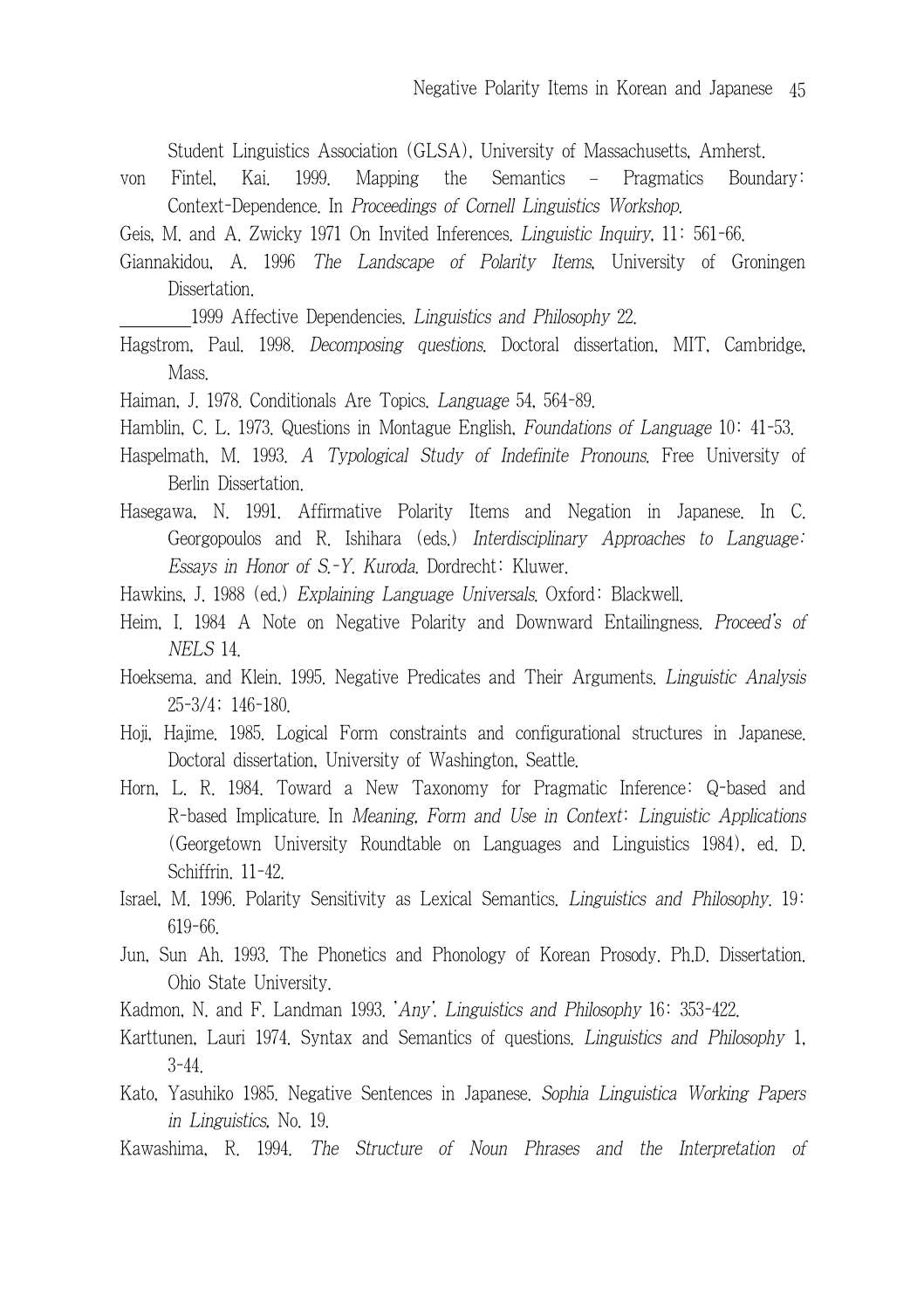Quantificational NPs in Japanese. Cornell University Dissertation.

- Kayne J. R. 1994. The Antisymmetry of Syntax. Ph.D. Dissertation. University of Massachusetts, Amherst.
- Kempson, R. 1985. More on *any*: Reply to Ladusaw NELS 15, 234-55.
- Kim, Shin Sook 2001. Intervention Effects are focus Effects. In Akatsuka et al (eds.) Japanese and Korean Linguistics 10. CSLI, Stanford.
- Klima, Edward. S. 1964. Negation in English. In J. Fodor and J. Katz, eds., The Structure of Language. Prentice-Hall, Englewood Cliffs, M. J.: 246-323.
- Koenig, E. 1988. Concessive Connectives and Concessive Sentences: Cross-Linguistic Regularities and Pragmatic Principles. In J. Hawkins (ed.) Explaining Language Universals.
- Krabbe, E. 1999. The Problem of Retraction in Critical Discussion. Talk at OSSA (Ontario Society for the Study of Argumentation).
- Kratzer, A. 1977. What 'must' and 'can' mean. Linguistics and Philosophy 1: 337-355.
- Kratzer, A. 1991. 'Modality'. In A. von Stecho and D. Wunderlich (eds.) Semantics: An International Handbook of Contemporary Research; 651-56. Berlin: Walter de Gruiter.
- Krifka, M. 1995. The Semantics and Pragmatics of Polarity Items. Linguistic Analysis 25.
- Krifka, M. 1999. Quantifying into Question Acts. Talk at SALT 9, UCSC.
- Kuroda, S.-Y. 1965. Generative grammatical studies in the Japanese language. Doctoral dissertation, MIT, Cambridge, Mass.
- Larrivee, P. and Chungmin Lee 1999. Free-Choice and Negative Polarity Interpretations---A Unified Theory: Evidence from Korean and French. Linguistics in the Morning Calm 4, ed. The Linguistic Society of Korea.
- Lahiri, U. 1998. Focus and Negative Polarity in Hindi. Natural Language Semantics, 6. 57-123.
- Lee, Chungmin 1973. Abstract syntax and Korean with Reference to English. Ph.D. Dissertation. Indiana University.

 1980. The Syntax and Semantics of Conditional and Causation Constructions in Korean. In Proceed's of the 1st International Conference on Korean Studies. Academy of Korean Studies.

 1988. Speech Acts Terms and Mood Indicators (in Korean). Acta Linguistica Hungarica, 38, 127-41.

1993. Frozen Expressions and Semantic Representations. Language Research 29:3.

 1996. Negative Polarity Items in English and Korean. Language Sciences 18: 503-23.

1997. Negative Polarity and Free Choice: Where Do They Come From? In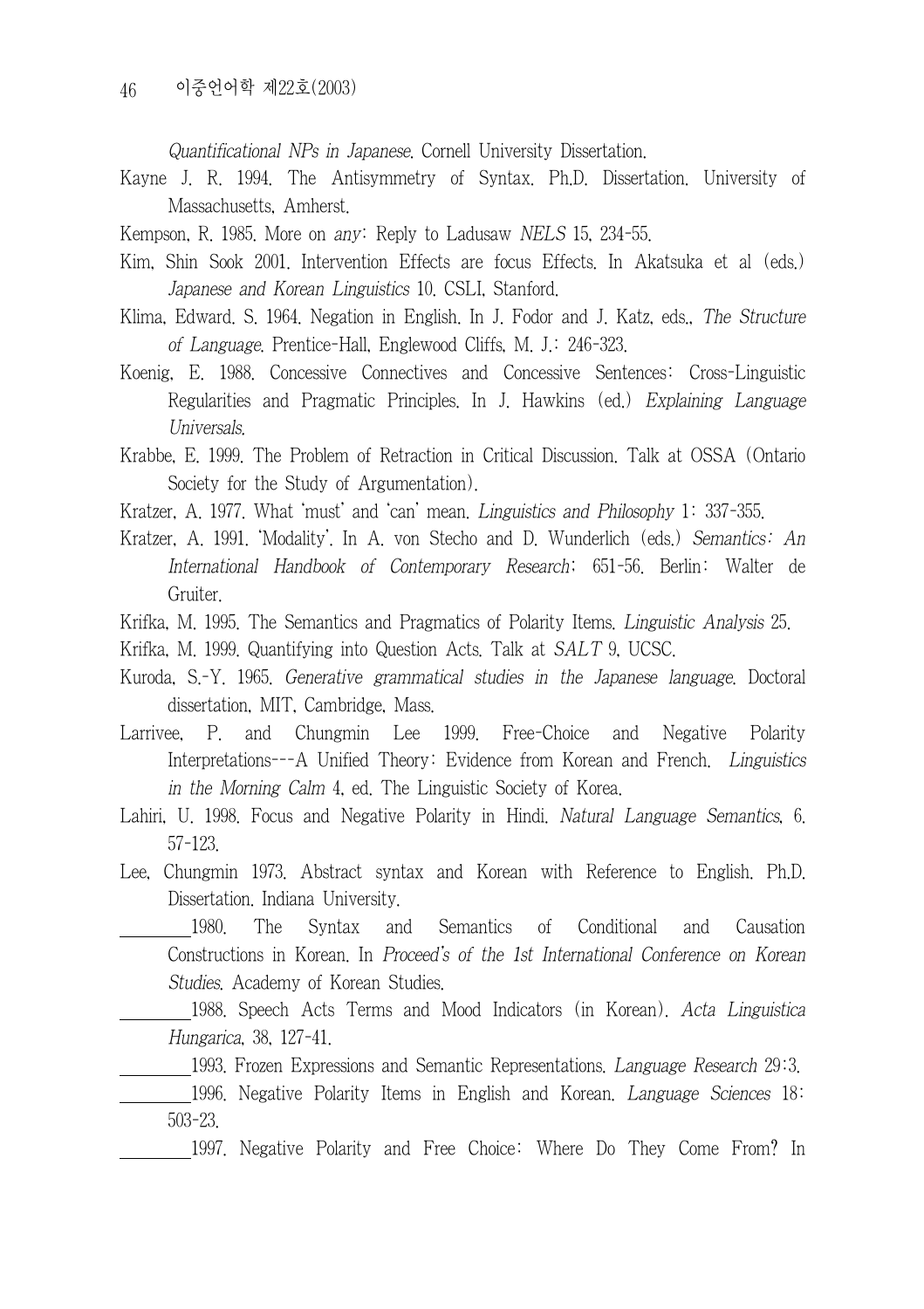Proceed's of the 11th Amsterdam Colloquium on Logic, Language and Information. ILLC-U of Amsterdam.

1999. G. Storto and M. Gordon (eds.) UCLA Working Papers in Linguistics.

 1999. Contrastive Topic: The Locus of Interface -Evidence from Korean and Other Languages. In Ken Turner (ed.) The Semantics/Pragmatics Interface from Different Points of View, London: Elsevier.

2001. Contrastive Predicates and Conventional Scales, CLS 36.

- Lee, Felicia 1999. Topics in the Syntax of San Lucas Quiavini Zapotec. Ms. UCLA.
- Lee, Kisuk and Satoshi Tomoika 2000. LF Blocking Effects are Topic Effects: Wh-Questions in Japanese and Korean. Paper at the 10th Japanese and Korean Linguistics Conference. UCLA.

Lee, Youngsuk, and L. Horn 1994. Any as Indefinite plus Even. Ms. Yale University.

Linebarger, M. 1980. The Grammar of Negative Polarity. Doctoral Dissertation. MIT.

Link, Godehard. 1983. The logical analysis of plurals and mass terms: A lattice-theoretical approach. In R. Bauere, C. Schwarze & A. von Stechow (eds.) Meaning, Use, and Interpretation of Language. Berlin, New York: W. de Gruyter.

Montague, R. 1969. On the Nature of Certain Philosophical Entities. The Monist 53, 159-94.

- Nam, Seungho 1994. Another Type of Negative Polarity Item. In M. Kanazawa and C. Pinon (eds.) Dynamics, Polarity and Quantification. CSLI. Stanford.
- Nishigauchi, Taisuke. 1990. Quantification in the Theory of Grammar. Dordrecht: Kluwer Academic Publishers.

Pustejovsky, J. 1995. The Generative Lexicon. Cambridge: MIT Press.

Rooth, M. 1985. Association with Focus. Ph.D. Dissertation. University of Massachusetts at Amherst.

Shimoyama, Junko. 1999. Complex NPs and Wh-Quantification in Japanese\* NELS 29.

- Sohn, Keun-won. 1996. Neg Polarity Items and Rigidity of Scope. Japanese and Korean Linguistics 5, 353-368.
- Tovena, L. and J. Jayez. 1999. Any: From Scalarity to arbitrariness. In Corblin, F., Marandin, J. -M., D. -Sorin, C. (eds.) Emirocal Issues in Formal Syntax and Semantics II, pp. 39-57. The Hague: Holland Academic Graphic.
- Vallduvi, E. 1998. The Information Component. Doctoral Dissertation, University of Pennsylvania.
- Wilkinson, K. 1996. The Scope of Even. Natural Language Semantics 4: 193-215.
- Zwarts, F. 1990. The Syntax and Semantics of Negative Polarity. Ms for S. Busemann (ed.) (1993) Views on the Syntax-Semantics Interface II.
- Zwarts, F. 1998(1993). Three Types of Polarity. F. Hamm and E. Hinrichs (eds), Plurality and Quantification. Dordrecht: Kluwer.